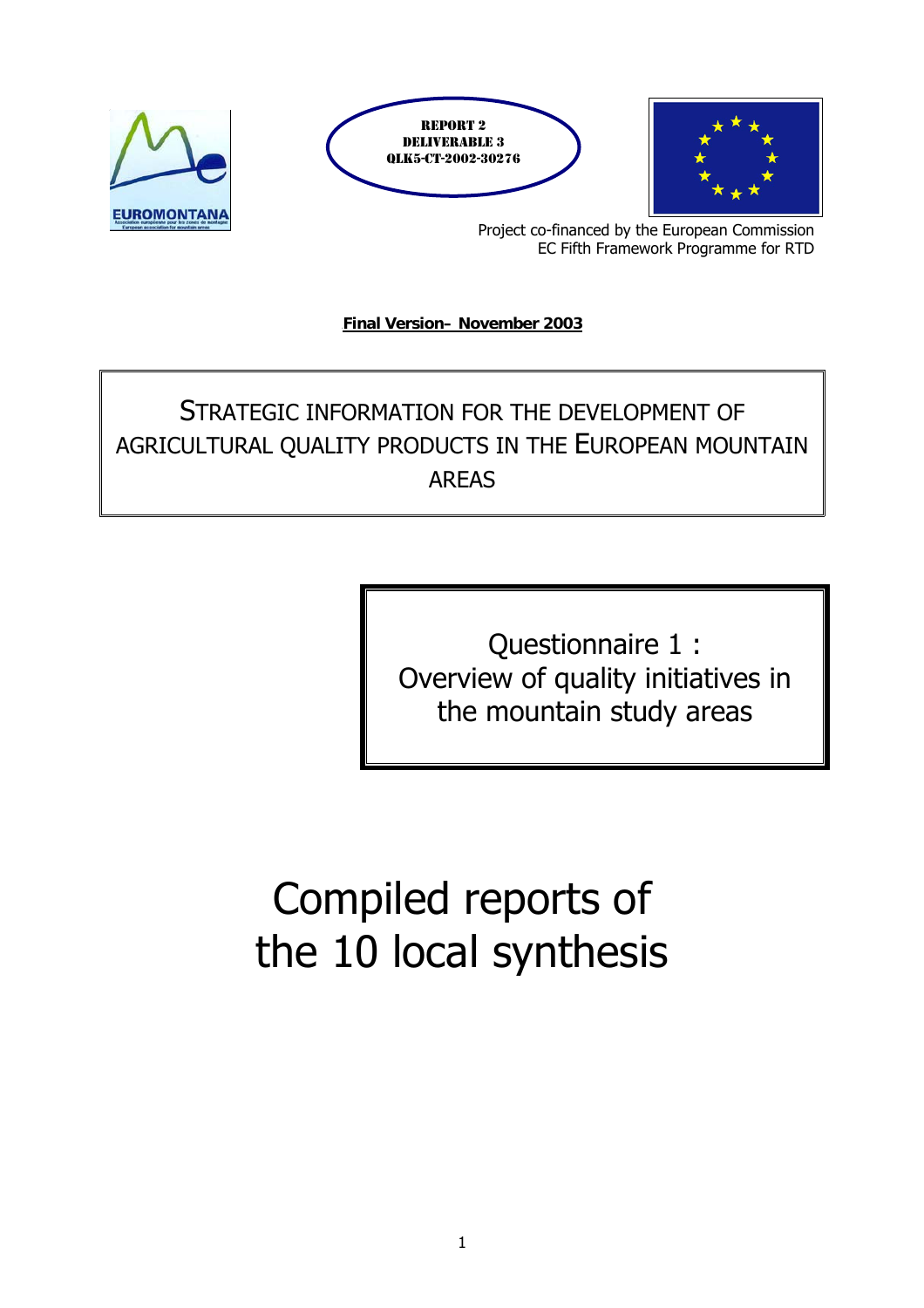# **CONTENT**

| <b>FRANCE</b>         |  |
|-----------------------|--|
|                       |  |
| <b>GREECE</b>         |  |
| <b>ITALY</b>          |  |
| <b>NORWAY</b>         |  |
| <b>POLAND</b>         |  |
| <b>ROMANIA</b>        |  |
| <b>SPAIN</b>          |  |
| <b>UNITED KINGDOM</b> |  |

### **NOTES FOR READERS:**

In most of the cases, the texts were written in English by non English authors.

This publication comes from the first enquiry, concerning the study of many food products from 10 mountain areas within the framework of Euromontana's project. The compiled report is made of the 10 local synthesis of this first questionniare and each draft is based on a single structured guideline.

P.D.O.: Protected Designation of Origin P.G.I.: Protected Geographical Indication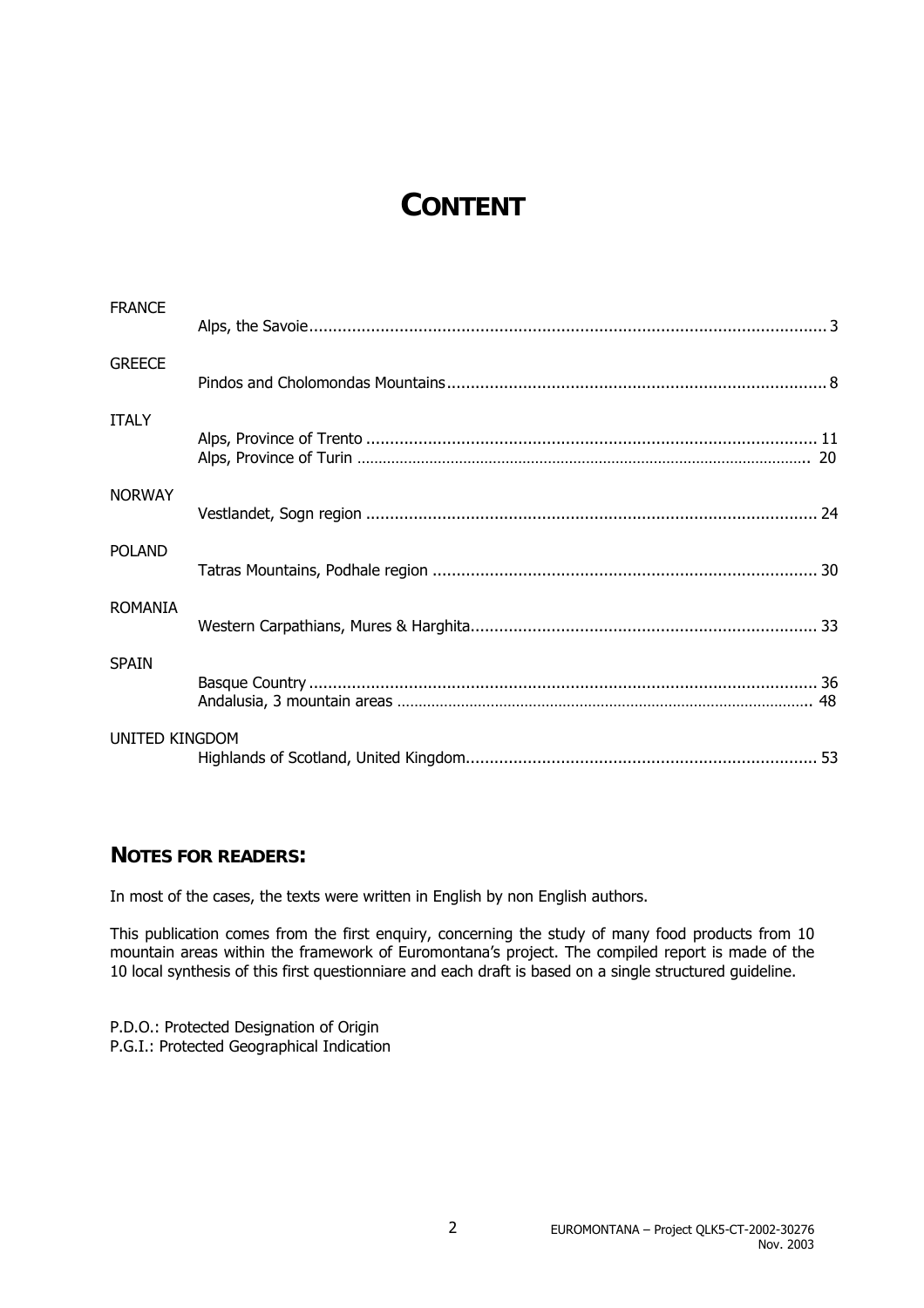# **ALPS, THE SAVOIE, FRANCE**

 Author: Emmanuel Mingasson (SUACI Alpes du Nord)

### **CHAPTER I - DESCRIPTION OF TWO MAIN TYPES OF PRODUCTS**

Our survey has been done on 24 products in the Savoie / Haute-Savoie area, area designated by the word « region » in this document.

The **first category** is « agricultural products ». In this report « agricultural product » means that the raw materials are produced by the farmers of the region.

- 10 different types of cheese (goat or cow milk) produced by farmers or small dairies collecting milk from Savoie & Haute-Savoie
- lamb from summer mountain pastures
- beef and in some cases « mountain beef » : animals from farms specialized in meat production (beef cows) or from dairy-farms where meat is the secondary product (the first product is milk ; meat primarily from culled cows or from beef breeding cows).
- We have described 3 projects corresponding to 2 different types of organisation of producers for the collection, the slaughter of animals and the sale of meat. One group constitutes an organisation with the butchers and the two others constitute an organisation of the farmers themselves who sell directly the finished products (meat) to the consumers.
- Honey of Savoie
- Apples and pears of Savoie
- Wine

The **second category** is « industrial products »: produced by food industries with raw material from Savoie / Haute-Savoie or not (most of the cases) but following a traditional recipe or know-how which are sometimes specific of the Savoie region; it is for example:

- cured pork products and salted ham : traditionally produced in Savoie as it is in France in all mountain regions
- cider : traditionally produced in the region even if not specific to the region
- beer : some small breweries have opened in the region within the last 10 years

The agricultural products described in our survey concern:

- 91% and 90% of the farms « commercial and non commercial» of Savoie / Haute-Savoie.
- 94% of the « commercial farms<sup>1</sup> » and 92% of the « non commercial farms » of the mountain zone of Savoie / Haute-Savoie

It means that, with the survey we have undertaken, we have an accurate picture of the agriculture of the region.

There are only 2 categories of agricultural activities not taken in account in our survey, which are:

- Crops (grain farming, tobacco) and mixed farming
- Vegetables growers and horticulture.

The 3 productions of milk, wine and beef meat represent 63% of the agricultural production (value of 443 millions euros) of the region (73 / 74).

 1 « commercial farm » designates a farm in which :

the gross margin is above the level of 8 EDU « economic dimension unity » (1 EDU = 1200 euros of potential added value or the equivalent of 1.5 ha of wheat)

the amount of employment is above 3⁄4 of the working time per year).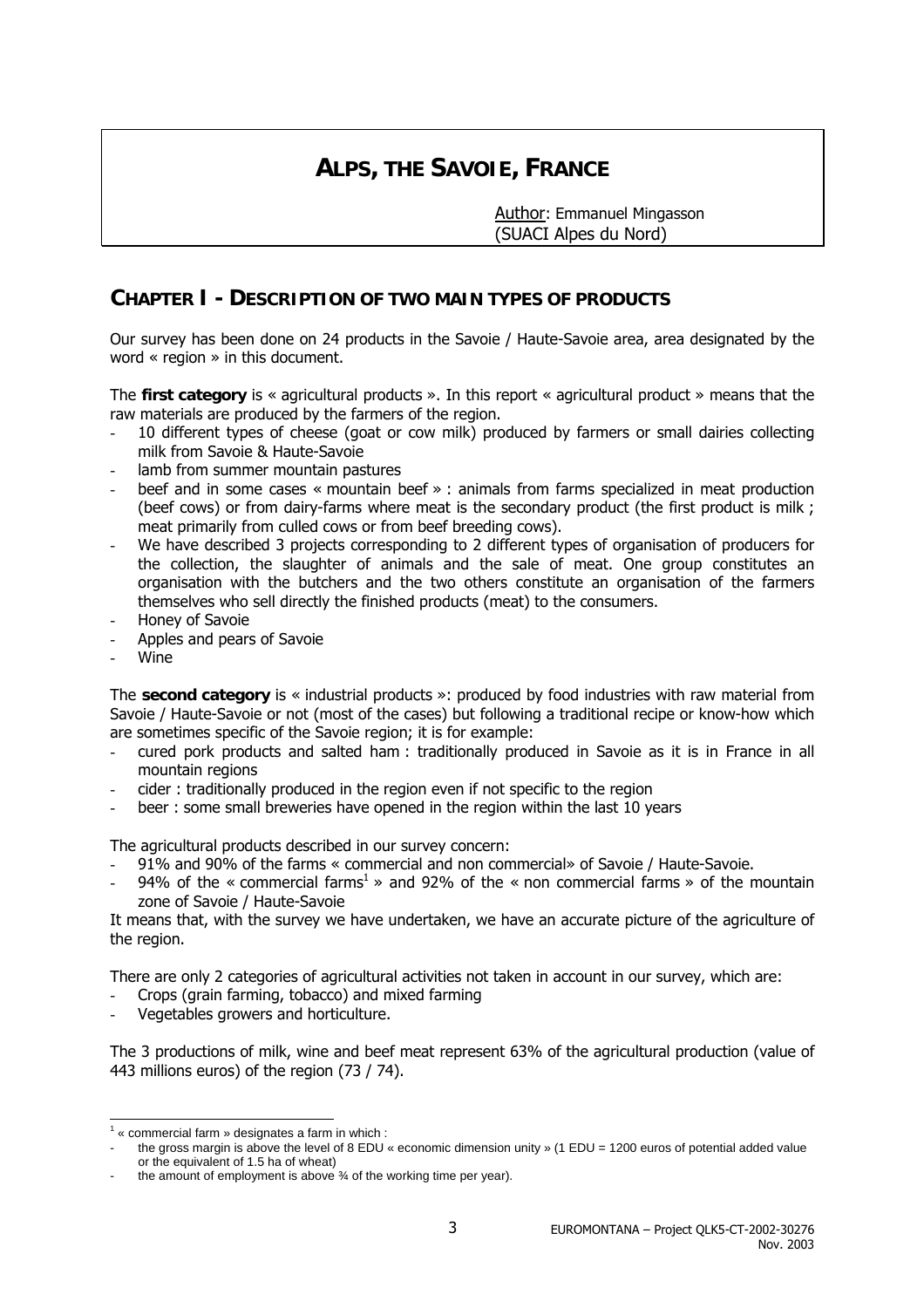#### **Milk and dairy products: nothing but cheese!**

Almost the entire production of milk is transformed into cheese. A very small quantity of the milk produced and collected in the region is transformed into yogurt or other fresh products or is packaged as pasteurized milk sold to the consumers.

About 77% of these types of cheese are:

- Protected Designation of Origin (PDO) : 4 types of cheese (cow milk) and 1 goat cheese
- Protected Geographical Indication (PGI): 2 types of cheese (cow milk).
- The 3 other types of cheese studied in our survey are:
- one goat cheese : a traditional one but without PDO or PGI.
- one traditional cheese (cow milk) elaborated at a monastery.

For the 5 PDO types of cheese (Abondance, Beaufort, Chevrotin, Reblochon & Tome des Bauges), the technical specifications of production impose:

- the use partially or totally of cow or goat breeds specific to the region;
- the feeding of the animals with hay from the limited area where the name of the product is protected ; the use of fermented food of any kind (corn or grass) is prohibited ;
- in some cases, the maximum amount of milk production for cows must be on the average for farm herd of 5,000 or 5,500 kilos per lactation and for goats 800 kilos per lactation ;
- the use of unpasteurized milk (straight from the cow) for processing
- the respect of the traditional processing of the cheese.

Some of the specifications are decided and imposed for technical reasons and are linked to the final quality of the product. Some others are decided only for the reason of maintaining the image of the tradition.

The idea is to impose<sup>2</sup> all the conditions so that the product cannot be copied or reproduced in other regions.

For the 2 PGI products (Emmental de Savoie, Tomme de Savoie), the idea is similar but:

- the breeds are not as strictly limited to traditional mountain breeds,
- there are some possibilities of fermented corn grain for the feeding of the animals,
- the average milk production of the farm herd is not limited,
- until now the 2 products were elaborated with unpasteurized milk (one of them is considering changing it),
- some steps of the process have changed compared to the real traditional one.

For the last traditional product of the region (Tomme de Chèvre des Savoie), the technical specification of production is not precisely stipulated and there is no official restriction for the use of the name of the product with a PDO or PGI definition. A group of producers intends to do that. Until now, they have registered a trade mark « Chevraillon » to get the interested farmers to work together to set certain specifications (breed, feeding practices, the use of unpasteurized milk, processing, etc.).

The 2 types of goat cheese are produced mainly by farmers. Concerning the PGO one, Chevrotin, it is stipulated in the technical specification that only farmers can produce it. For the Tomme de Chèvre des Savoie, some dairies collect a small quantity of goat milk.

There are other very traditional cheese types in Savoie, at least 6 different ones<sup>3</sup>, known only by some connoisseurs and experts. They are produced only by a few farmers; sometimes only during 2 or 3 months in summer or autumn / winter and the total volume of production goes from several hundreds of kilos to a few tons. They were not included in our study even though they really are specific mountain products.

 $\overline{\phantom{a}}$  $<sup>2</sup>$  In everyday standard language we often speak of constraints for the technical specification that farmers and dairies have to</sup> respect for PDO or PGI products, but actually, these are not constraints decided by any authorities; the producers, and cheese makers decide themselves what conditions they have to respect.

<sup>3</sup> like Bleu de Termignon, Grataron du Beaufortain, Persillé des Aravis, Persillé de Tarentaise, Vacherin des Bauges, Vacherin d'Abondance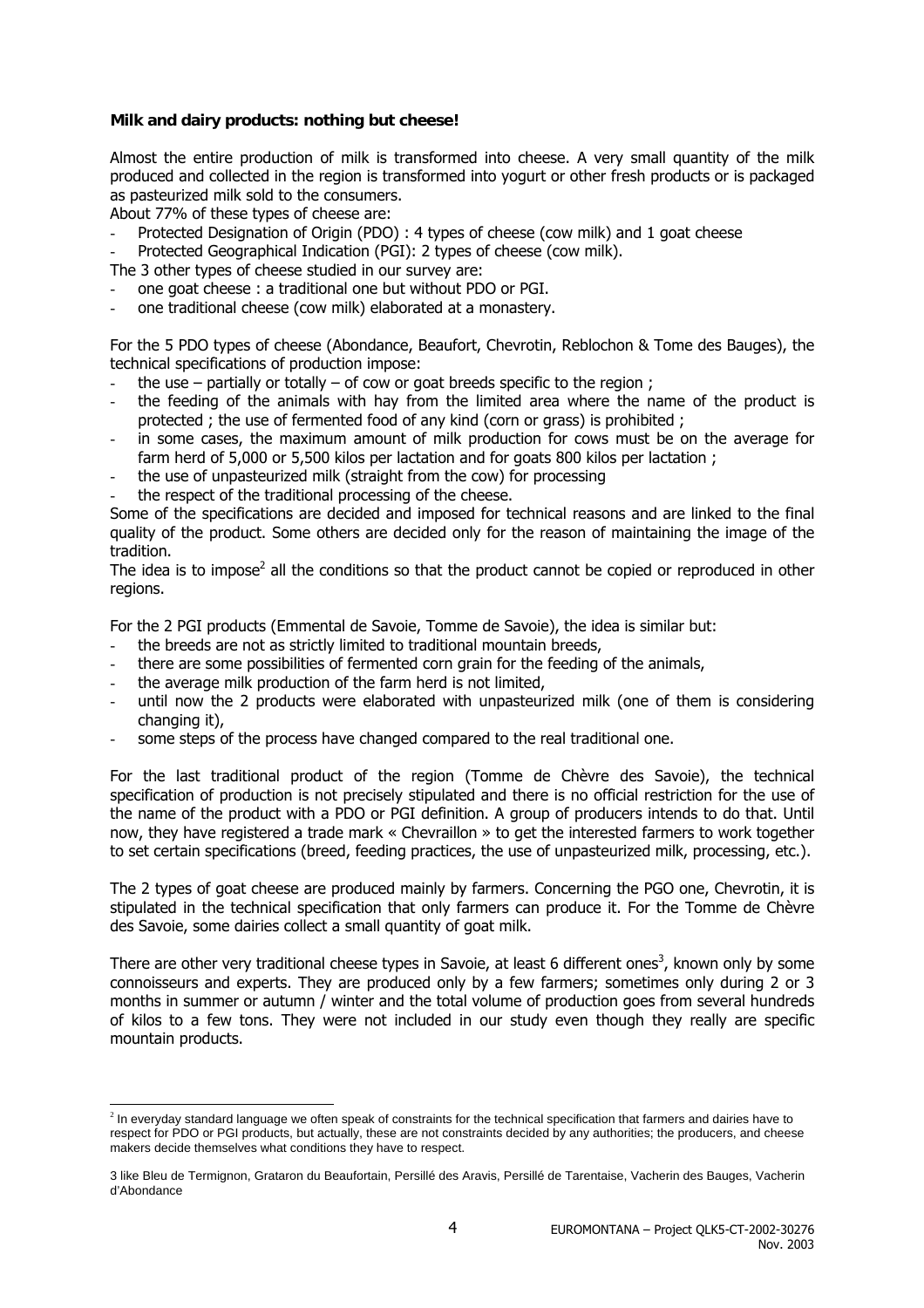#### **Wine**

The majority of the wine production is A.O.C. (Guaranteed Vintage). The vineyards are located in the lower parts of the valleys and not at high altitude. Part of them is in the designated mountain zone but the majority of the vineyards is located out of the mountain zone.

In Savoie as in France, wine is not considered as a mountain product even if the vineyards are located in an official mountain zone.

For the consumer, wine is not a mountain product. This is the same for all products for which there is another region famous for it. For example, for the consumer cream is not considered to be a typical mountain product (even if there is a production of high quality cream in a mountain area) because there is another region « Normandie » which is famous for its cream. The same idea holds true for potatoes; some islands (Ré, Noimoutier) have a better climate and natural conditions for potatoes, which are therefore not considered as a mountain product.

For wine, the mountains zone is not as famous for its wine as « Bourgogne » or « Bordeaux ». Nevertheless, there is wine produced in Savoie, mainly in the lower part of the valleys. Like other vintage wines (A.O.C.) there is a link between the wine itself and the land it is from (the « terroir ») but you cannot consider that it is characteristic of the mountain.

On the contrary, to define the PGO zone for the Tome des Bauges, it was considered that a good indicator of the lower limit of the territory for this mountain product was the upper level of the wine production zone.

#### **Meat**

There is neither PDO, PGI nor national sign of quality for the meat produced in the region.

Once again, for the consumer the lamb or beef is not associated to the northern Alps. The sheep farming region in France is more the Southern Alps region. Others regions, such as Charolais and Limousin, both names of two famous beef-type breeds, are much more famous for their beef production.

However, meat production does exist in the mountains. In the defined areas of PGO cheese, it originates mainly from culled cows. It is difficult to identify the exact quality of the meat produced in these areas. According to the farmers and the butchers, there is a particular quality for the traditional breed of Tarine, but no research has been specifically done on this breed compared to others. Nevertheless, this assertion of the farmers and butchers seems to be confirmed by the studies undertaken by researchers making comparisons between the different types of cattle feeding.

- In any case, the principle idea of the producers is the following:
- In a region where the agricultural products have a very good image among the consumers (residents or tourists), this image should be used to get a good price for the meat as we do for cheese. The idea of selling « mountain beef » is possible. Mountain products refer mostly to dairy products, but « mountain beef » is linked to the idea of preservation of nature and non-industrial products and it is possible to sell it to the consumers, if certain breeding, feeding or other conditions are respected.
- There is also a considerable consumer potential in the area; it should be exploited.

It is not that straightforward (because you have to compete with the traditional cattle traders, and sometimes with the butchers), but the producers committed to this kind of project find it really interesting. Their interest is not on based on the price they get for their meat, but also on developing a positive message to the citizens, consumers and politicians concerning the role of agriculture in mountains and its capacity to offer a wide range of quality products.

#### **Apples and pears**

The production of apples and pears is estimated at 25,000 tons / year. If the product respects a standard of quality (size, colour, sugar and acidity rate) it can be sold with a quality label (official label with PGI). The part of the production certified with this official sign of quality is variable from one year to the other. The average amount for the last 3 years was 3,500 tons.

In 2000, we asked a marketing study company to conduct a survey about the products of Savoie to know if people, living in or on holiday in Savoie, knew its products, which ones they knew and what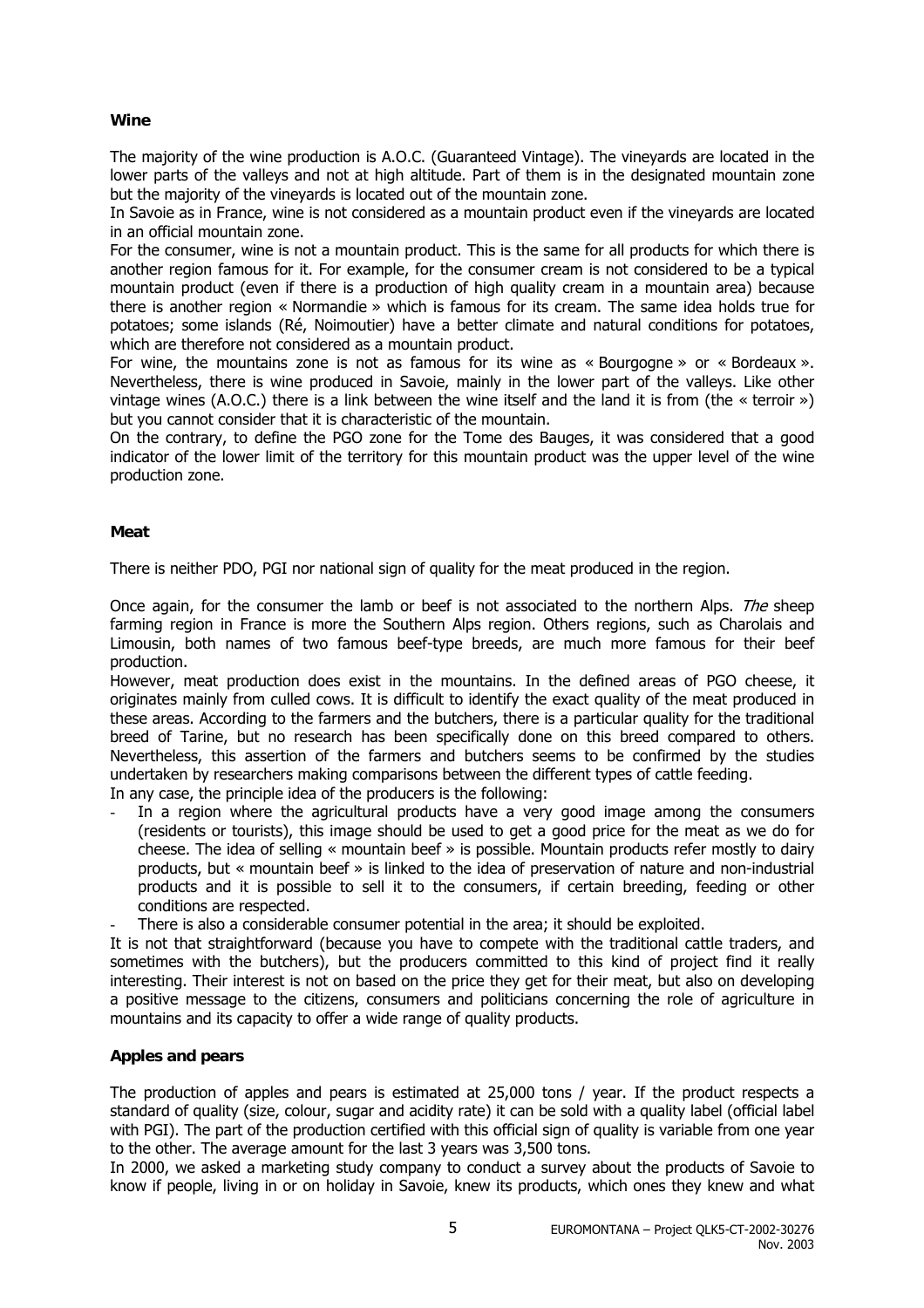they knew about them. None of the people questioned even quoted apples or pears as a product of Savoie. For some of them, if you speak of mountain fruit, they think of raspberries or blackberries but never apples.

We know that the combination of climate and altitude, the difference between the temperature during the night and day allows a better quality for the pears and apple, but we seem to be the only ones to know it!

#### **Industrial products**

For all the products, the companies and the places where the product is produced can be located in mountain zone or not. It is not that important. For almost all of them, the raw materials don't come from Savoie anymore, if they ever did.

Before, the raw materials were local for cider, cured pork products and salted ham.

It is no longer the case, even for those products, except perhaps for the cider of Savoie. Perhaps there were some beers breweries some decades ago. The recently established breweries, as the other food industries, take advantage of and exploit the good image of the agricultural products of Savoie. All these productions (beer, cider …) have been increasing for several years because of the increase of tourism and population.

### **CHAPTER II - CONSUMPTION AND MARKET**

It is rather difficult to speak in general about the market and consumption of the different products. Each of them has a specific market, and there is no other way but to speak of the market of each product and even of each cheese.

| Types of Cheese          | Volume (t)   | Price to              | Market spread                          |
|--------------------------|--------------|-----------------------|----------------------------------------|
|                          |              | consumer $(\epsilon)$ |                                        |
| Abondance (PDO)          | 1,300        | 12.5                  | National (37% in « Alpes-Jura » region |
|                          |              |                       | and 14% in Parisian region)            |
| Beaufort (PDO)           | 4,000        | 16.5                  | National                               |
| Chevrotin (PDO)          | 100 (farmers | $17$ (goat            | Regional                               |
|                          | only)        | cheese)               |                                        |
| Reblochon (PDO)          | 17,000       | 11                    | National / Europe                      |
| Tome des Bauges (PDO)    | 500          | 10                    | Regional                               |
| Tomme de Savoie (PGI)    | 7,500        | 10.5                  | National                               |
|                          |              |                       | (36% in the $\ll$ Alpes-Jura » region) |
| Emmental de Savoie (PGI) | 3,300        | 9                     | National                               |
| Tomme de Chèvre des      | 120 (farmers | 13.5 (goat            | Local                                  |
| Savoie                   | only)        | cheese)               |                                        |

The « natural » evolution of the Savoie cheese is for it to be sold at a national level.

With only 500 tons, it is not possible for the Tome des Bauges. With 1,300 tons, Abondance can reach the national market but with half of the consumption in two regions (Paris and around the production area).

The Tomme de Savoie has a higher volume but the consumption of the product is primarily in the production area.

For the two types of farm-made goat cheese with only about 100 tons the local market is suitable. For the Chevrotin, the PGO helps to reach the regional market but only for a small quantity.

Beaufort and Reblochon are present in almost 100% of the hypermarkets (more than 2,500  $m^2$ ). Beaufort is offered in 85% of the supermarkets (400 to 2,500 m²). Reblochon is offered in 97% of the supermarkets.

Sale of Beaufort: 80% = hyper and supermarkets; 20% others

Sale of Reblochon: 85% = hyper and supermarkets (average price =  $10.7 \infty$ ); 11% = Discount Supermarkets (average price =  $8.3 \in$ ); 4% others.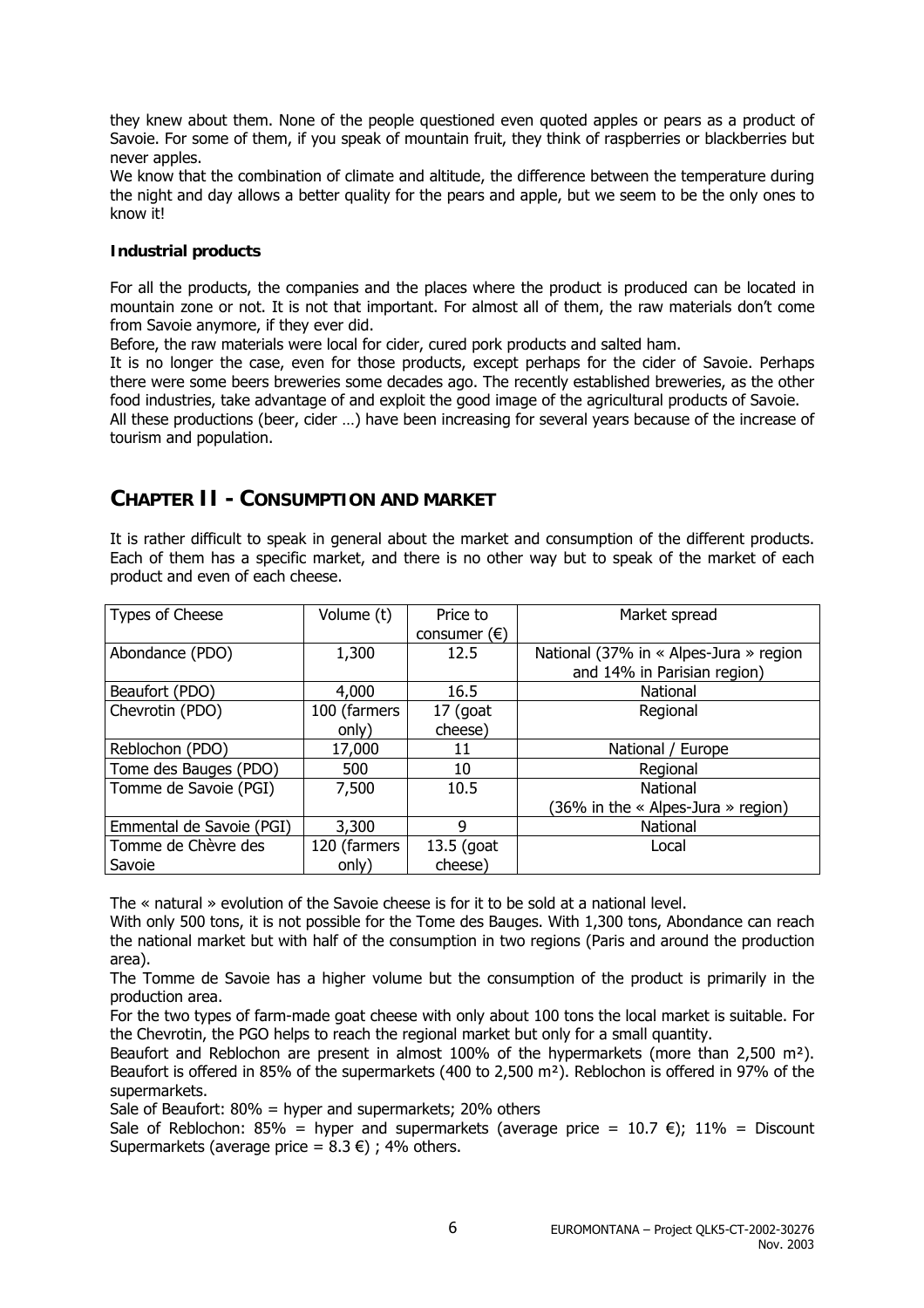#### **Meat: lamb and beef**

The market for these products is completely different. The aim of the producers (farmers) is to obtain the best price with a short distribution chain (directly to consumers or through one butcher or hyper or supermarkets and always without a merchant or dealer).

The market is only local and sometimes limited to a couple of butchers in a valley (meat from the Maurienne) or to 1 or 2 hypermarkets in the county (lamb from summer mountain pastures). According to the quantities and the research of a good price, the objective is not to develop the volume but to offer local meat to the consumers.

#### **Wine**

Sale of Savoie wine:

| 70 to 75%                                                                                        |
|--------------------------------------------------------------------------------------------------|
| about 10%                                                                                        |
| 15 to 20%                                                                                        |
| - counties of Savoie, Haute-Savoie, Ain, Isère:<br>- Rhône Alpes Region:<br>- rest of the world: |

About half of the quantity of wine sold from the cellar is sold to the wine dealers (about 12 companies). The other half is sold by the wine growers who not only sell the wine directly to the consumer but also to restaurants, specialised traders and supermarkets. The Savoie Wine Union doesn't know exactly the percentage of the different buyers.

#### **Apples and pears**

Part of the production comes from the mountain zone; part of it from the lower part of the valley. For the marketing, there is no identification such as « apple from mountain » or « pear from mountain ». Wherever the production is located, if the quality is good (according to size, level of sugar and acidity) the fruit is called « from Savoie » (PGI).

Production of apples and pears: 30,000 tons. Production sold: 25,000 tons.

Sale of Apples and Pears of Savoie (PGI): 3,500 tons (variable according to the climate and to the buyer policy or strategy).

Numbers of producers: about  $180 \Leftrightarrow 745$  ha.

Numbers of producers involved in Quality products

Apples and Pears of Savoie (PGI):  $66 \Leftrightarrow 515$  ha.

Distribution and consumption area

The apple and pears produced in Savoie are primarily consumed in Savoie: for the entire apple production sold, 2/3 of it is consumed in Savoie. Apples produced in Savoie represent a significant share in the consumption of apple in their production area (Savoie): one apple out of two consumed in Savoie and part of 2 counties around, is from Savoie.

Distribution: for Apples and Pears of Savoie (PGI): 80% = super and hypermarkets; 20% = others. Price: for Apple and Pear of Savoie (PGI): price is about 10% higher than the standard.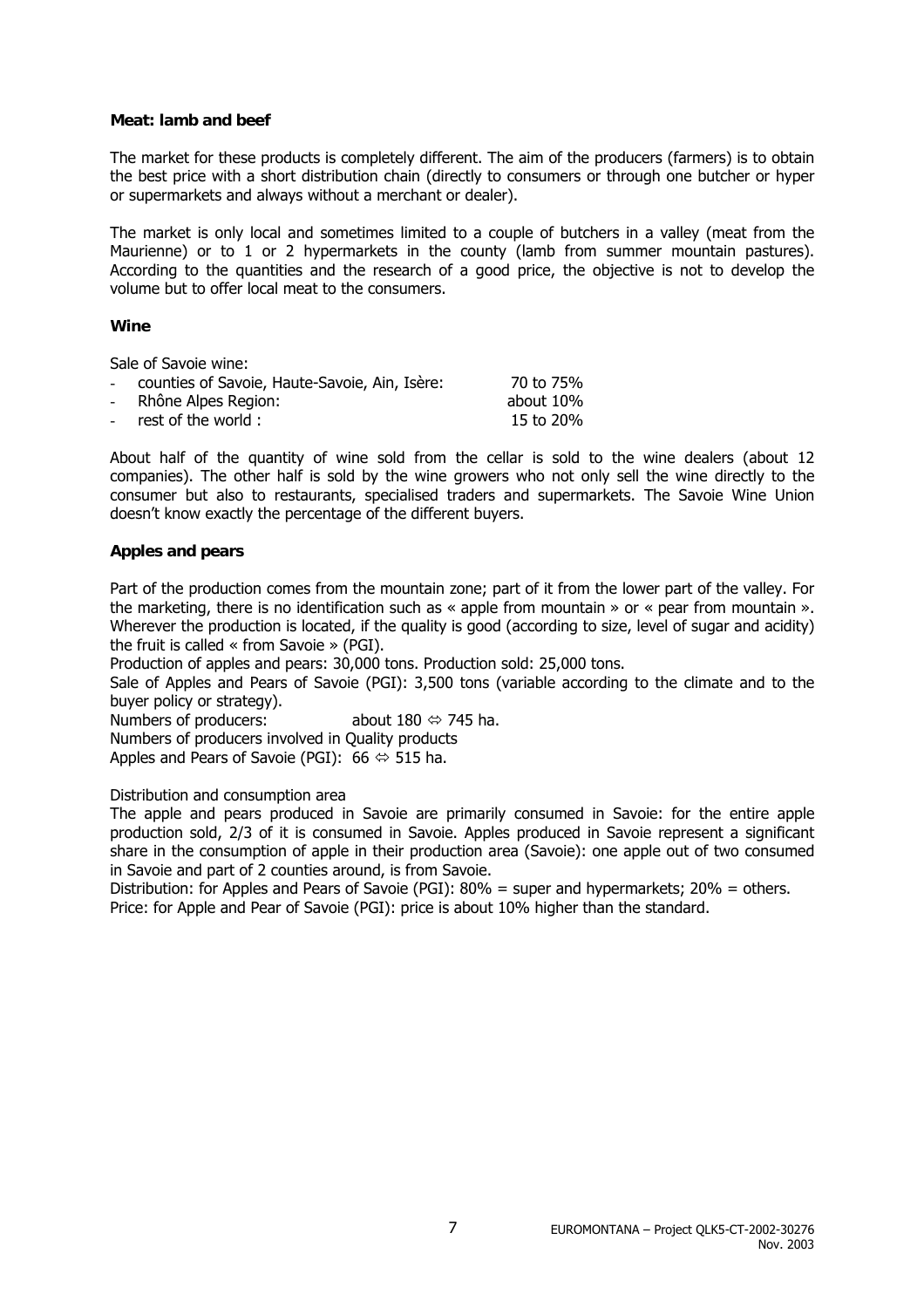### **PINDOS AND CHOLOMONDAS MOUNTAINS, GREECE**

 Author: Dimitris Katzaros (Centre Méditerranéen de l'Environnement)

### **CHAPTER I – THE TYPES OF QUALITY PRODUCT DENOMINATIONS**

The six products of the questionnaire are divided into three groups:

- 1. Products transformed from animal raw material: Katiki Domokou (cheese), Mountovina (local liqueur, "eau de vie"), sausages, prosciutto
- 2. Direct animal origin products: trout
- 3. Direct vegetal agricultural products: saffron

The majority of the products are transformed from animal origin raw material, which explains the strong concentration on livestock in the studied mountain regions. The production and transformation know-how comes 100% from the mountain regions, and consequently these products are enriched by historic and cultural elements that make them different and unique.

For all the products (except the saffron that grows in mid-mountain) the production, transformation and also to a big extent the consumption have a strong link with the high mountain. There is a little nuance in the case of the Katiki Domokou (cheese), where the animals go to pasture equally in midmountain and neighbouring plains.

With the exception of saffron and the Katiki Domokou, the other products are not labelled, even though efforts have been made in this direction (in the case of sausages and prosciutto). For the other products, no steps have been taken for reasons beyond the product itself and having rather to do with the producers (Mountovina, trout).

All the studied products owe their quality and characteristics (notably the know-how) to the mountain environment. Their production and the current technology of transformation are perfectly adapted to the natural environment. Moreover, their cultural roots are as important as their natural roots. These products endow a subtle equilibrium that allows an added value of enjoying the mountain and mountain people.

### **CHAPTER II – THE SPECIFICITIES OF THE STUDIED PRODUCTS, PRODUCTION MODALITIES KNOW-HOW**

The specificity of the studied products in based on three important elements that are original to the mountain areas:

- Natural elements (spatial and geoclimatic conditions)
- Human elements (traditions, culture)
- Combination of the natural and human element (know-how)

For all the products the specificity is linked with the production technique based on old traditional recipes of the extremely marginalised mountain areas. In consequence, they are not yet known enough by the majority of the consumers. (This holds true also for the saffron, even if the product is almost entirely exported)

On the other hand, the mountains, no matter how poor and marginalised, play a decisive role in the specificity of these products, giving them the biological characteristics necessary to make them quality products: for example, keeping the goats in the open air with a feeding based on acorns allows the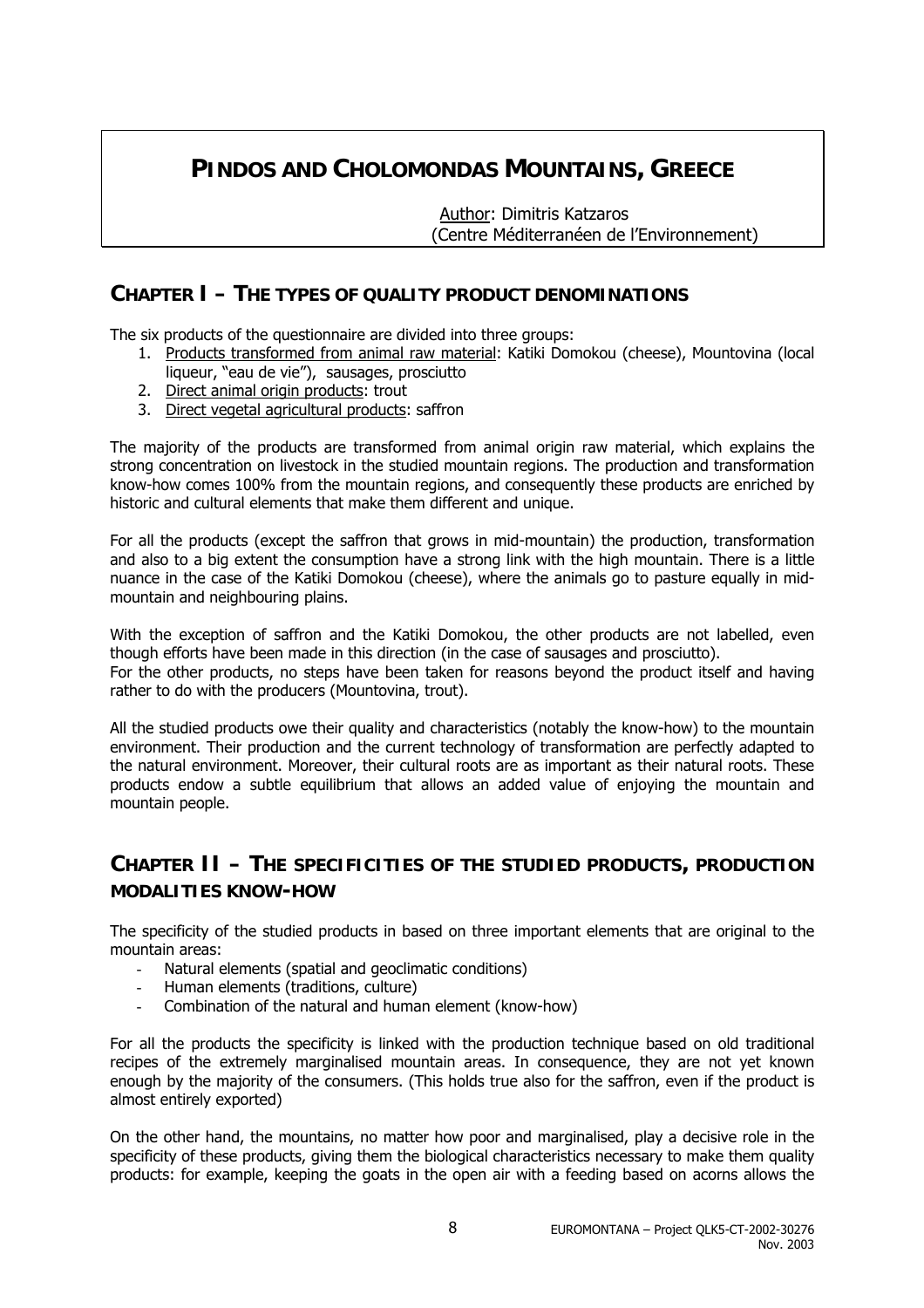obtain meat with less fat and easier to transform into sausages and prosciutto; the trout grown in the clear river waters of the mountainous Department of Evritania; and finally the production of the quality saffron (autochthonous plant variety) that for strictly geoclimatic reasons only grows in the mid-mountain areas of the Department of Kozani.

The combination of two products, one of animal origin (pork) and other vegetal (leek), into one (sausage), is not only based on wanting to have a product with a specific taste, but also on the need for the product to be preserved for several months. The leek is a natural preservative. The old tradition of consuming trout cooked in goat butter is not only based on wanting to give the food a specific taste, but also on using available products, that is to say those from the mountain, because previously the olive oil was not known in the mountains (the olive trees grow below 600 metres of altitude in Greece). The specificities of these products come from recent entrepreneurial efforts to make them known by a larger part of the consumers.

### **CHAPTER III - IDENTIFICATION OF DIFFERENT STUDIED PRODUCTION AND TRANSFORMATION SITES AND CHANNELS**

For all the studied products the production (birth and the animal or vegetable life-cycle) and the transformation take place in the studied mountain areas. Only one stage of the chain takes place outside the mountain area in the case of Katiki Domokou, because the animals where the milk for the production of this kind of a cheese comes from go to pasture both in mid-mountain and the neighbouring plains.

### **CHAPTER IV – IMPACT OF THE NATURAL MOUNTAIN CONDITIONS IN THE PRODUCTS, PRODUCTION AND KNOW-HOW**

First it has to be noted that for all the studied products there is a direct link between the cultural elements and the mountain. This is demonstrated by the custom of manufacturing and consuming the products on site.

For some (trout, pork, saffron) the impact of the natural mountain conditions is scientifically demonstrated and measured. For the others (Mountovina) the impact of the natural mountain conditions is not demonstrated directly, but rather in an indirect way through the specific know-how.

We can say that these products have been born from the need of the ancient inhabitants to live and nourish themselves in the mountain environment using all the elements available. This is also demonstrated by the history of the Greek mountains: they were widely inhabited and served as a refuge during the periods of troubles that crossed the country, the most important being the occupation of Greece by the Ottoman Empire during about 400 years. The inhabitants of this environment that lived in a relative freedom were practically cut off from the rest of the world. The commerce did not exist and so the inhabitants were forced to use only the mountain resources. In consequence, there is a strong link between the studied products and their production environment.

### **CHAPTER V – THE CONSUMTPTION PRACTICES OF THE STUDIED PRODUCTS**

The studied products are commercialised and consumed during the whole year, but their commercialisation and consumption varies according to the seasons:

- The sausages, the prosciutto and the Mountovina are consumed more during autumn and winter and less during summer.
- In the same way trout is consumed a lot more during winter and spring.
- Finally, the Katiki Domokou is more commercialised during summer (because is it a soft cheese usually consumed fresh).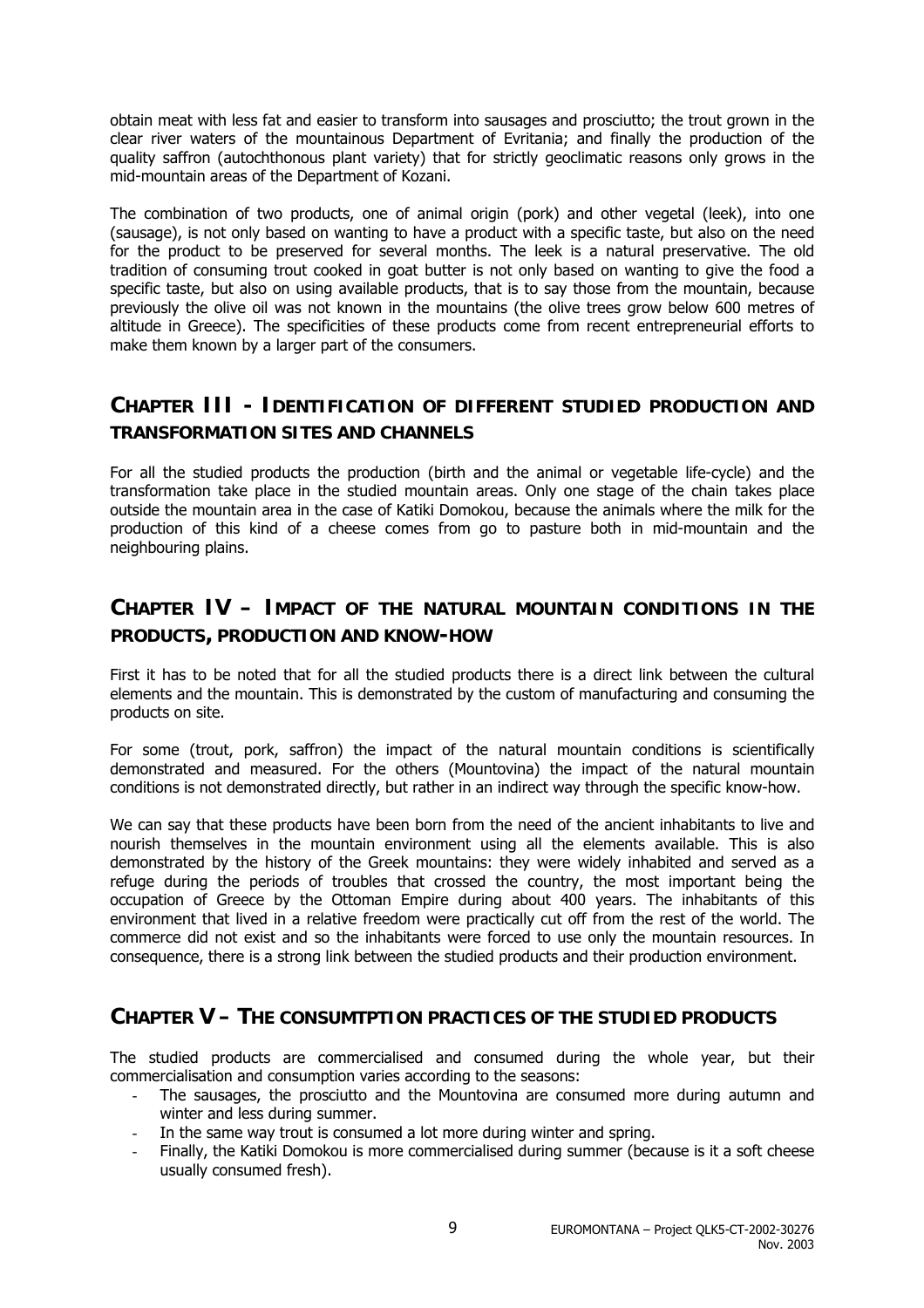On the other hand, in the production level, the saffron being cultivated only, it is produced seasonally but consumed during the whole year (after drying).

Finally, it should be added that the image of these products for the consumers is strictly linked to the geographic origin.

### **CHAPTER VI – THE SUPPLY CHAIN AND THE MARKETS**

The supply chain differs according to the studied products, and their commercialisation includes the whole range of chains (short, middle and long).

| The rendming table gives a more synthetic picture or the situation. |                    |                                                |         |                           |                                                             |
|---------------------------------------------------------------------|--------------------|------------------------------------------------|---------|---------------------------|-------------------------------------------------------------|
| <b>Products</b>                                                     | Number of<br>farms | Number of Production<br>enterprises in tonnes* |         | Type of<br>market         | <b>Type of commerce</b>                                     |
| <b>Saffron</b>                                                      | 1500               |                                                | $6 - 8$ | International             | Traders***                                                  |
| <b>Sausages</b>                                                     |                    |                                                | 15      | $Local +$<br>National     | Direct and traditional sale +<br>Supermarkets + Restaurants |
| <b>Prosciutto</b>                                                   |                    |                                                | 10      | $Local +$<br>national     | Delicatessen + direct and<br>traditional sale + Restaurants |
| <b>Trout</b>                                                        |                    |                                                | 70      | $Local +$<br>national     | Direct and traditional sale +<br>Restaurants                |
| Mountovina                                                          | 70                 |                                                | 1,2     | $Local +$<br>peripheral** | Direct sale                                                 |
| Katiki<br><b>Domokou</b>                                            |                    | 2                                              | 25      | Direct sale +<br>National | Supermarkets + Restaurants                                  |

The following table gives a more synthetic picture of the situation:

\* On the average (varies from one year to another).

\*\* The peripheral markets mean markets reaching a bigger agglomeration that the local market, but not reaching national level.

\*\*\* We cannot provide data on the saffron because almost all of the production goes abroad and the producers do not know the final destination.

The sausages and the prosciutto have a growing market, gaining consumers in all chain stages. It is a dynamic and promising market, as in a little while these products will be officially recognised as quality products.

The saffron market seems stable. The product sells very well abroad and it seems that the production will remain the same in the coming years.

The trout is a product also gaining national commercial importance with the Greek consumers that are more and more turning towards sweet water fish. This production could still increase if the producing enterprise solves its financial and organisational problems.

The Katiko Domokou seems to have a stable clientele with serious increase possibilities, if there is cooperation or fusions with other consumable product companies.

The market of Mountovina seems to have trouble extending from the local to more distant markets. It seems that the future of this product directly depends on the tourism. That is to say that if through the European Community programmes the flow of tourists from the sea to the mountains can be increased, the production of this "eau de vie" will also surely increase.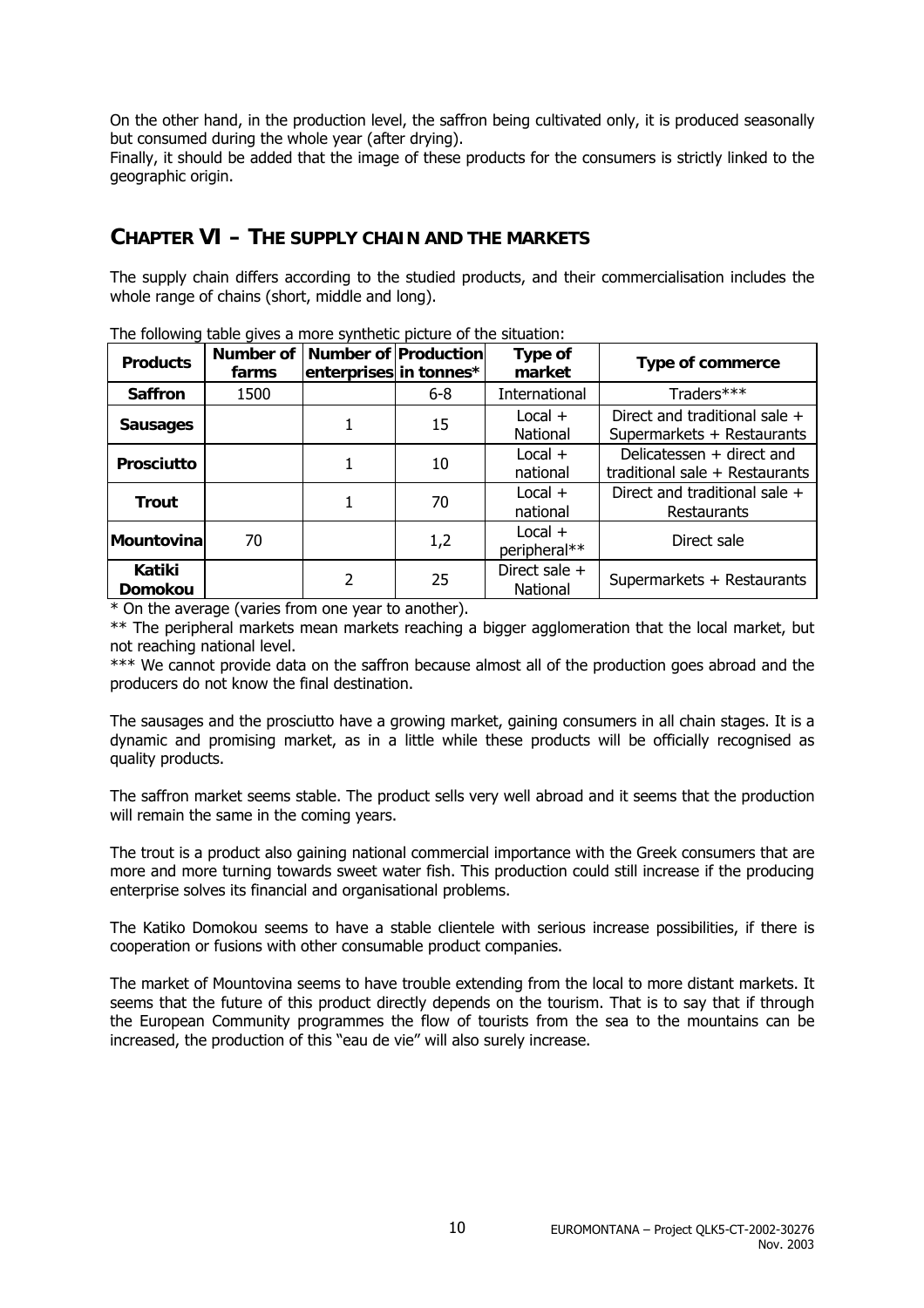### **ALPS, PROVINCE OF TRENTO, ITALY**

 Author: Gian Antonio Battistel (AQA - Agenzia per la garanzia della Qualita in Agricultura)

### **GENERAL PRESENTATION**

The Province of Trento is situated in North-Eastern Alps of Italy. The land surface is about 6.212 Km<sup>2</sup> and its population amounts to 470.000 inhabitants. It is a mountain region where:

- a) less than 10% of the land is used for agricultural purposes,
- b) forests cover more than 50% of the land,
- c) 17% of the land is Protected Area,
- d) only 2,5% is for urban and productive settlements.

From administrative point of view, it is represented by 223 Municipalities (NUTS 4) grouped in 11 Mountain Communities (in Italian Comprensori).

In mere economical terms, the primary sector contributes to Gross Domestic Product (GDP) only with more than 2%. Of course, the contribution to GDP grows substantially when further actors of the food chain are being considered.

According to the 5<sup>th</sup> General Census of Agriculture, more than 50% of farms have a size of less than 1 Hectare; only 8% are over 10 Hectares.

### **CHAPTER I – TYPE OF QUALITY OF PRODUCTS, PRODUCTION AND KNOW-HOW STUDIED**

17 products have been analysed; they belong to the following groups:

#### **1- Agricultural rough products of animal origin: 2 products**;

Honey:

1 product has been surveyed:

Miele Trentino: because its production exists for more than 25 years, it is identified as Traditional Product (TP) according to art.8 of Parliamentary Decree n. 173/1998 and Ministry Decree n. 350/1999; there are also 4 organic producers; the beekeeping firm "Azienda Agricola Paternoster Andrea" obtained also ISO 9001:2000 certification;

Fish:

1 product has been surveyed:

Trote del Trentino: producers follow the Specification for Integrated Breeding elaborated by their Association; because its production exists for more than 25 years, it is identified as TP; the Producers Association is looking for PDO "Trote del Trentino" application; Trentino is the most known producer of trout from fresh water and trout eggs: the Cooperative "ASTRO" is a leading organisation in Italy; the cooperative "Astro" and a small trout breeding firm "Troticoltura Armani" obtained also ISO 9001:2000 certification;

#### **2- Agricultural rough products of vegetable origin: 4 products**;

#### Rough fruit

3 products have been surveyed:

i) Marone Trentino: because its production exists for more than 25 years, it is identified as TP; the majority of producers follow integrated farming rules; there are also 4 organic producers; it has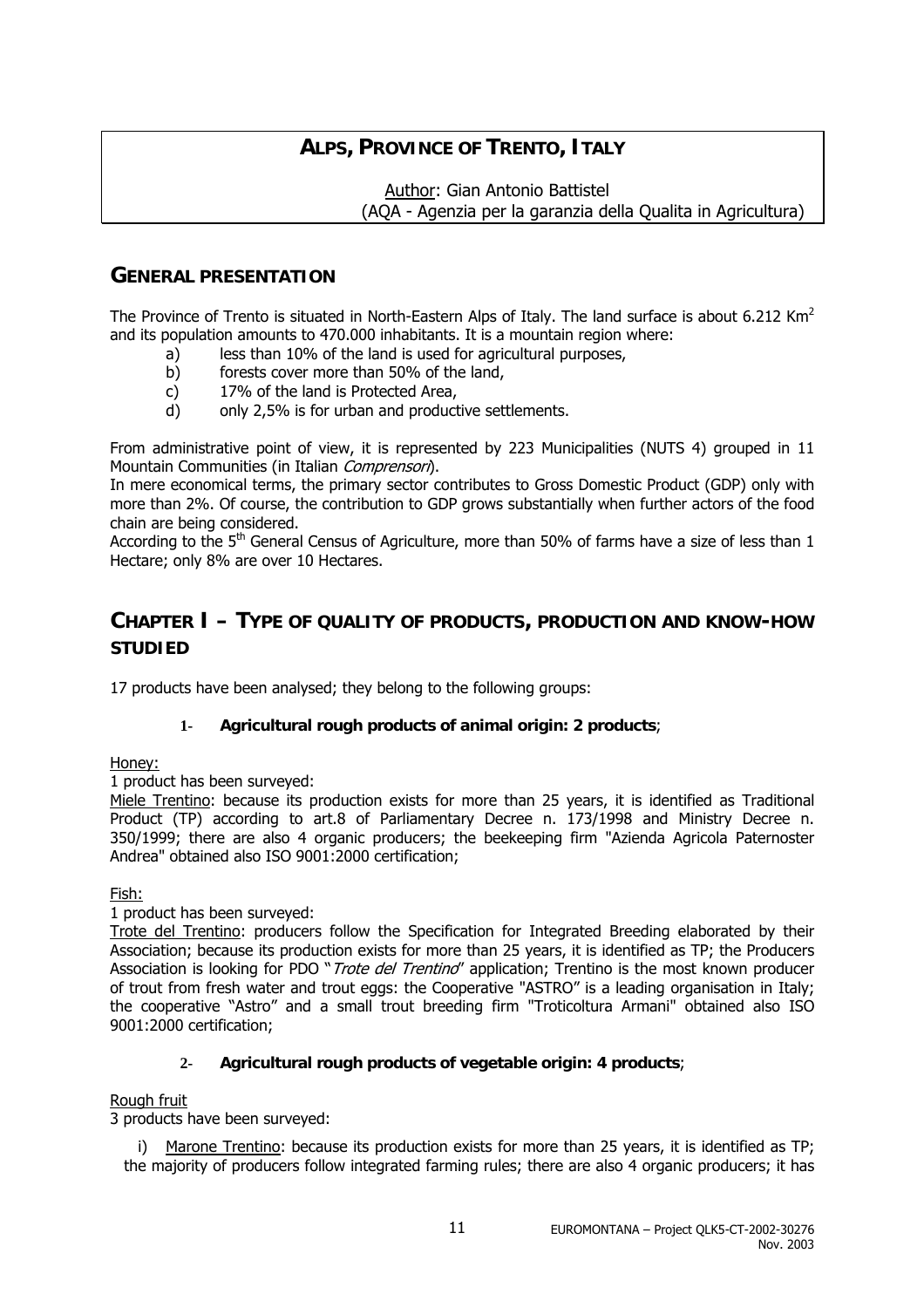already applied for PDO "Marone Trentino" and the Specification has been published on National Official Gazette;

ii) Mela: is the most known fruit of the Trentino thanks to two main Italian-wide known consortia: "Melinda" and " La Trentina " which are consortia that group different cooperatives of apple producers. They are among national leaders in cultivation of apples and are sponsoring national bike teams, bike races and big national athletes; the majority of producers follow the Specification for Integrated Farming elaborated by their Association, but there are organic producers (90), too; because of differentiation between plateau-apples and valley-apples two PDO applications have been submitted: "Mela della Val di Non" whose Specification has been published on Official Gazette of EC 2003/C 30/05; "Mela del Trentino" whose application and Specification will be audited by the Ministry of Agriculture (MA); it is to be remembered that 7 cooperatives of the Consortium Melinda and a small family farm "Azienda Agricola Bertamini Gianfranco" obtained also ISO 9001:2000 certification; the cooperative "Società Ortofrutticola Rotaliana" member of the Consortium "La Trentina" obtained a product certification according to the EUREPGAP Protocol "Fresh Fruits and Vegetables"; the cooperative "COVAL" member of the Consortium "La Trentina" obtained also ISO 14001 certification;

iii) Piccoli Frutti: Trentino is the most known producer of small fruits in Italy: the Cooperative "Sant'Orsola" is a leading organisation in Italy; the majority of producers follow the Specification for Integrated Farming elaborated by their Association (there are two Specifications: for Strawberry; for Blueberry, Raspberry, Red/ Blackcurrant, Blackberry; there are organic producers (15), too; linked to double classification of small fruits, two PDO applications have been submitted (both applications and Specifications will be audited by MA): "Fragola del Trentino" and "Frutti di bosco del Trentino";

#### Rough cereals:

Mais Nostrano di Storo: producers follow the Specification for Integrated Farming elaborated by their Association; because its production exists for more than 25 years, it is identified as TP; the Producer Association is looking for PGI "Mais Nostrano di Stord" application;

#### **3- Foodstuffs: 11 products**

#### Cheese:

all cow breeders and the majority of dairy firms in Trentino follow the Specification for Integrated Breeding and milk processing elaborated by their Association; there are organic breeders and dairy firms, too (44 are farms producing organic fodder); the dairy company "Casearia Monti Trentini" and the dairy cooperative "Caseificio Sociale Pinzolo Fiavé Val di Ledro e Chiese" obtained ISO 9001:2000 certification;

6 products have been surveyed:

i) Grana Padano – Trentino: 50% of the whole raw milk in Trentino is used to produce it; since 1996, it is PDO; the "Grana Padano" – that is produced with milk from cows bred in Trentino - is allowed to integrate the denomination with the wording "Trentino"; organic "Grana Padano – Trentino" is produced, too;

ii) Mozzarella: it is STG (in Italy since 1998; in Trentino since2003) cheese that is produced with milk produced only in Trentino; the sole dairy cooperative producing it - the dairy cooperative "Caseificio Sociale Pinzolo Fiavé Val di Ledro e Chiese" - obtained ISO 9001:2000 certification; organic "Mozzarella" is produced too;

iii) Casolet: because its production exists for more than 25 years, it is identified as TP; it is allowed to use the brand Slow Food;

iv) Puzzone di Moena: because its production exists from more than 25 years, it is identified as TP; the Producers Association is looking for PDO "Puzzone di Moena" application; it is allowed to use the brand Slow Food;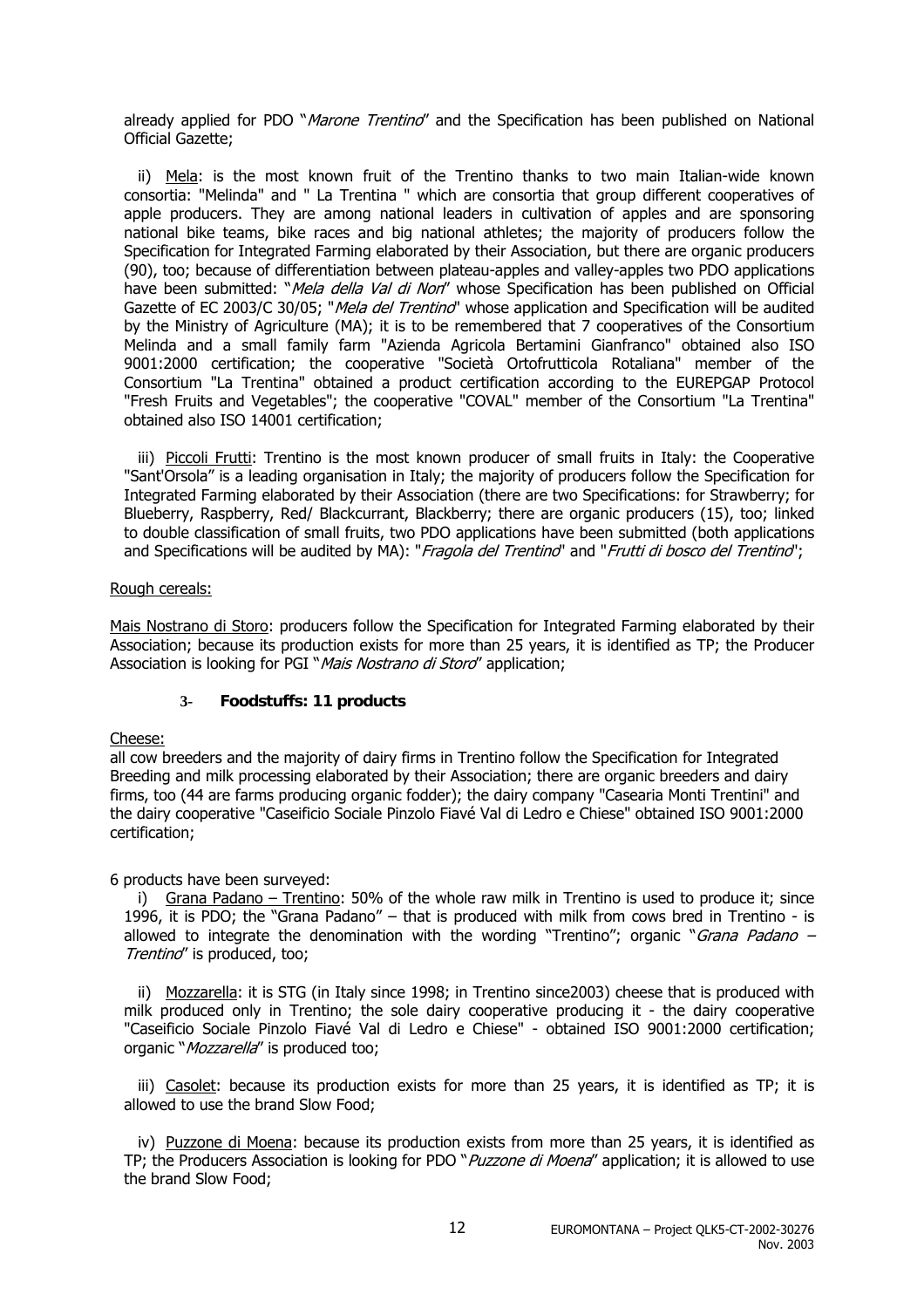v) Spressa delle Giudicarie: because its production exists for more than 25 years, it is identified as TP; the Producers Association applied for PDO "Spressa delle Giudicarie" and obtained the provisional protection of the denomination (on April the Specification has been published on Official Gazette of EC); it is allowed to use the brand Slow Food; the dairy cooperative "Caseificio Sociale Pinzolo Fiavé Val di Ledro e Chiese" - that is producing it - obtained ISO 9001:2000 certification; the dairy cooperative "Caseificio Sociale Pinzolo Fiavé Val di Ledro e Chiese" produces organic "Spressa delle Giudicarie", too;

vi) Vezzena: because its production exists for more than 25 years, it is identified as TP; it is allowed to use the brand Slow Food; the Producers Association is looking for PDO "Puzzone di Moena" application; the dairy company "Casearia Monti Trentini" – that is producing it - obtained ISO 9001:2000 certification; it is allowed to use the brand Slow Food;

#### Produce made of meat:

2 products have been surveyed:

i) Carne Salada: because its production exists for more than 25 years, it is identified as TP; the Producers Association is looking for PGI "*Carne Salada Trentina*" application; it is allowed to use the brand Slow Food;

ii) Mortandela Affumicata della Val di Non: because its production exists for more than 25 years, it is identified as TP; the Producers Association is looking for PGI "Mortandela Affumicata della Val di Non" application; it is allowed to use the brand Slow Food;

iii) there is a third TP "Speck Trentino" that is looking for PGI, but there are currently some legal problems with the PGI "Speck AltoAdige" that claims for the protection of the denomination; recently a Consortium of Produce of Meat from Trentino has been set up to coordinate each PGI request;

#### Olive oil:

#### 1 product has been surveyed:

Garda - Trentino: since 1997, the PDO "Garda" – is produced with olives from Trentino - is allowed to integrate the denomination with the wording "Trentino" ("Garda – Trentino"); there is 1 organic producer of olives, too;

#### Vegetables transformed:

#### 1 product has been surveyed:

Crauti Trentini: because its production exists for more than 25 years, it is identified as TP; the producers of the head cabbage – the raw material used to produce it - follow the Specification for Integrated Farming elaborated by their Association; organic farming and biodinamic techniques are used;

#### Wine:

1 product has been surveyed:

Teroldego Rotaliano: since 1971, an AOC wine, Teroldego is called the "prince" of wines in Trentino, so it has its own denomination (in Trentino there are 4 further AOCs); the Consortium CAVIT - that bottles and sells wine produced by several cellars cooperatives - and the firm "Casa Girelli" obtained ISO 9001:2000 certification;

There is a project carried out by Istituto Agrario di San Michele all'Adige (IASMA) aiming to recover and re-use autochthonous ancient varieties that until the 19th century represented the totality of production. Some of them are still cultivated with economic profit (Nosiola, Marzemino and Enantio). Some are still produced in marginal areas (i.e. Groppello di Revò; Casetta, Lagarino di Giovo, Negrara, Rossara, Pavana, Turca and Peverella). Some others are sampled by IASMA's fields (i.e. Biancaccia, Bianera, Cenerente, Cenerina, Corbera, Montagna, Negrone, Perini Nera, Rosetta di montagna, Valderbara, Verdealbara, Vattara, Vernazzola and Visentina).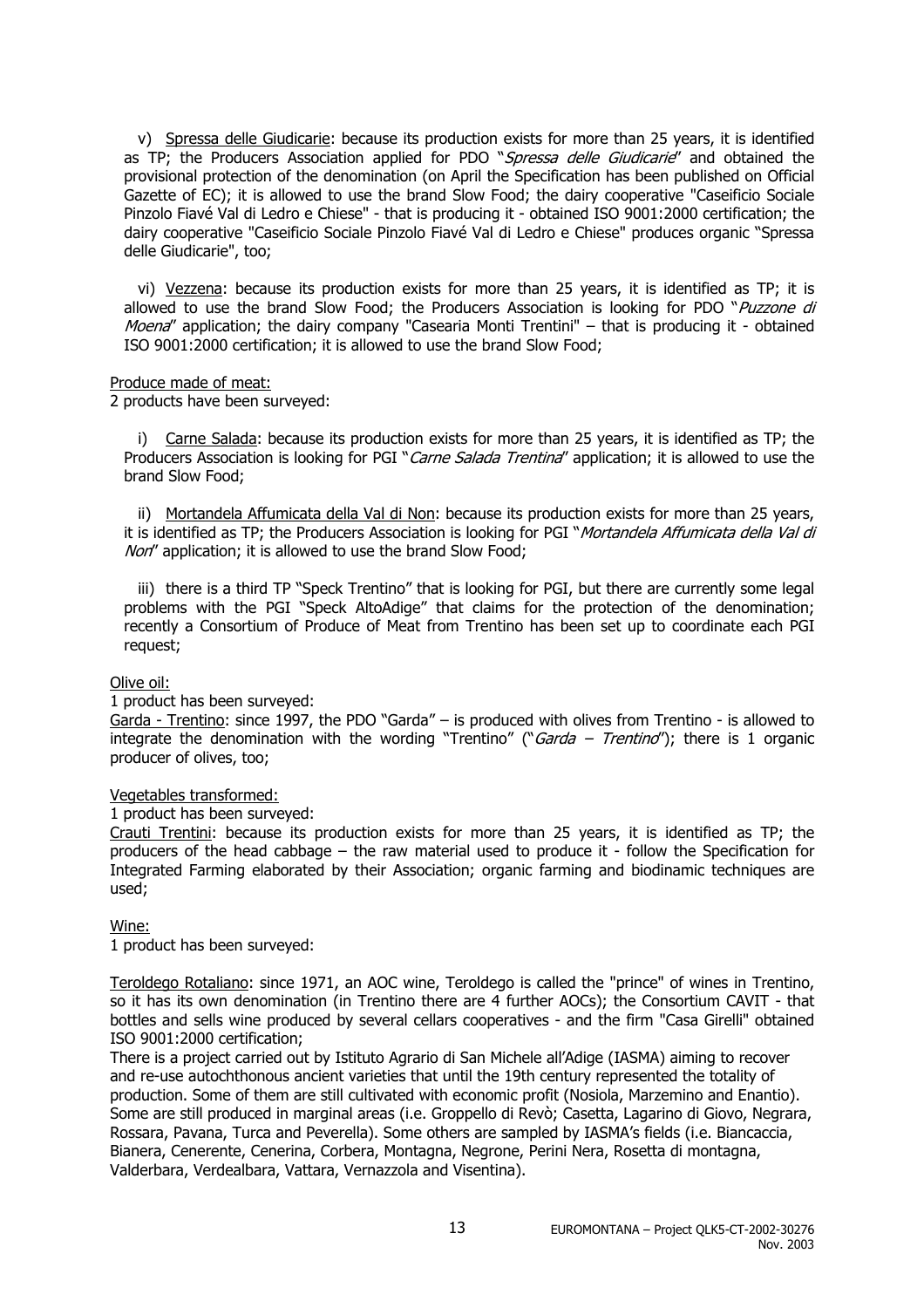### **CHAPTER II – SPECIFICITY OF PRODUCTS, PRODUCTION AND KNOW-HOW STUDIED**

The specificity of products is established:

1- by law as products recognised as "traditional" according to art.8 of Parliamentary Decree n. 173/1998 and Ministry Decree n. 350/1999:

- i) Miele Trentino;
- ii) Trote del Trentino;
- iii) Marone Trentino;
- iv) Mais Nostrano di Storo;
- v) Casolet;
- vi) Puzzone di Moena;
- vii) Vezzena;
- viii) Carne Salada;
- ix) Spressa delle Giudicarie;
- x) Mortandela Affumicata della Val di Non;
- xi) Crauti Trentini;

101 products in Trentino are "Traditional"; this law allows producers to simplify the bureaucratic weight of Directive 93/43/EEC (in Italy Parliamentary Decree n. 155/1997);

For each product an "Information Schedule" specifies: area of production, concise description of the product, methods of production, storing as well as ripening, raw materials that have been used for the transformation, brief history of the products; moreover, the above-mentioned methods have to be consolidated over time (for a period of no less than 25 years);

- 2- by law as products recognised as PDO according to Reg. (EEC) 2081/92:
- i) Grana Padano Trentino;
- ii) Garda -Trentino;
	- 3- by law as products recognised as STG according to Reg. (EEC) 2082/92:

Mozzarella;

4- by law as products recognised as STG according to Reg. (EC) n. 1493/99 (Parliamentary Law n. 164/92):

i) Teroldego Rotaliano;

Some Associations in Trentino started in 1986 a project named "Ecological Agriculture" aiming to set up Specifications for Integrate Farming for the most important agriculture products. Currently there are 6 Specification – called "Protocols of Self-Discipline" - for:

- a) Fruit,
- b) Vegetables, Strawberry, Small Fruit, Maize for "Polenta",
- c) Viticulture and Wine Industry,
- d) Fodder production, Breeding and Dairy Industry,
- e) Fish (trout breeding),
- f) Grappa.

All these Specifications are based on low use of chemical products (pesticides, fertilisers, medical feeds …). The fixed limits are lower than those fixed by EC and Italy. In some other cases, the use of particular chemical products has been forbidden. The requirements of these Specifications are yearly updated by Technical Committees. Samples of products are analysed and results on residues are published.

Currently, for Mela and Piccoli Frutti the specificity is linked to the above-mentioned Specifications; anyway PDO applications under way have to be remembered.

Organic (according to Reg. (EEC) 2092/91) and Biodynamic production are practised in Trentino; in Trentino there are 305 Organic Farms; Trentino has its own law (Provincial Law n. 4/2003) on organic method of production. The same law regulates the labelling of OGM-free agricultural products of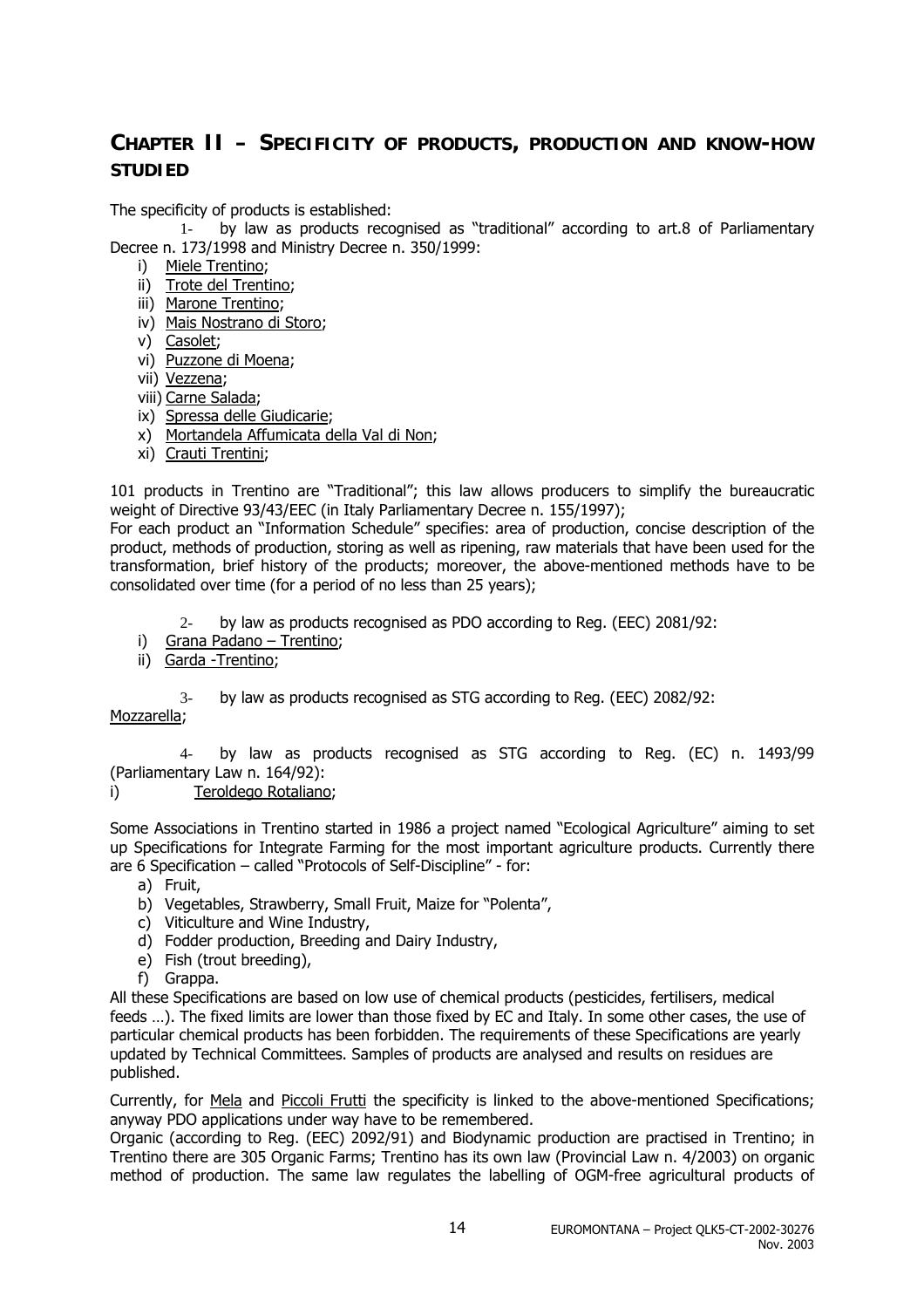Trentino (meat, milk-derived products fed with GMO-free feeds can use also the following lettering: "meat, milk, cheese, yogurt and so on from animal fed with GMO-free feeds".

### **CHAPTER III - IDENTIFICATION OF THE VARIOUS PRODUCTION AND PROCESS LOCALISATIONS OF THE SUPPLY CHAINS**

All firms producing TPs are using their own trade mark; as to registration of a mark in Italy (Italian Trade Mark) the following documents have to applied: Royal Decree 929/1942 and Parliamentary Decree n. 480/1992 (the competent office is Ufficio Italiano Brevetti e Marchi); as to registration of a mark in EU (Community Trade Mark) the following document has to be applied: Reg. (EC) 40/1994 (the competent office is OHIM-Office for Harmonization in the Internal Market; as to International Trade Mark, firms have to refer to rules of Madrid Agreement ((the competent office is WIPO-World Intellectual Property Organisation.

In some other cases, they use territorial Trade Marks on the label, such as:

1- Trentino that gives a particular regional image, strictly linked to mountain area through reference to term "Trentino"; moreover this new mark allowed to bypass the legal controversy with EC about the local mark "DAL TRENTINO NATURALMENTE" issued specifically to demonstrate the quality and the Trentino origin of agricultural products (the former Provincial Law - n. 32/1977 - has been abrogated); anyway, regulation of the use of the mark is under way (agrofood products that can obtain the use will be: a) guaranteed (PDO, PGI, STG, organic and as well as those complying with Specifications for Integrated Farming valid in Trentino; b) symbol (strong private brand and "TPs");

2- Slow Food that gives particular international image, but not strictly linked to mountain areas; 165 products in Italy are included (year 2003) on the list of Slow Food; 10 products of Trentino are included on the list of Slow Food (all are also classified as "TPs").

Labelling of each product has to comply with Directive 2000/13/EC and national legislation (Parliamentary Decree 181/2003) and its own mandatory vertical legislation; sometimes "mountain" or "typical" or "traditional", "agriculture farm or cooperative", "Trentino" or "Trento" are use, as well as names of known local mountains or valleys of Trentino or National as well as Provincial Parks; figures of mountains and traditional buildings.

Further logos are those for PDO, PGI, STG, VQPRD products as well as for organic production method.

As to localisation:

- a) Miele Trentino: Breeding and processing in Trentino.
- b) Trote del Trentino: Breeding and processing in Trentino.
- c) Marone Trentino: Cultivation in Trentino.
- d) Mela: Cultivation in Trentino.
- e) Piccoli Frutti: Cultivation in Trentino.
- f) Mais Nostrano di Storo: Cultivation in Trentino.
- g) Grana Padano Trentino: Breeding and processing in Trentino.
- h) Mozzarella: Breeding and processing in Trentino.
- i) Casolet: Breeding and processing in Trentino.
- j) Puzzone di Moena: Breeding and processing in Trentino.
- k) Spressa delle Giudicarie Breeding and processing in Trentino.
- l) Vezzena: Breeding and processing in Trentino.
- m) Carne Salada: Breeding partially in Trentino; processing only in Trentino.
- n) Mortandela Affumicata della Val di Non: Breeding partially in Trentino; processing only in Trentino.
- o) Garda Trentino: Cultivation and processing only in Trentino.
- p) Crauti Trentini: Cultivation in Trentino.
- q) TeroldegoRotaliano: Cultivation and processing only in Trentino.

It should be remembered that only PDOs and PGIs are allowed (see "Mountain Products Register" according to art. 15 of Parliamentary Law 97/1994; Decree of Agriculture Ministry 27 February 1998;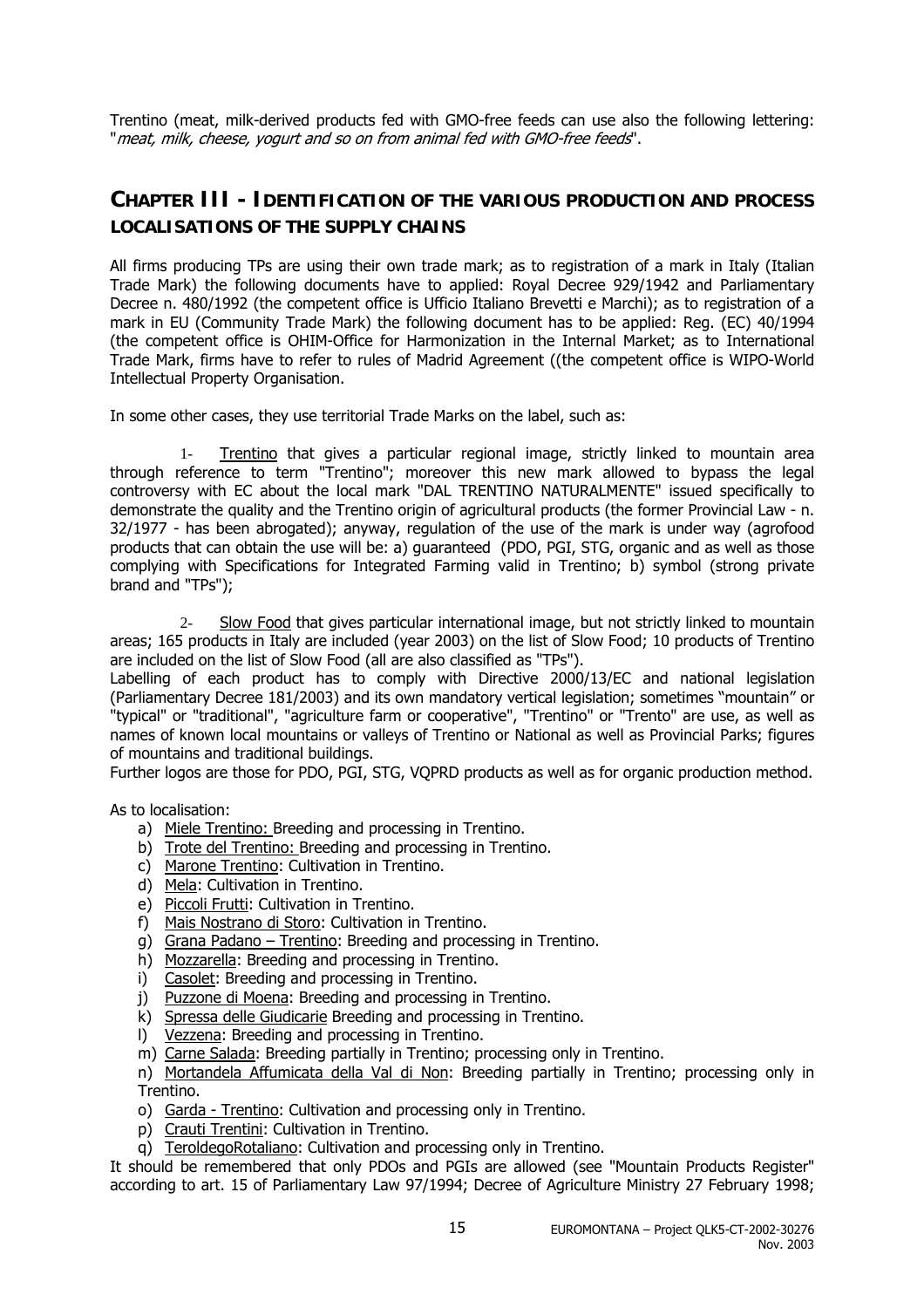art. 85 of Parliamentary Law n. 289/2002) to use the following lettering on the label: "produced on the Italian mountains".

### **CHAPTER IV – IMPACT OF MOUNTAIN NATURAL CONDITIONS ON PRODUCTS, PRODUCTION AND KNOW-KOW**

In general terms, the impact of mountain natural conditions on products exists clearly for rough agricultural products of animal and vegetable origin, whereas not so for foodstuff. In the latter case this is more evident when processing is carried out by industrial firms and the main goal is to maintain the quality of raw material.

Anyway, scientific evidence of this link is possible only in limited cases and needs specific investment on research.

The presence of Specifications and definition of physical, organoleptic and chemical requirements allows the measurability and monitoring.

Of course, current traditional products are a gift of past know-how and in some cases adapted to current taste of the consumers.

### **CHAPTER V – TYPE OF CONSUMPTION OF THE STUDIED PRODUCTS**

i) Seasonal: Marone Trentino, Mais Nostrano di Storo, Crauti Trentini.

ii)Not-seasonal: Miele Trentino, Trote del Trentino, Mela, Piccoli Frutti, Grana Padano – Trentino, Mozzarella, Casolet, Puzzone di Moena, Spressa delle Giudicarie, Vezzena, Carne Salada, Mortandela Affumicata della Val di Non, Garda – Trentino, Teroldego Rotaliano.

iii) Not Traditional: Mozzarella, Garda - Trentino.

iv) ModeratelyTraditional: Miele Trentino, Trote del Trentino, Mortandela Affumicata della Val di Non.

v)Highly Traditional: Marone Trentino, Mais Nostrano di Storo, Mela, Piccoli Frutti, Crauti Trentini, Teroldego Rotaliano.

vi) Nil consumer image: Mozzarella.

vii) Weak consumer image: Miele Trentino, Marone Trentino, Mais Nostrano di Storo, Carne Salada, Mortandela Affumicata della Val di Non, Grana Padano – Trentino.

viii) Strong consumer Image: Trote del Trentino, Mela, Piccoli Frutti, Casolet, Puzzone di Moena, Spressa delle Giudicarie, Vezzena, Crauti Trentini, Teroldego Rotaliano.

### **CHAPTER VI – THE SIZE OF THE COMODITY CHAIN AND ITS MARKET**

| Miele Trentino                                          | about 200 tons                                                                                         |  |  |  |  |
|---------------------------------------------------------|--------------------------------------------------------------------------------------------------------|--|--|--|--|
| Trote del Trentino                                      | 4.100 tons                                                                                             |  |  |  |  |
| Mais nostrano di Storo                                  | 800 tons                                                                                               |  |  |  |  |
| Marone Trentino                                         | 250 tons                                                                                               |  |  |  |  |
| Mela                                                    | 450.000 tons                                                                                           |  |  |  |  |
| Piccoli Frutti                                          | $ 4.300$ tons: 65% Strawberry, 4%<br>Blueberry, 15% Raspberry, 10%<br>Red/ Blackcurrant, 6% Blackberry |  |  |  |  |
| Carne salada                                            | data not available                                                                                     |  |  |  |  |
| Mortandela affumicata della about 30 tons<br>Val di Non |                                                                                                        |  |  |  |  |
| Mozzarella STG                                          | a) pack. 60 gr: 0,8 tons; b) pack. 100 gr.: 100 tons; c) pack. 125 gr. :<br>34 tons                    |  |  |  |  |
| Casolet                                                 | 20 tons                                                                                                |  |  |  |  |
| Puzzone di Moena                                        | 300 tons                                                                                               |  |  |  |  |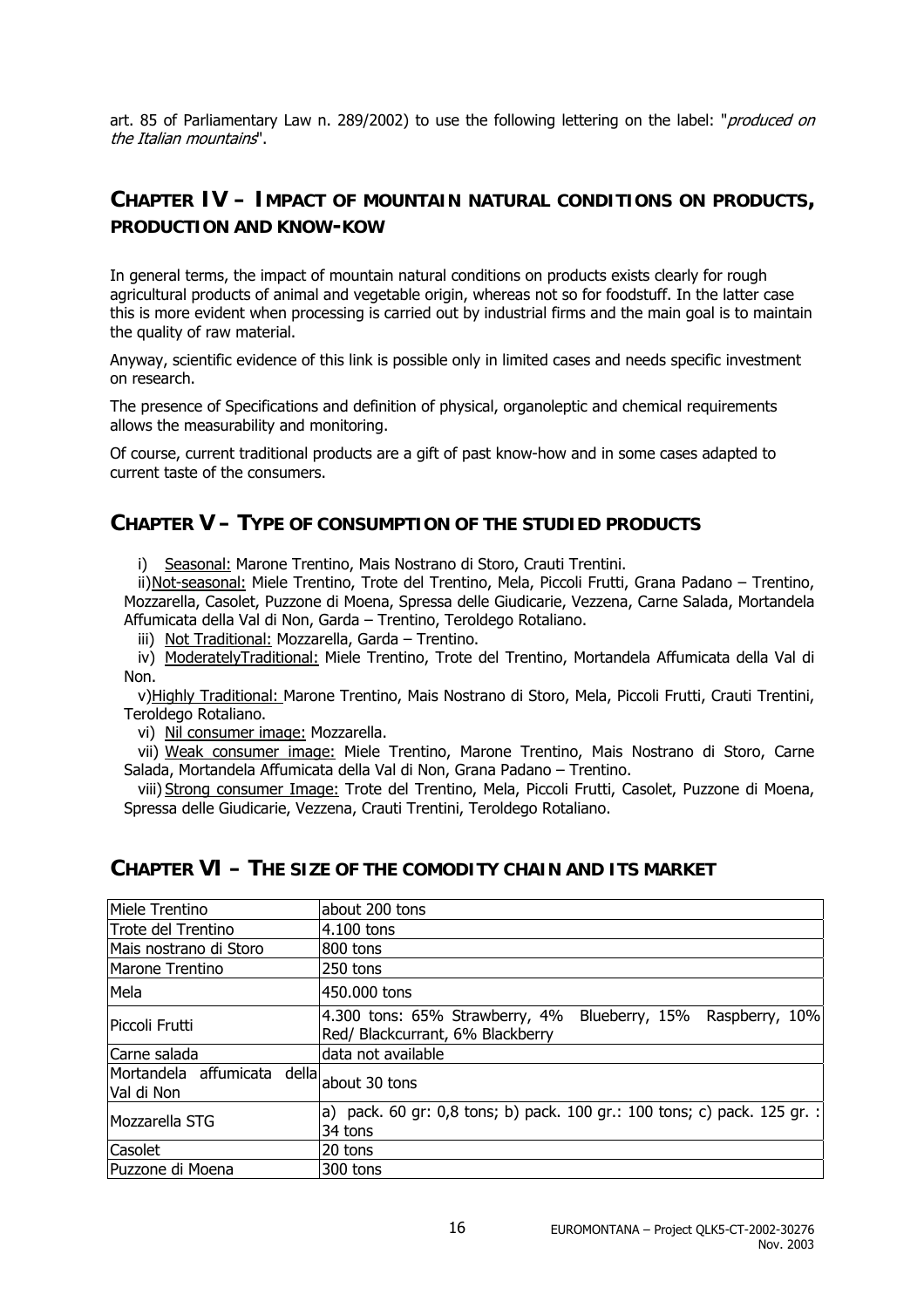| Spressa delle Giudicarie  | I300 tons                                     |
|---------------------------|-----------------------------------------------|
| Vezzena                   | 70 tons                                       |
| Grana Padano DOP Trentino | about 3.600 tons                              |
| Garda DOP - Trentino      | as to Trentino 2 tons (total of PDO 150 tons) |
| Crauti trentini           | data not available                            |
| Teroldego Rotaliano DOC   | 4.400 tons                                    |

#### **Spread of the market**

| Marone Trentino                        | local           |  |
|----------------------------------------|-----------------|--|
| Miele Trentino                         |                 |  |
| Mais nostrano di Storo                 |                 |  |
| Carne salada                           |                 |  |
| Mortandela affumicata della Val di Non | mainly local    |  |
| Casolet                                |                 |  |
| Garda DOP - Trentino                   |                 |  |
| Crauti trentini                        |                 |  |
| Teroldego Rotaliano DOC                | national        |  |
| Trote del Trentino                     |                 |  |
| Mela                                   |                 |  |
| Piccoli Frutti                         |                 |  |
| Mozzarella STG                         | mainly national |  |
| Puzzone di Moena                       |                 |  |
| Spressa delle Giudicarie               |                 |  |
| Vezzena                                |                 |  |
| Grana Padano DOP Trentino              | <b>EU</b>       |  |

#### **Distribution**

| PIJU INUUVI                                    |                                                                                                                                                                  |  |  |
|------------------------------------------------|------------------------------------------------------------------------------------------------------------------------------------------------------------------|--|--|
| Miele Trentino                                 |                                                                                                                                                                  |  |  |
| Mais nostrano di Storo                         |                                                                                                                                                                  |  |  |
| Marone Trentino                                |                                                                                                                                                                  |  |  |
| Mortandela affumicata della Mainly direct sale |                                                                                                                                                                  |  |  |
| Val di Non                                     |                                                                                                                                                                  |  |  |
| Casolet                                        |                                                                                                                                                                  |  |  |
| Garda DOP - Trentino                           |                                                                                                                                                                  |  |  |
| Crauti trentini                                |                                                                                                                                                                  |  |  |
| Puzzone di Moena                               |                                                                                                                                                                  |  |  |
| Vezzena                                        | Mainly through traditional traders                                                                                                                               |  |  |
| Trote del Trentino                             | Mainly through supermarkets                                                                                                                                      |  |  |
| Spressa delle Giudicarie                       |                                                                                                                                                                  |  |  |
| Carne salada                                   | Mainly through hotels and restaurants                                                                                                                            |  |  |
| Mela                                           | a) traditional traders: mainly for small producers not linked to<br>cooperative system; b) supermarket: mainly for producers<br>linked tol<br>cooperative system |  |  |
| Piccoli Frutti                                 | a) direct sale: mainly for small producers not linked to cooperative<br>system; b) supermarket: mainly for producers linked to cooperative<br>system             |  |  |
| Grana Padano DOP Trentino                      | 30% direct sale; 40% traditional traders; 20% supermarkets                                                                                                       |  |  |
| Teroldego Rotaliano DOC                        | All channels of distribution are used in the same weight                                                                                                         |  |  |
|                                                |                                                                                                                                                                  |  |  |

In order to improve interaction among institutional actors of the agro-food chain, PAT:

The Provincial Law 10/2001 promotes agro-tourism, "wine roads" and "flavour roads" in order to promote the development of rural areas, maintaining agriculture through income integration and improvement of living condition of farmers, protection of cultural tradition and environment as well as the use rural building property; development of hospitality and restaurant activity through typical and traditional products of Trentino;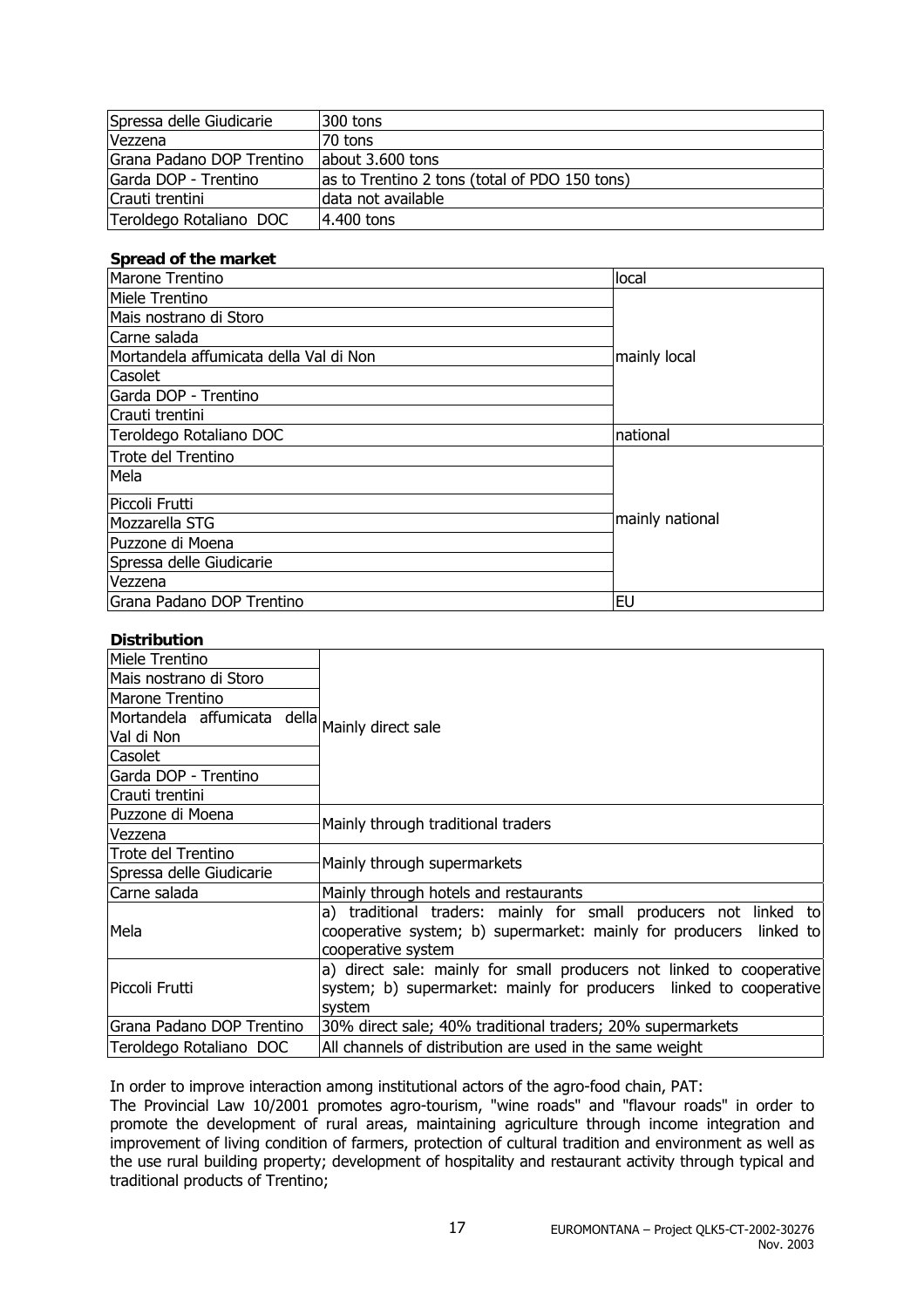Together with Chamber of Commerce, Local Association for Tourism, Association of Hotel-Keepers, Trade of Commerce and Tourism and others have promoted a specific "Clubs of product" aimed to "quality restoration", named "Osteria Tipica Trentina" (Traditional Tavern of Trentino) where menu has to follow the seasonality of the products and enhance those that are traditional of the area where the tavern is sited.

LEADER, INTERREG projects and other activities financed by PAT and EU have played and are playing an important role.

### **CHAPTER VII – SUMMARY OF THE REGULATION APPROACHES**

The most significant as to mountains at national level are the following:

• Parliamentary Law n. 97/1994: is a global law for mountain areas; institution of National Fund for Mountain Areas; protection of "Typical Products" of mountain areas enhancing PDO and PGI products of those areas including them in the "Register of Mountain Products" that will be the only one allowed to use the mention "produced on the Italian mountains" when products are originated within "mountain municipalities", including their raw materials and processing/transformation; this law with good principles has never really been implemented;

• Decree of Ministry of Agriculture  $27<sup>th</sup>$  May 1998: Institution of the Register of Mountain Products; the denomination "mountain" can be used according to Judgment of EC Justice Court of May the 7 1997; only PDO and PGI products originated in the so called "mountain municipalities" according art. 1 of Parliamentary Law 97/1994 (see above) - may use the following added identification: "produced on the Italian mountain"; further denominations are forbidden;

• Parliamentary Law art. 85 n. 289/2002: Protection of Mountain Typical Products; the registration is possible when the good is produced by a Consortium grouping also non-mountain territories/regions; only PDO and PGI products originated (raw material, all production and processing activities) in the so called "mountain municipalities" (see art. 1 of Parliamentary Law 97/1994 (see above)) may use the following added identification: "produced on the Italian mountain";

• Parliamentary Decree art. 8 n. 173/1998: singles out "traditional products" and their knowhow procedures (processing, storing, maturation); settling of dispensation for "traditional products" on hygiene matters according to EC regulation; settling of "Register of Traditional Products";

• Ministry Decree n. 350/1999: definition of "Traditional Products": products whose know-how has been consolidated over time (not less than 25 years; NUTS 2 have to check this know-how on their territory; setting up a "Regional Register of Traditional Products", the National Register is located by the Ministry of Agriculture); for each product information on: denomination, characteristics of product and consolidated know-how, materials and tools for processing and transformation as well as packaging, description of premises for processing, storing and ripening of product.

#### As to Trento:

• Provincial Law n. 17/1993: Services to enterprises; provides subventions for creation of quality trade marks, voluntary product certification, certification of ISO 9001 standard, certification of ISO 14001 standard, EMAS registration;

• Provincial Law n. 17/1998: THIS IS THE SO CALLED "PROVINCIAL LAW FOR MOUNTAIN"; promotes in marginal areas: economically viable activities, social development, protection of cultural identity of local population and protection of environment; the "Provincial Fund for Mountain" is established in order to fund (through provincial, national, EC subventions) all interventions for development in mountain areas. Intersectorial interventions are favoured. Municipalities can entrust full-time farms in works linked to environmental territory maintenance;

• Provincial Law n. 10/2001: disciplines agro-tourism, "wine roads" and "flavour roads" in order to promote the development of rural areas, maintaining of agriculture through income integration and improvement of living condition of farmers, protection of cultural tradition and environment as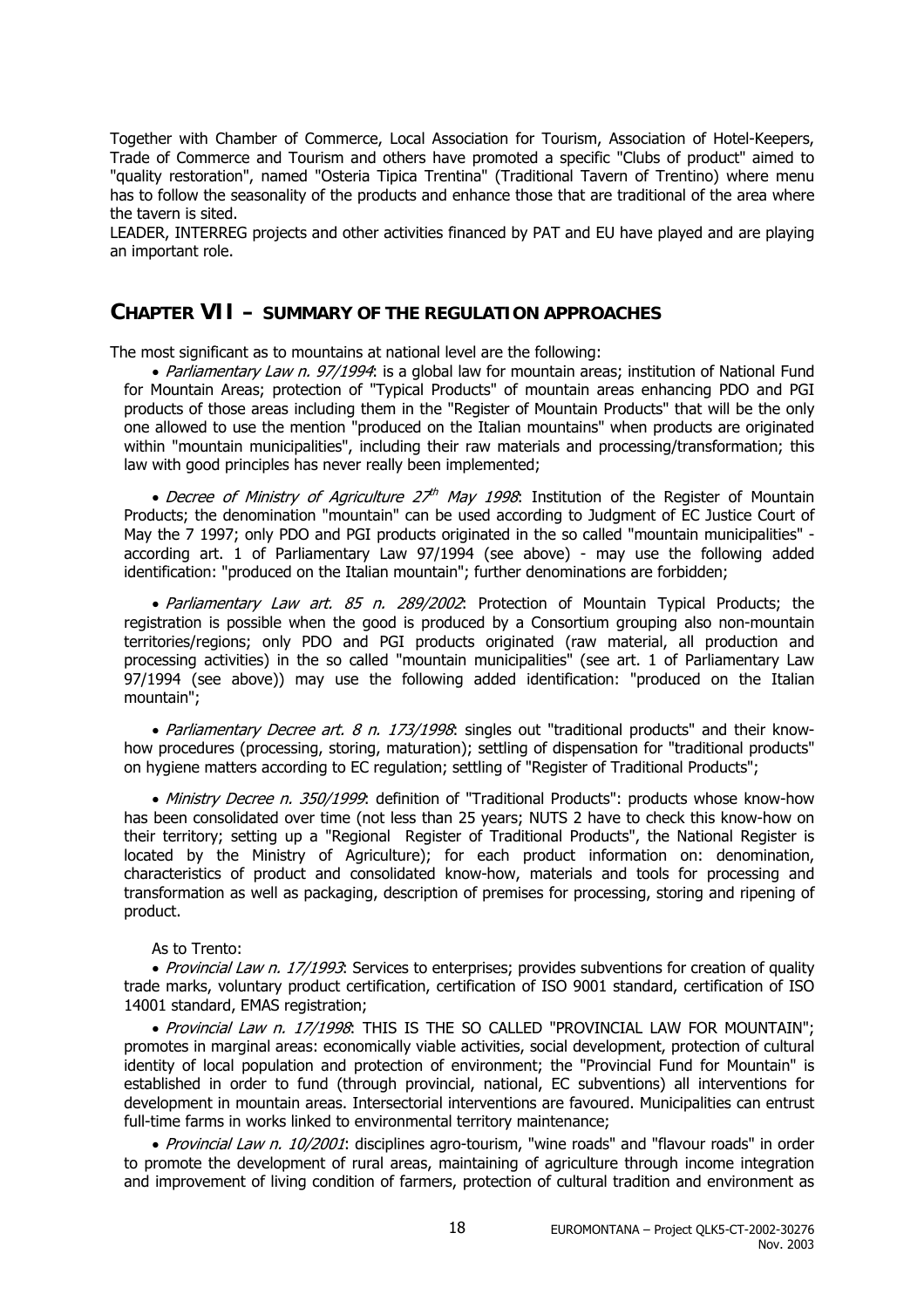well as the use rural building property; development of hospitality and restaurant activity through typical and traditional product of Trentino;

• Provincial Law n. 10/2001: provides subventions to primary sector economy, regulation of organic farming and "GMO-Free" Labelling;

• Programme of Provincial Development 2002: as to fruits and viticulture: rethink quality management and trade strategies (more investments on processing and transformation of products; support cooperation and integration of activities within and outside of P.A.T.), assure support of local research, to support organic productions; as to breeding and dairy products: support the utilization of less productive areas, overcome the fragmentation of properties, increase the value of products through PDOs, find out legal solution to simplify the weight of bureaucracy related to HACCP, integration both of actors of the chain and of the dairy-chain with other sectors (i.e. tourism) , assure support of local research (through maintaining investments); as to mountain traditional products: improve the link with environment issues, find out connection with tourism sector, convince to use EC quality labels (PDO, PGI, TSG, AOC) in order to overcome partially the strictness of EC regulations on HACCP (treaty on "traditional products" and "niche" products (i.e. cheese produced in "malga", a typical hut in the Alps where it is possible to produce also freshcheese with raw milk), promote these labels and quality of products of Trentino through a trade mark able to diffuse the global image of Trentino (see Trade Mark Trentino).

#### As to mountains:

in Italy and according to Directive 75/268/EEC, only 21 NUTS 3 are not classified as "nonmountainous"; as to official statistics, ISTAT - the National Body for Statistics – records 28 NUTS 3 as "non-mountainous" (NUTS 4 is considered as "mountain" when there are considerable mountain and hilly chains and the altitude is normally no less than 600 m.s.l. (in Northern Italy) and 700 m.s.l. (in Central and Southern Italy, islands included); in some cases ISTAT uses also this definition: more than 80% of its land surface is over 600 m.s.l in terms of altitude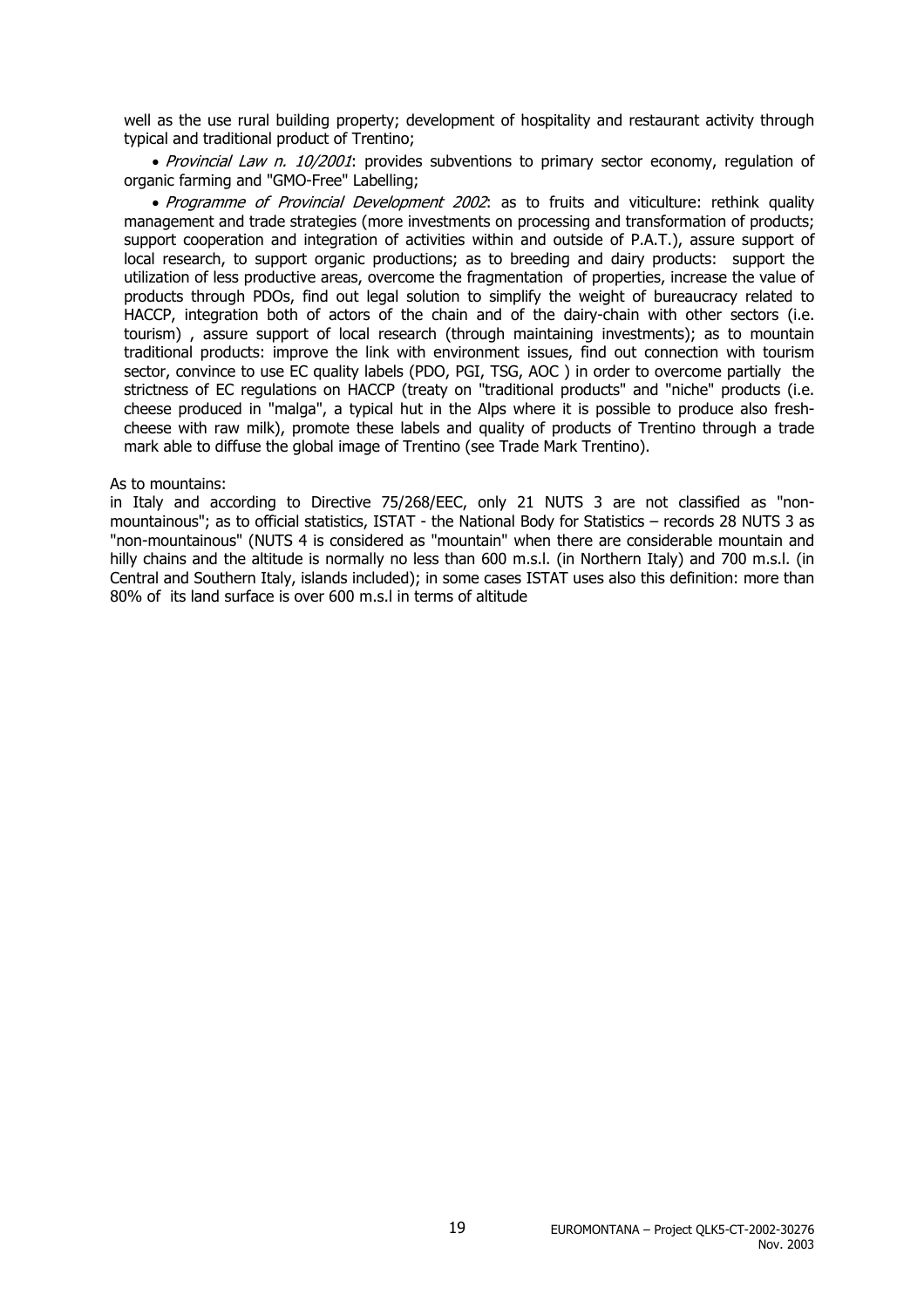### **ALPS, PROVINCE OF TURIN, ITALY**

 Author: Elena Di Bella (Provincia di Turino)

The following analysis concerns in particular the products studied within the framework of questionnaire 1 but are also available for all the products from the area

### **CHAPTER I TYPES OF QUALITY IDENTIFICATION ON PRODUCTS**

The 13 tested products are divided into 3 groups :

1) Transformed products based on animal raw material :

a - LC: "Saras del Fen", "Toma del lait Brusc", "Toma di Trausela", "Toma di Lanzo", "Cevrin di Coazze", "Murianengo", "Formaggio a crosta Rossa": **6 cheeses and 1"ricotta"** (like the Corsican Brocciu);

b - TC: "Prosciutto della Valle di Susa", "Mustardela";

2) TV : Transformed products based on vegetal raw material : "Genepi";

3) VE : Raw vegetal agricultural products: "Marrone della Valle di Susa", "Marrone della Val Pellice", "Antiche Mele Piemontesi".

The about 50 products identified inside the study area can also be classified into the same 3 groups. Most of the products are transformed from animal raw material, which explains the animal-oriented technical vocation of this study field (and in the same way, of the whole Piemont region) and also the fact that the "competitive advantage", added value of these products is mainly based on the knowhow and not on the raw material.

So it is the history, the culture, the tradition, and the human-being that make these products different and unique. Some diverse niche products have been preserved in the unfavourable and abandoned mountain areas. The links of these products to the mountains are not easily measurable because usually the breeds are almost the same as in the plains and (exept for the Saras del Fen) it is not possible to prove the existence of a close link between the final product and the natural conditions of the pastures or the cattle farming conditions.

The situation is slightly different for the raw vegetal agricultural products of autochthonous varieties that are adapted to the mountainous conditions. Still, the link between the product and the territory is stronger towards a specific geographical zone of origin than towards the mountain in a generic sense.

None of these products have AOP/IGP labels, but most of them have private collective brands, which are officially recognized by Italian legislation and by the CE. 40/94 regulation (There are no red labels or any other international labelling in Italy).

In addition, all these products are on a national "Traditional Agricultural Products" (T.A.P) list, and therefore can derogate to some sanitary norms imposed by the European Directive CE 83/43 or the directive on the hygiene.

Four of these 13 products are identified by Slow Food as "Presidi", products "on the brink of extinction" and are object to a vast and efficient communication campaign at an international level and of a "Taste Fair" taking place in Turin every 2 years.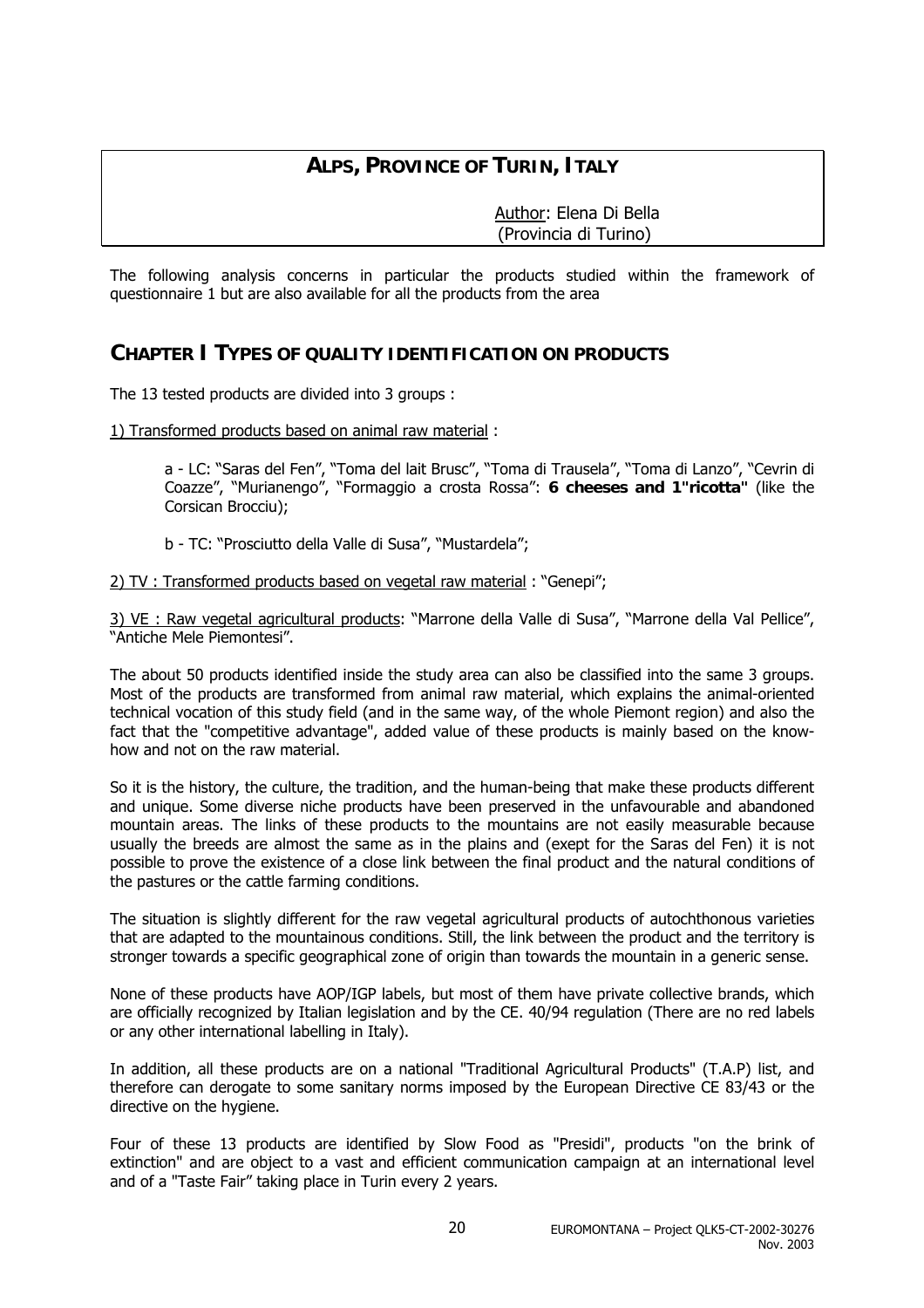In the study there are a total of about 50 products that can be identified through some kind of quality sign. They are small-scale productions (each of them involving 5 to 10 producers), which concern about 10% of the agricultural producers of the study field. 50% of these products have also a collective brand, although there is no AOP/IGP labelling.

Apart from the biological products which have individual private brands, the other products owe their quality to the mountain know-how, the production technology and not to the environment or the breed. Therefore, the "cultural" root is much more important than the "natural" root. The fact that it is more the human being than the environment who is contributing to the measurable added value of these products reinforces even more their link with the specific area (Val Pellice, Valli di Lanzo, etc.) in comparison with mountains in general.

### **CHAPTER II - SPECIFICITY OF PRODUCTS, PRODUCTION AND KNOW-HOW STUDIED**

For the products of the group 1) (see page 1), which are the most numerous, their uniqueness is linked to their production technology of old traditional recipes of the poor mountain valleys. For example the Saras del Fen and a "ricotta" mature for 25 days and contain a mixture of three milks: ovine, caprine, and bovine, to use the milk of the whole herd; the *mustardela* was prepared by families in order to use all of the pork leftovers; the Tuma del lait Brusc is a cheese which was left to "clot" naturally by the milk's acidity in the mountain pastures, etc.

For 2 products of this first group, there is a measurable link of the product's taste or of its chemical characteristics with the mountain pasture's grass: Both in the Toma di Trausela, a very fresh cheese, made of cow milk to be consumed within 1-2 days after its manufacturing, and in the Saras del Fen it has been shown that some volatile acids remain in the cheese and indicate the different pasture vegetal components. Therefore it is possible, at a scientific level in this case, to demonstrate with which grass the animal was fed to produce the milk used to make a particular "Saras del Fen".

The products of the group 2) (Genepi, to which the AOC mountain wines will be added) on the contrary show a more direct link to the mountain: the Genepi has to be cultivated in areas higher than 1500m.

Concerning the products of the group  $3$ ) the product characteristics are linked to the plant variety connected to a specific mountain area. These are autochthonous varieties adapted to the mountain conditions. The final organoleptic characteristics of the products, being fresh, connect them in a more direct way the mountain environment, although it has not been proved on a scientific level, perhaps because no-one has been searching for this.

Nevertheless it can be shown that the specific variety of the apple "Grigia di Torrania", part of the group "Antiche Mele Piemontesi" has some chemical characteristics, such as sugar/acidity ratio, smell and organolepticity. It is adapted to the mountain area and remained there where other more productive varieties did not arrive because mountain was outcast in the general agricultural development.

### **CHAPTER III - IDENTIFICATION OF THE VARIOUS PRODUCTION AND PROCESS LOCATIONS OF THE SUPPLY CHAINS**

In all the cases the entire production cycle, from the cattle's birth, the product processing, to the wrapping, takes place in the mountain and in the study area (size of a Department). The only point of the chain outside the mountains is the slaughtering of the animals in the case of the products of the group 1), which is done in most of cases in the plains. For the pastry products on the other hand, only the processing takes place in the mountain, when the origins of materials like flour and sugar is nonmountainous.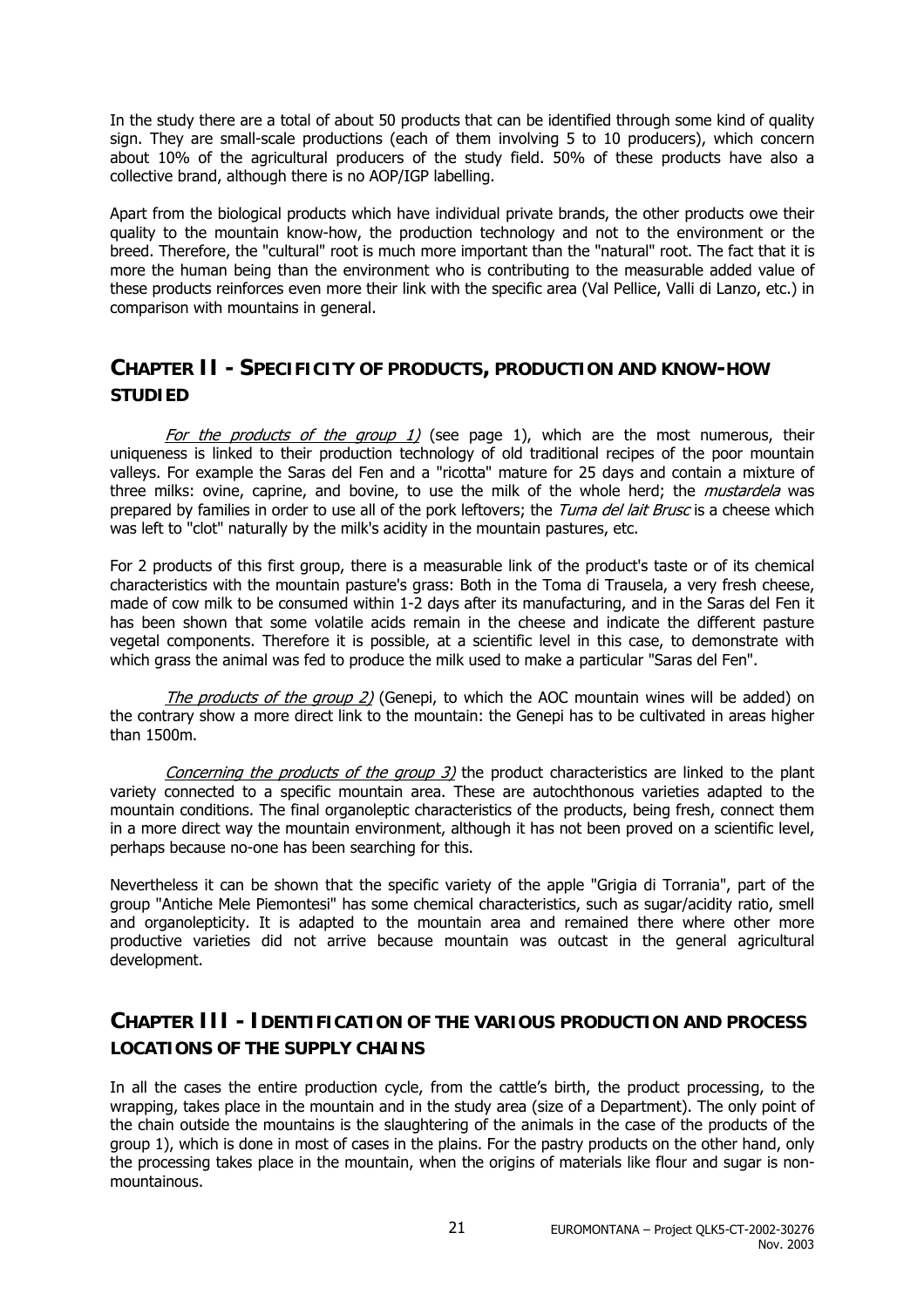### **CHAPTER IV - IMPACT OF MOUNTAIN NATURAL CONDITIONS ON PRODUCTS, PRODUCTION AND KNOW–HOW.**

Except for the Tuma di Trausela and the Saras del Fen where the link with the vegetal composition of the pastures is easier to put in evidence, and the genepi and the wines, the link of the products with the natural mountain conditions is not demonstrable or measurable.

For some products it would probably be possible to show, such as for the "Prosciutto della Valle di Susa" ("Raw ham of the Susa valley"). But for most other products the link exists with the cultural conditions, history and traditions of the mountains.

It is the poorness and the philosophy of life in the mountains which has influenced over time the typical recipes and technologies, based on the need not to waste resources, to use the milk from different herds (cheeses out of mixing milks), to use the pork's blood (pudding), to have a double use (bread added with butter and sugar becomes a cake: e.g. the "*Focaccia de Susa*"), and to have breeds adapted to diseases.

### **CHAPTER V - TYPE OF CONSUMPTION OF THE STUDIED PRODUCTS**

Commercialisation of these products is sometimes seasonal, especially the Mustardela is traditionally consumed in autumn and winter, as well as the vegetal products typically linked to the season. The commercialisation is made through a direct sale (short chain): directly from the farm, from the local markets (consumer/producer) or from the local shops. The commercialisation is usually limited within the study area because the products are not known outside, save for some which are included in the "Typical products' basket of the Turin Province". This umbrella brand is a strategic project of communication, valorisation and organization of the supply financed by the Province of Turin and the Mountain Communities in order to identify, standardise, create producer associations, and to make the province's typical products known. It includes 24 products, 10 of which are mountainous. For the consumers, the image of these products is strictly linked to the geographical origin.

### **CHAPTER VI – THE SIZE OF THE COMMODITY CHAIN AND ITS MARKET**

On the basis of this data, we can state that these products are niche products: the study area's 50 products represent about 10% of the total agricultural producers, 1-2% of the total agricultural turnover and 10% of Turin Province mountainous parts' total turnover (study field).

The processing industry hardly exists, except for the *Mustardela*, because these are farm products directly transformed by the farmer.

These products are commercialized either directly (on the farm, in the pastures or to local markets), or to local restaurants (% rising), or to local shops (% decreasing). A few farmer associations now sell directly, in the framework of the Turin Province project, to hypermarkets (more than to supermarkets) and to specialized shops. The dimension is mainly local, but also international for some products like the Slow Food's "Predisi" known in the whole of Italy. The current problem is organising the supply (transport and production), because for only 10 products there exists an association able at least to establish commercial relationships with partners in restaurants, shops and hypermarkets.

### **CHAPTER VI - SUMMARY OF THE REGULATION APPROCHES**

Regulation framework:

- Reg 1081/92: AOP/IGP/STG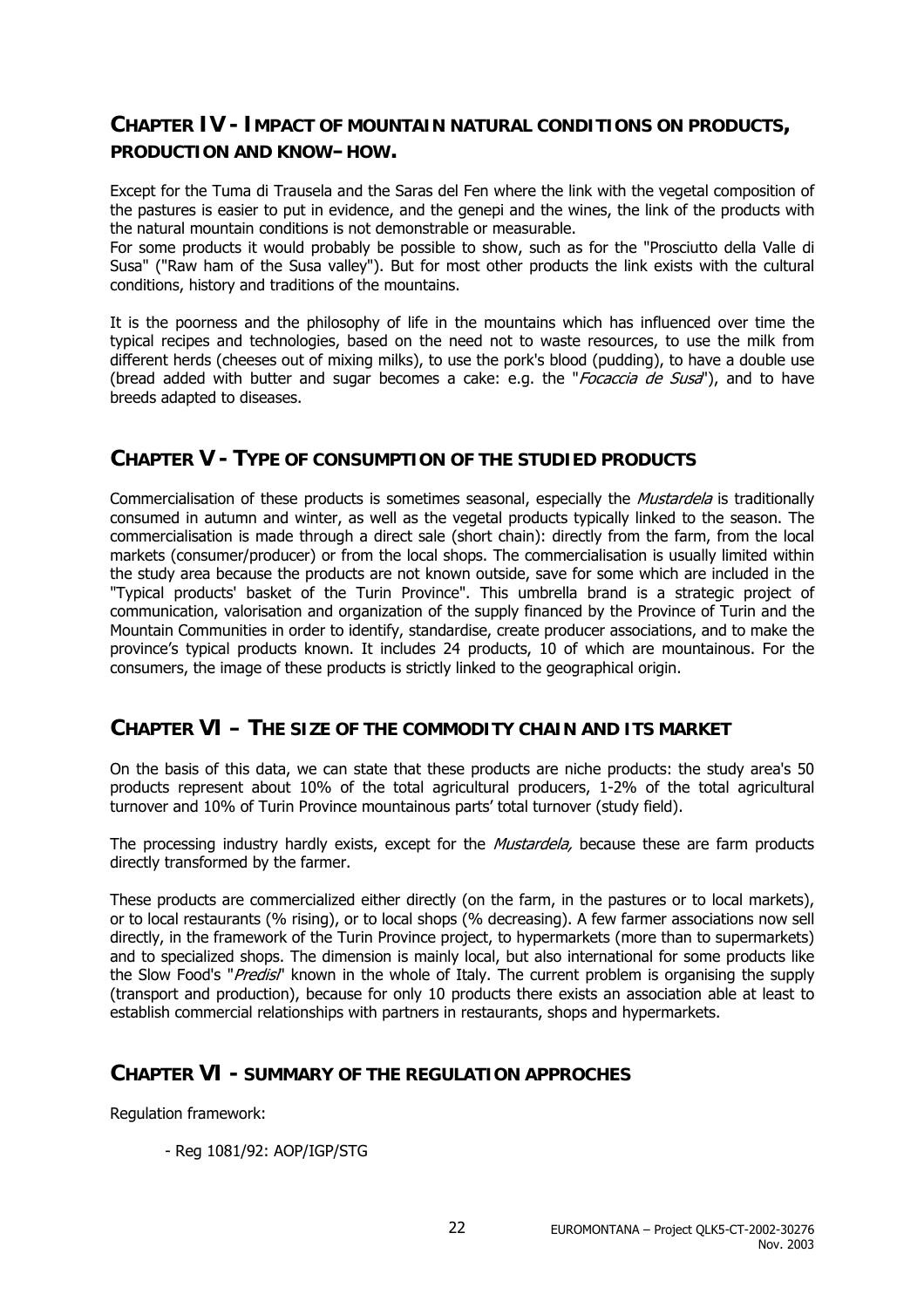- 1930 National law concerning collective and individual private brands, part of the European framework of the 40/94 Reg and of the 89/7 Directive applied in Italy through the 480/92 decree (Law on the industry branding): this law, as it is said, thanks to the 40/94 Reg allows **private** (non public) geographical collective brands. E.g. : Mustardela della Val Pellice.

This would allow bypassing the European regulation where the cost of obtaining and maintaining the controls is too high compared to the production dimensions: if this hypothesis is true, it may be a solution for the mountain products.

- Iso-EN-UNI 45011 norm (voluntary certification) : allows to establish a control and product certification system even for the non AOP/IGP products, either on the level of individual farms, or on the chain level, or on the business group level (e.g. producers of the "Tuma del Lait Brusc" who wish to certify standards for the selling to Carrefour apart from the AOP).

#### Beside these official certification forms

1/ Province of Turin has established a kind of "umbrella" brand: the "Typical products' basket of the Turin province". The brand is not registered because it is currently not recognized by any law (neither national nor European).

2/ The SLOW FOOD communication operation has identified "Predisi": products to be defended and made known. These products have a recognized Slow Food standard, accepted by the national commercial network working as well as the AOP, but much more flexible for the niche products. In Italy about 100 products are included, four out of which in the study area.

3/ The TAP list (Traditional Agricultural Products), established by the Piemont region in application of the 155/97 decree (Dir CE 93/43) has an essentially sanitarian objective: it allows to identify the products allowed to derogate from the sanitarian norms (concerning the use of traditional materials). However, the identification of 100 products in the Province of Turin, 50 out of which are mountainous, also helps to make known the names, production areas and reference standards of these not well-known products on the brink of extinction.

The wines are part of the AOC rules. There is no AOC any more for the cheeses. There are no red labels or other labelling recognized at the national level. And there are the biological products (2091/92 and following).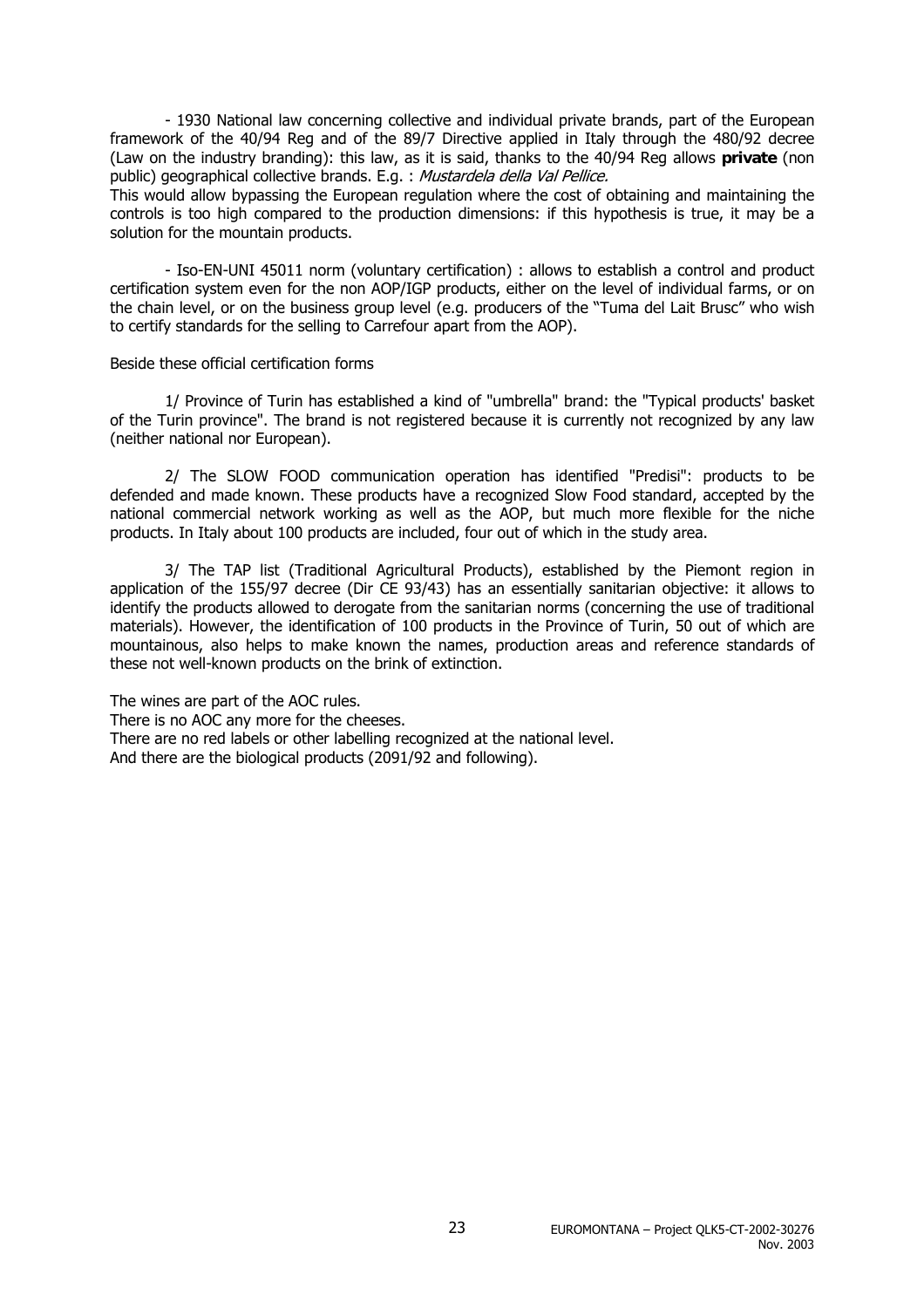## **VESTLANDET, SOGN REGION, NORWAY**

Authors: Researchers Eivind Brendehaug and Kyrre Groven (Western Norway Research Institute WNRI)

### **CHAPTER I - TYPES OF QUALITY IDENTIFICATION ON PRODUCTS**

We could identify three types of quality identification, mainly depending on the kind of producer for the product:

- 1. **Geographic name in connection to the product.** E.g. "Underdalsosten" ("Underdal cheese" or "The cheese from Underdal"). This kind of quality identification is common when a group of farmers co-operate in production or marketing of quality products.
- 2. **Farm name.** E.g. "Haugen Gardsmat" (Haugen farm food). Sometimes the farm name and geographic name of the area is promoted on the packing. This kind of quality identification often focuses on traditional food, handmade and natural foods in addition to food direct from the farm.
- 3. **Company brand**. E.g. Tine or Gilde. These are large national companies without any special preferences regarding raw material origin, except for a clear preference to raw material from Norway. In addition to the company brand, sometimes a label or name for different commodity groups is used, e.g. the Sognemorr (a smoked sausage) promoted under the commodity group name Birkebeiner and the company brand Gilde.

We have identified one company brand (Balholm) promoting quality products from the area different than the company above. Balholm is focusing on advertising the raw material origin on the packing.

### **CHAPTER II - SPECIFICITY OF PRODUCTS, PRODUCTION AND KNOW-HOW STUDIED**

The main types of products studied are:

- Cheese made of goat or cow milk, or a combination. Cheese from both whey and curd is produced. Other ingredients are sour culture and salt. Some cheese is produced without salt
- Products from sheep and goat meat (smoked sausage and other salted and dried products)
- Transformed *fruits* (apple must/juice)
- Transformed *cereals* (crisp thin bread and sweet soft bread)

The area has also production of fresh vegetables and fruit marked as local food products from the farm. Some of these products come from organic farming. These products are not included in Questionnaire 1.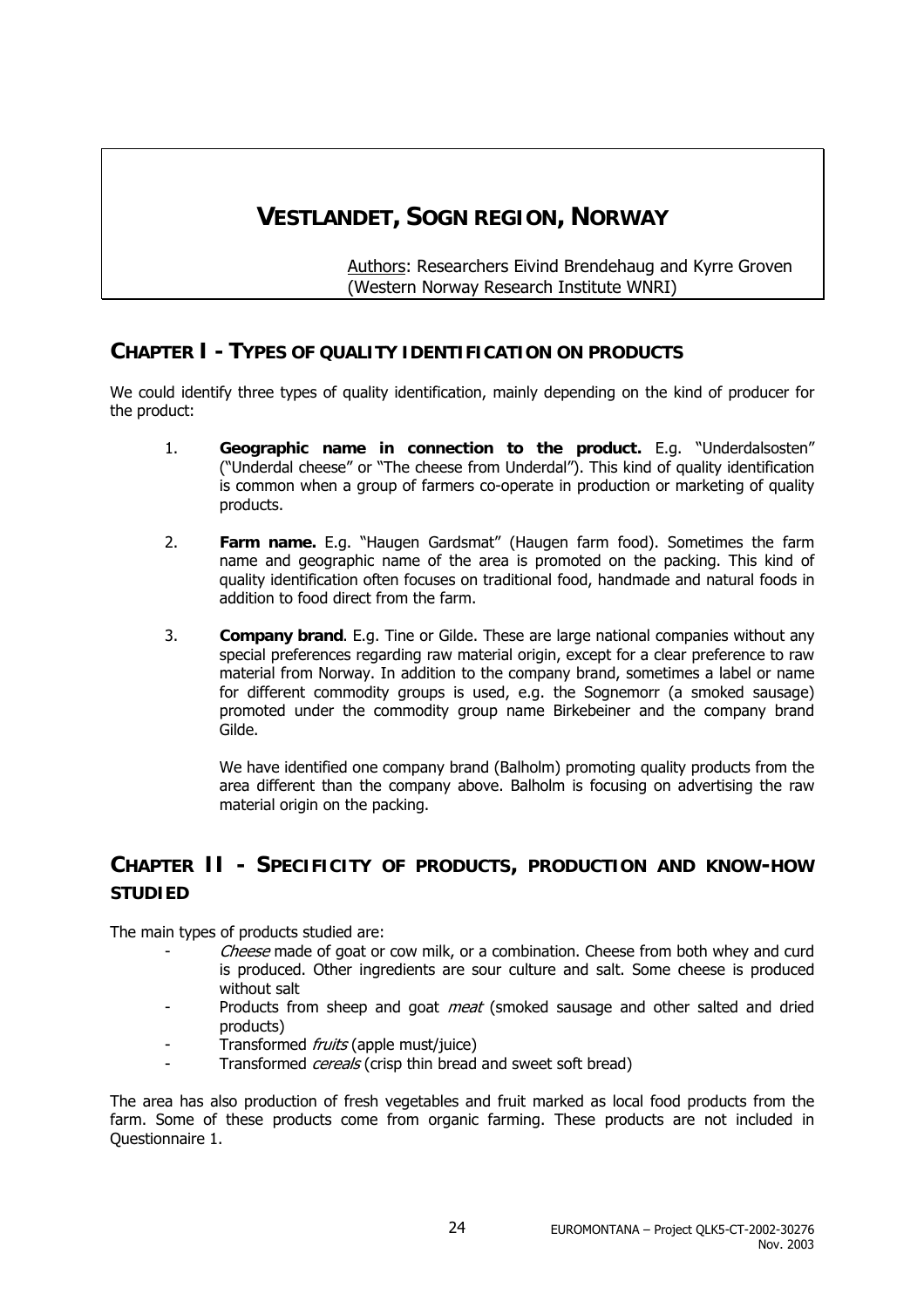#### **2.1 Production of raw material**

Goat and sheep stock farming in the Sogn region is adapted to the conditions in mountain areas with animals on pasture during summer season and mainly locally produced fodder in the winter. The goat milk production and the sheep meat production have the following characteristics:

- in spring, summer and autumn the milk and meat is produced on high quality pasture in the mountains in a clean environment
- the animal husbandry system with extensive use of outlying fields contribute to the unique landscape qualities, both with animals on pasture and an open landscape with a diverse plant flora
- the animal breed used, the western Norway goat and to some extend the sheep breed, is adapted to local conditions
- during winter the goat and the sheep feed mainly on locally produced grass ensilage and some concentrate from outside the mountain area.

The two first points above contribute to the characteristics of the milk and meat used, and finally to the characteristics of the end-product.

These four characteristics are both traditional and typical for goat and sheep stock farming in the area and also the western Norway region. The length of the pasture season differs a lot depending on the local climate conditions, especially for goats. The more intensive use of concentrate during the winter season started 40-50 years ago.

During the last 50 years the goat farming has been specialised both geographically, to 2-3 districts in the study area, and on the farm level. Today, the usual goat husbandry in the area does not keep other animals. In the first half of the 20th century goats were common on the farms in Sogn. Sheep husbandry has been specialised on the farm level. Today, farms with sheep normally do not keep other animals.

During the last 40 years the cow milk production is increasingly not using pasture in outlying fields anymore. Milk is mainly produced during the autumn and winter season inside a dairy barn. Fodder is mainly based on local grass ensilage (70 % of fodder) and concentrate (30 %) from outside the mountain area.

Also in the horticulture processes towards specialisation and intensification have changed the production structure, but to a smaller degree. Many fruit farms still keep sheep as an integrated production. The trend is however towards specialisation in fruit and/or berries without livestock.

To describe the production process of the consumer products we divided the presentation into smallscale production and industry production.

#### **2.2 Small scale products**

Typical technical points in relation to process and know-how according to the products studied could be described as follows. The milk and meat products made on farm or in small-scale enterprises have these characteristics:

- use of local know-how and old traditional recipes from the area, often developed by the owner competence and with inspiration from other areas/countries
- handmade products or with a handmade image with special qualities often based on long processing time (e.g. the process of salting, drying and smoking)
- use of raw materials from the farm or farms in the local area without or with little use of additives (as chemicals e.g. nitrate)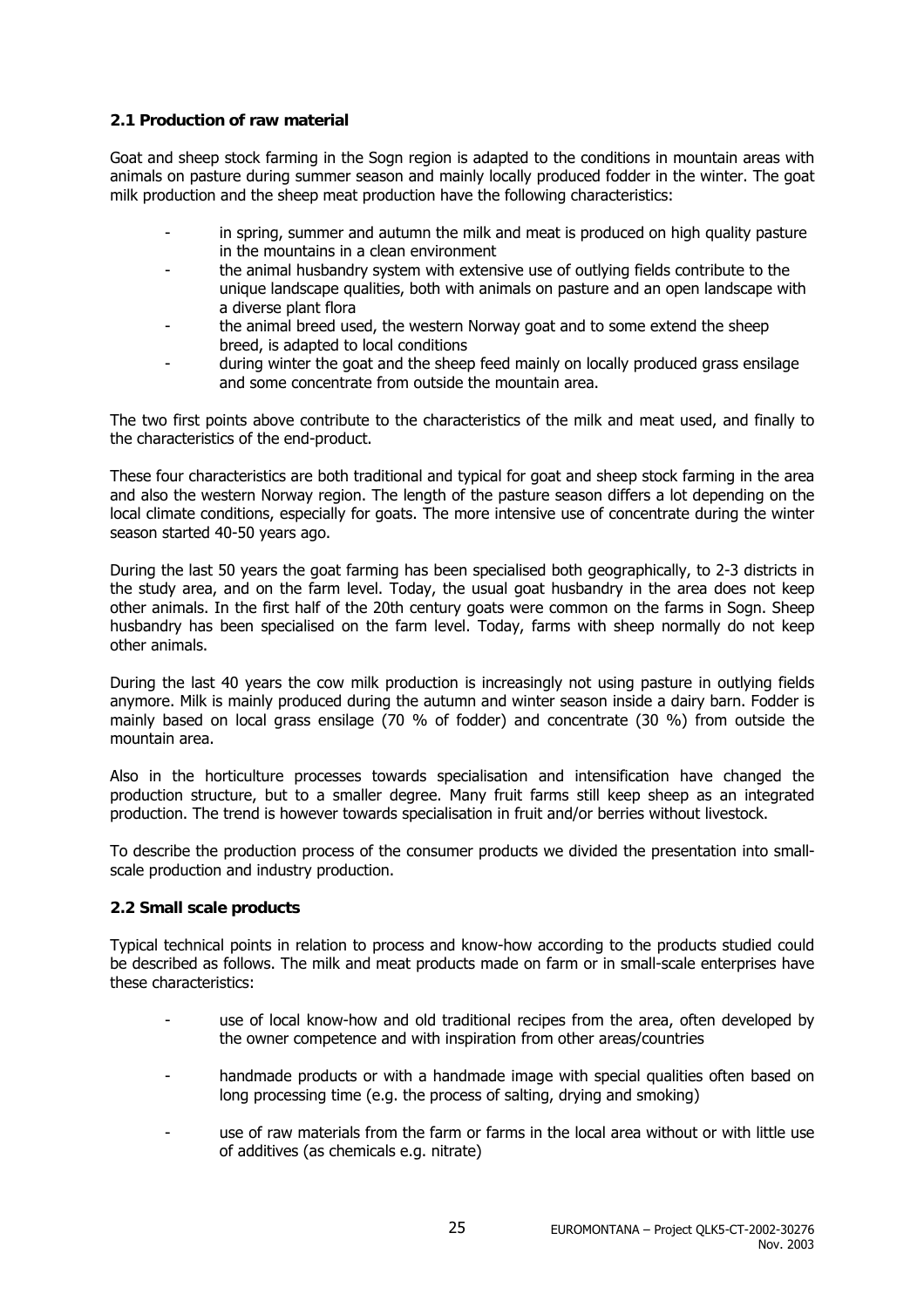use of fresh unhomogenized milk, and to some extend unpasteurized milk for cheese production

For the on-farm production of "Flattbröd" (crisp thin bread) and "Lefse" (sweat soft bread) typical technical points in relation to process and know-how are:

- use of old traditions recipe and techniques, but also with more modern equipment facilities and production machinery
- based on local know-how
- handmade product or with handmade image
- produced from materials of both vegetable and animal origin.

The raw material of animal origin is produced in the mountain area, while the cereal is produced out of the mountain area.

For the small-scale production of fruit must, typical technical points in relation to process and knowhow are:

- Use of local know-how about the fruit cultivation (variety)
- Use of only high fruit quality (direct from the trees)
- Production process without additives
- Pure fruit is pasteurised and bottled

#### **2.3 Industry products**

The cheese (Gamalost) and the meat products ("Sognemorr" and "Pinnekjøt") studied are made in food industry in the rural municipalities of Vik (Gamalost) and Sogndal (meat products). These two food industry units are the only factories for milk and meat production in the study area. Typical technical points in relation to process and know-how according to the industrial production could be described as follows:

- raw material mainly from the western region, but being national companies the raw material could in principle come from all over the country
- local know-how and old traditional recipes are adapted to an industrial production with standardisation of processes and ingredients
- the milk used is both homogenized and pasteurised
- the cheese Gamalost is produced without fat and additives and has a specific taste and old traditions in the area

These points also give the products their character.

### **CHAPTER III - IDENTIFICATION OF THE VARIOUS PRODUCTION AND PROCESS LOCATIONS OF THE SUPPLY CHAINS**

### Location of the farms

There are three types of location of the farms producing raw material to the quality products in our data:

- 1. For all the products of animal and fruit origin processed on-farm or on small-scale enterprises, all the farms are located in the studied mountain area.
- 2. For the products of cereal origin, the farms are located outside the study area, and also outside other mountain areas.
- 3. For the products of animal origin processed in food industry, the farms are mainly (for cheese) and partly (for meat products) located in the study area or in other mountain areas.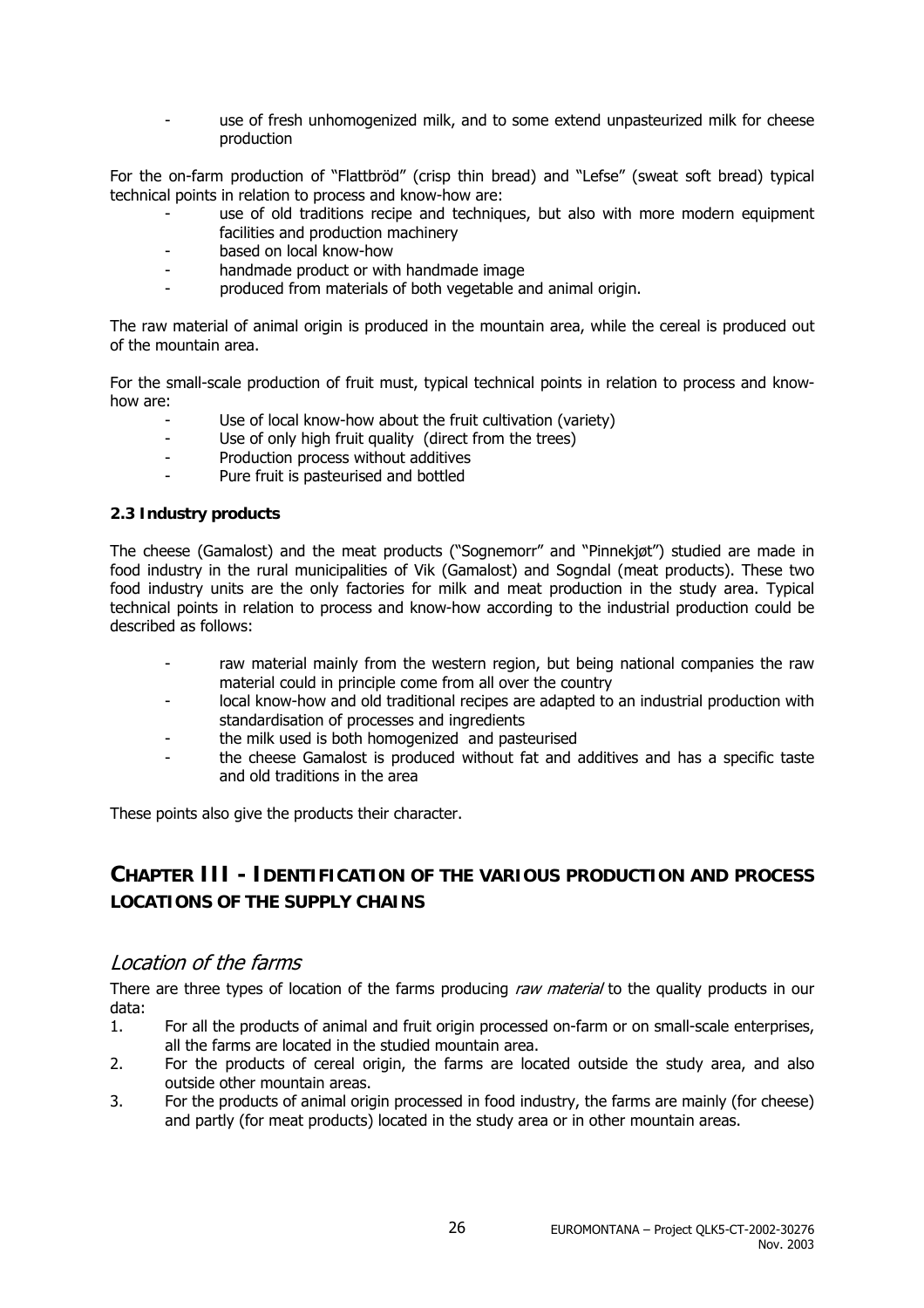#### **The life of animals**

The animals concerned spend all their lives either in the mountain area of the study territory or in other mountain areas. This is the case for all products in our study.

#### **Location of the various steps of process**

All the various stages of the animal foodstuff process are either located in mountain area of the study territory or in other mountain areas. This is the case for all products in our study.

### **CHAPTER IV - IMPACTS OF MOUNTAIN NATURAL CONDITION ON PRODUCTS, PRODUCTION AND KNOW–HOW**

The natural conditions in the outlying fields in Sogn region produce animal foodstuff of high quality. These conditions result from the landscape with pasture ranging from the sea level up to more than 1000 metres above sea level and from the high quality soil (landslip soil). The soil, the good climate, the long days during summer and the availability of water give a rich plant flora as fodder and good conditions also for the fruit and vegetable production. In no other place on earth is it possible to produce fruit in this degree of latitude. This is due to mild climate influenced by the Gulf Stream, even temperatures caused by the temperature stabilising effects of the fjords and high light intensity during summer (very short nights). All in all, this gives unique plant growing conditions.

The impact of the natural conditions on products, production and know-how for products from goat and sheep husbandry processed in small-scale enterprises could be characterised as follows:

- Pasture quality with high plant diversification gives the products their special taste and consistency. This character could vary during the pasture period due to changes in plant fodder available for the animals
- Clean environment with clean air for drying processes is important, also the availability of local wood resources to the smoking and building processes

The ingredients in the on-farm production of "Flattbröd" (crisp thin bread) and "Lefse" (sweat soft bread) do not give important characteristics to the product. It is the *composition* of the ingredients that gives the product its character, e.g. use of potato in « flattbröd » and the specific butter (« kling ») used in the soft bread.

The impact of the natural conditions on products, production and know-how for the *fruit must* could be characterised as follows:

- High light intensity during summer (short nights) gives high levels of flavour
- Mild climate with stabile temperature (without very high summer temperatures) gives high levels of fruit acid
- Intensive artesanal work gives fruit raw material of high quality
- Local know-how about the fruit cultivation (varieties) contribute to the product quality

The impact of the natural conditions on products, production and know-how for the industry products is more difficult to detect. The cow milk used for the cheese, "Gamalost", is not produced on pasture in outlying fields, but on grass ensilage during autumn and winter or pasture on infields during summer. For the sheep meat products the situation is different due to the habitual use of pasture in outlying fields during summer. The likely problem here is the large-scale production, which does not allow any separation of the raw material to benefit special local fodder qualities. The industry separates only in relation to the traditional quality indication, the EUROPE quality system.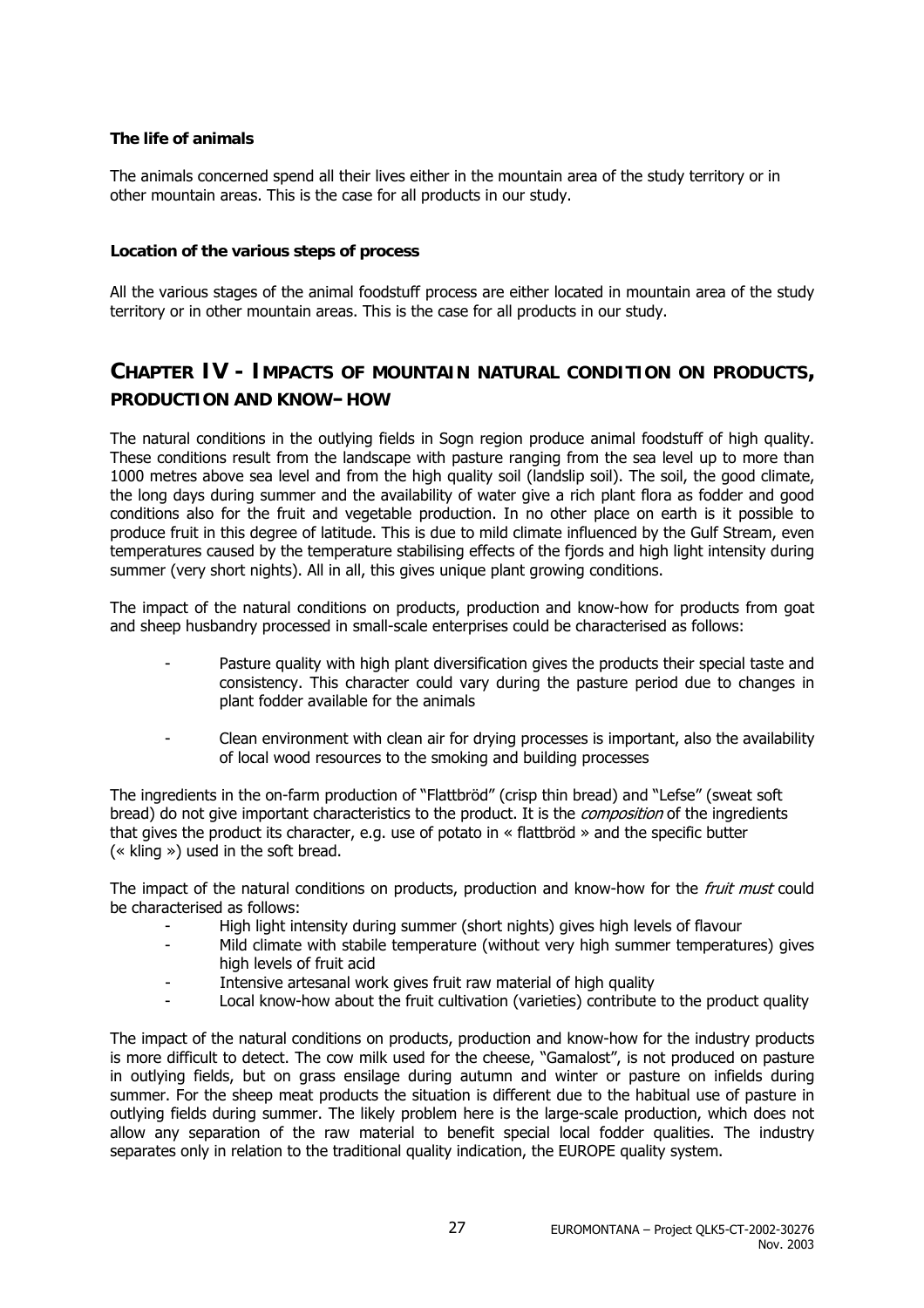### **CHAPTER V - TYPE OF CONSUMPTION OF THE STUDIED PRODUCTS**

Most of the products studied do not have seasonal consumption. Exceptions are products such as leg ham and rib meat. The consumption of all products studied is traditional and/or typical for the mountain area of the study territory. The impact of this geographical origin on the image of the product to consumers is strong for nearly all the products.

### **CHAPTER VI - THE SIZE OF THE COMMODITY CHAIN AND ITS MARKET**

In general the products from the food industry differ substantially from the farm-food products in terms of the commodity chain and its market. We could characterise the commodity chain and markets for the quality food products from these industries as:

- High product volume
- Middle product price
- Many farms involved in producing the raw material
- Only one industry unit (one for meat, one for cheese and one for apple *must*) involved in our study area (there are no others)
- The number of retailers, wholesalers etc. involved is high
- The products have national distribution
- About 95% of the consumer products are sold through supermarkets

The farm-food products could in general be characterised in terms of the commodity chain and markets as:

- Small or middle product volumes
- High or middle product price level
- Few farms involved
- Often other producers of nearly the same product in the area
- The number of retailers and wholesalers is low
- The products have a local or regional distribution
- The main volume is sold directly to the consumer

There are some farm producers that sell their products mainly through local or regional supermarkets.

### **CHAPTER VII - REGULATION APPROACHES**

Global politics for quality management

Global politics in this field is in Norway dominated on the one hand by the food quality legislation and ordinary tasks of The Norwegian Food Control Authority, and on the other hand by a major governmental ten-year-programme for quality food production :

- Law on quality control of agricultural products etc. of 17 June 1932 is the main political instrument in Governement's efforts to « prevent misconceptions regarding the (agricultural) product's origin, kind, composition, quantity or quality ». Together with Law on food control etc. of 19 June 1933, the Quality control act constitutes the legislation framework for the activities of The Norwegian Food Control Authority (SNT).
- The overall objective of the Programme on quality food production is to contribute to «increased value creation» (value added) for food production and food processing industry. For the initial phase (2001-2002) the following strategy was settled : «The programme is to help primary producers and food processing industry that are developing specialized high quality food for sale in markets with high payment ability, and which contribute to adding value for the primary producers.»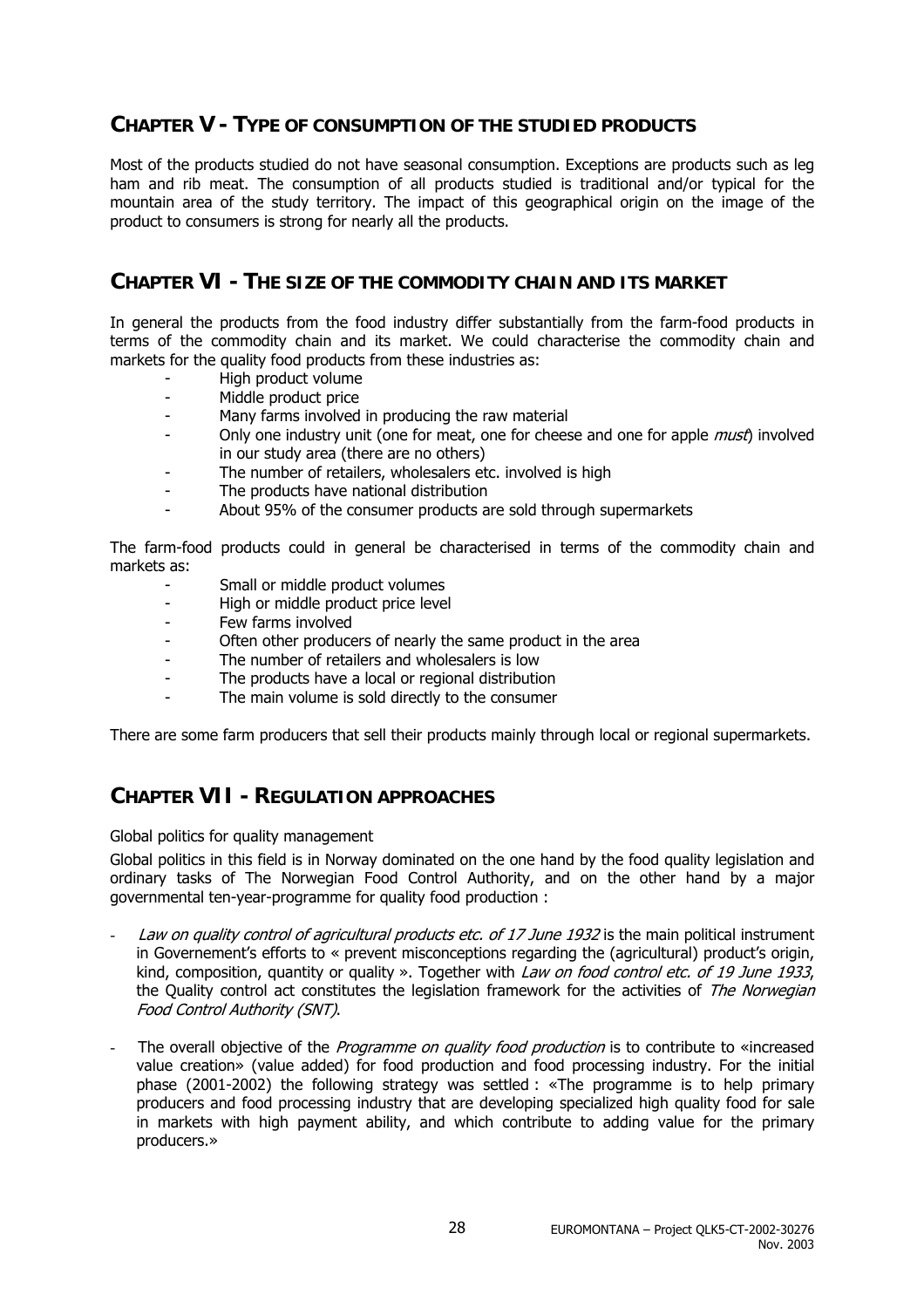#### **Official quality marks and designations**

The Norwegian Government has recently adopted (and slightly simplified) the EU quality marks and designations PDO/PGI/TSG. So far no products have achieved protection under these marks, but by the end of 2003 five products were expected to recieve protection.

Both "Beskyttet opprinnelsesbetegnelse" (PDO) and "Beskyttet geografisk betegnelse" (PGI) have the potential to boost marketing of mountain quality products in general, and mountain quality products from Sogn in particular. It seems a disadvantage that products made of wild animals have not been included in the official designation. However, this will probably be done within a few years.

#### Private quality identification

Several private quality brands have been established in recent years, or are on the brink of being established. Only two of these brands are represented among the products described within our study area:

Norsk Gardsmat: This is a national brand for members of an organisation (with identical name) which is organising food producers with their own farm shop or market sales. Most members of Norsk Gardsmat (all members in Sogn) do not use the logo on food packing. Even though the brand regulations express that "the products shall be of high quality", members are not required to provide documentation of a claimed quality. Therefore the brand is no guarantee for a specific quality, but rather an indication of short a production chain.

Aurland Natur- og Kulutrarv ANKA – (Aurland Nature and Culture Heritage): This is a newly established brand (April 2003) available for farmers producing *traditional food* within the boundaries of Aurland municipality (one of eight municipalities constituting our study area). The organisation has 32 members so far.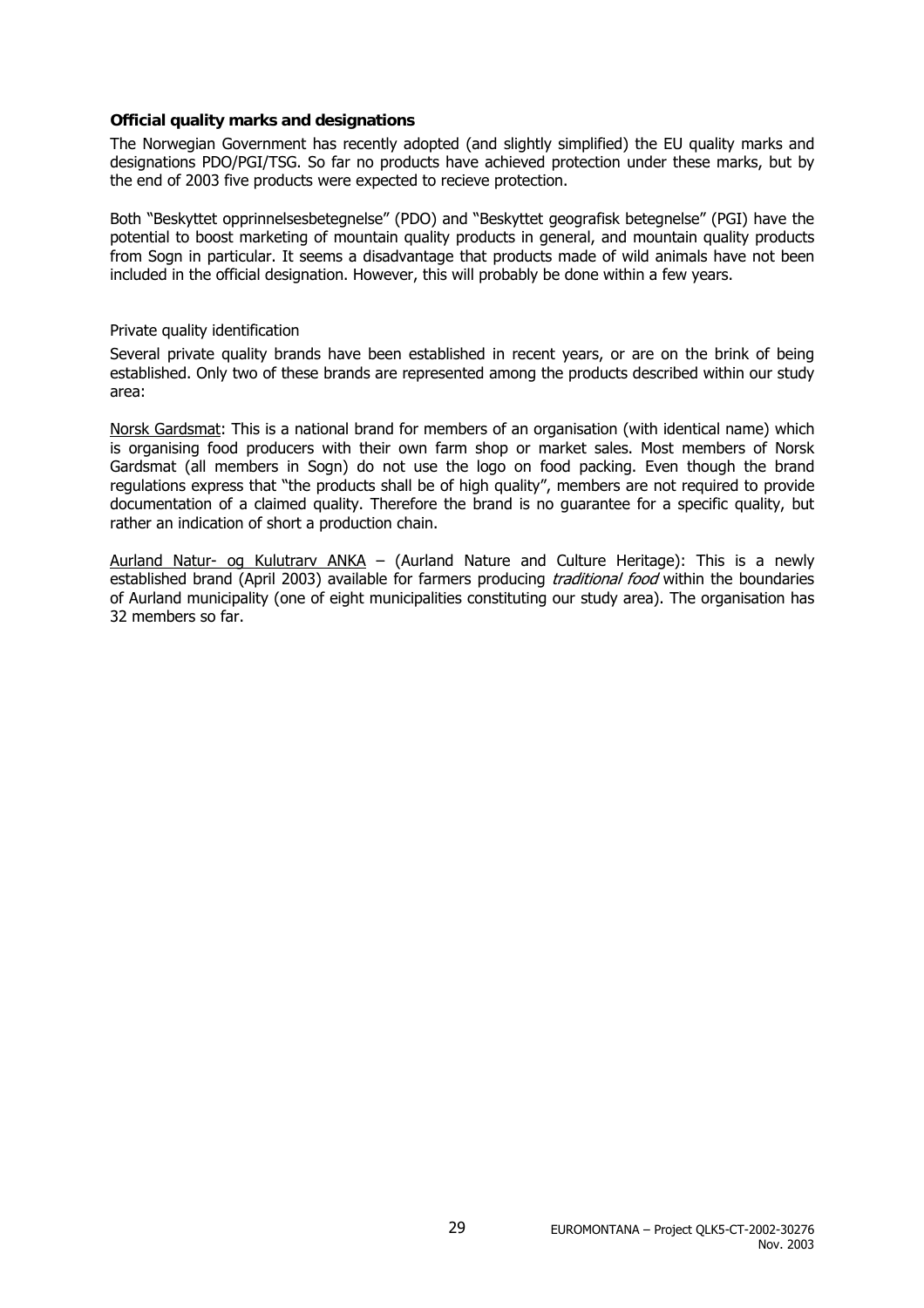### **TATRAS MOUNTAINS, PODHALE REGION, POLAND**

 Authors: Beata Kupiec (University of Wales Bangor) Monika Wszolek (KPPZ AR Krakow)

### **CHAPTER I - TYPES OF QUALITY IDENTIFICATION ON PRODUCTS**

Mountain products originate from Podhale region. These belong into three categories:

- 1- cheese,
- 2- other milk products;
- 3- meat.

All specific mountain products are related to one breed of sheep – Polish Highland Sheep (PHS) (Polska Owca Górska) and mostly ewes' milk and processed ewes products. Three of these products are unpasteurised: oscypek, bundz, bryndza, one is whey obtained in bundz production, which after a heat treatment is similar to whey cheeses (sold in diluted form – as a very thick drink). The meat product is fresh lamb. Apart from lamb (untransformed product) the other products undergo processing (transformed dairy products).

As all aforementioned products are sold without labels, they have no brand or trade marks or any indication of quality scheme. Only oscypek cheese is sometimes vacuum packed, but it does not have a brand or quality signifiers on the packaging. In general these products are not related to registered and legally confirmed and protected brands and trade marks. Only recently there are initiatives aiming to protect these products, and the procedures and quality schemes are under development.

### **CHAPTER II - Specificity of products, production and know-how studied**

All aforementioned products are traditional products for ages connected with the region and sheep production especially Polish Highland Sheep (PHS, Polska Owca Górska), This breed is characteristic for the region and does not occur in other regions. Extensive production in ecologically pure (organic) region, using traditional highlands based natural green feed of certain composition influence the quality of these products. The quality attributes manifested are taste, leanness, and absence of contamination. Unfortunately these aspects require further investigation due to limited knowledge and scientific justification. The PHS itself is suited for milk production, having better milking yield than other breeds, however characteristics of the breed's milk seem not to have particular influence on the general quality of the product.

Technological process that takes place in shepard's huts has the most prominent influence on the quality and specific features of ewe milk products. Traditional technology has been used for hundreds of years and only in the Podhale region. The process is characterised by specific operations such as: hand moulding of cheese, cooking, smoking, metal spike inserted into the cheeses to release gases and also use of traditional wooden moulds, which give the cheese its regional characteristics. All theses factors contribute to specific shape, colour, texture and taste of a product, which is easily identified as part of the Podhale region, its heritage and culture.

### **CHAPTER III - IDENTIFICATION OF THE VARIOUS PRODUCTION AND PROCESS LOCATIONS OF THE SUPPLY CHAINS**

Podhale sheep – PHS are born in the region and never leave it (never transferred beyond mountains). There are two stages in breeding  $-$  first is the grazing period from May till October when the flocks are in the pastures - glens of Podhale. Usually one flock has 200-1000 sheep and is served by one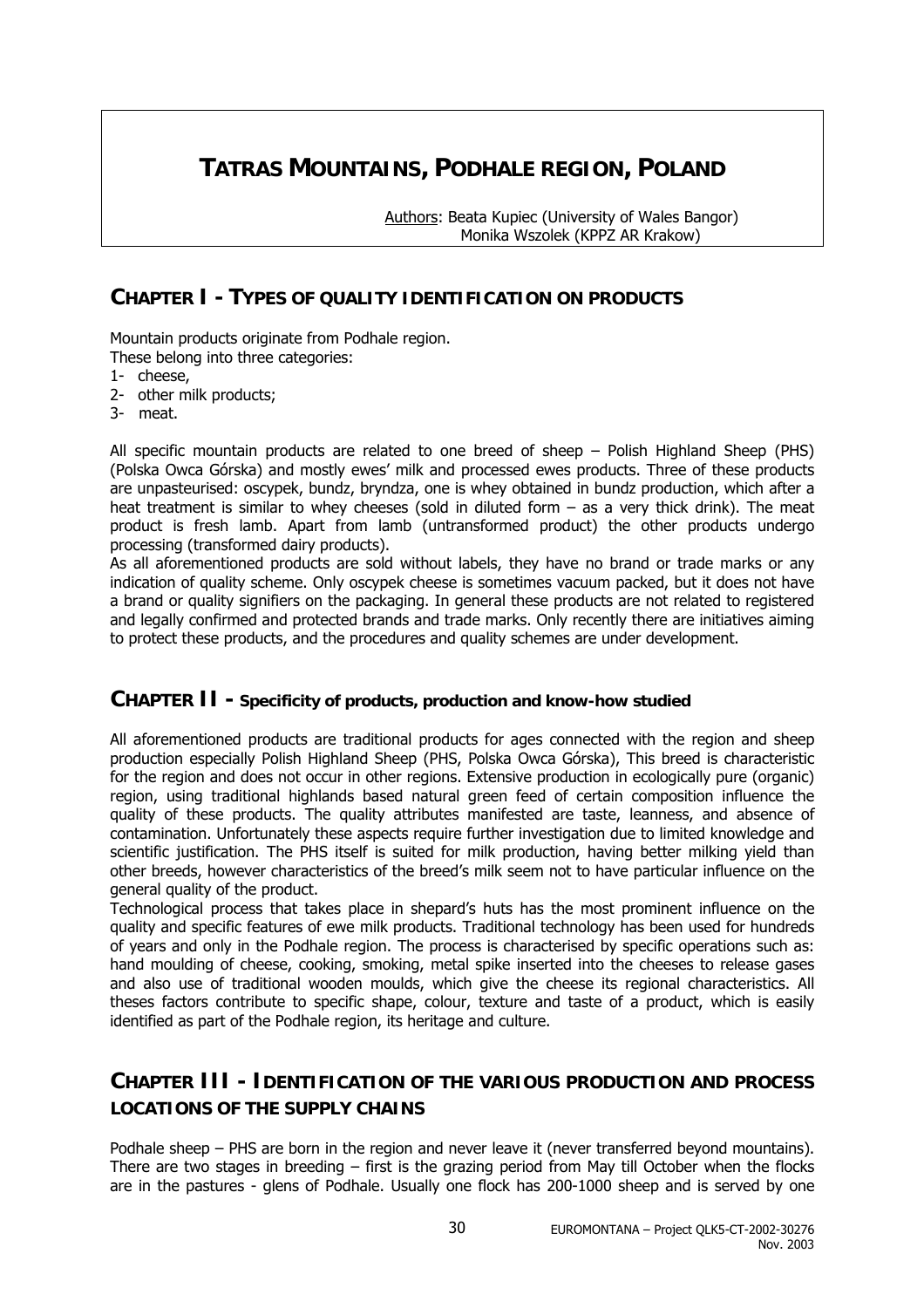hut. Sheep are in the open throughout the summer and come back for the night to "night fences". Within the fences they are milked 3 times a day. During the day they graze and return for milking and to spend the nights. The processing of milk takes place in huts that are close to pastures. In winter (November till April) sheep return to roofed shelters, also in the Podhale region. Winter feeding comprises of highlands hay, mixture of hay and silage and oats. Lambing takes place in late winter (January-February). Lambs are sold for slaughter after few weeks of fattening. During pasture season and in winter sheep are supervised by vet services and are monitored (traceability scheme) by Polish Association of Sheep and Goat Breeders.

The whole processing of ewe milk takes place in mountain huts. This involves: milking, production of bundz, żentyca and cheese-oscypek, salting and smoking. Only production of bryndza can partly take place in specialised dairy plants. These are located near-by also in the Podhale region.

### **CHAPTER IV - IMPACT OF MOUNTAIN NATURAL CONDITIONS ON PRODUCTS, PRODUCTION AND KNOW – HOW**

Sheep are located in the highlands throughout all of the production cycle. As the production takes place in clean environment without industrial pollutants, fertilisers, pesticides and in the extensive mode of husbandry, the products can be easily branded as organic. Additionally a specific composition of highland flora contributes to unique sensory characteristics –flavour of milk and dairy products. Although there is only a limited scientific evidence of this, consumer perceptions and buying behaviour confirms exceptional and very much sought after features of the highland (Podhale) products.

### **CHAPTER V - TYPE OF CONSUMPTION OF THE STUDIED PRODUCTS**

Consumption pattern of traditional products has a seasonal character, and is concentrated in the regions considered for this investigation. These products are both the major attraction for numerous tourists and also a major component of a staple diet of local people. There is a close link between geographical location and consumer perception of these foods.

To any Polish resident oscypek, bundz or żętyca are clearly signifiers of the Podhale region.

### **CHAPTER VI - THE SIZE OF THE COMMODITY CHAIN AND ITS MARKET**

The volume of production of these products has local character and is rather limited. As such the compounded statistics of production volume and sales are difficult to access. Most of the lamb produced in Polish highland is exported to Italy. According to press data in the Podhale region, 30,000 lambs (450 t) in livestock were procured in 2002 and 2003. Amongst dairy products oscypek and bundz prevail, whereas bryndza and żętyca output is small. These products are sold via direct channels i.e. farm shops, farmers and also directly at huts. Significant sales are contributed to local markets and even streets of Zakopane, Nowy Targ and Cracow. Some of the production is also distributed via specialised wholesale channels. Żętyca is consumed by farm workers (on the production spot) and also sold directly from the huts. The excess is used for animal feed. The sales of this drink are limited due to weak demand, lack of promotion and information with regards to its nutritional and sensory value. The other factor are problems with distribution.

### **CHAPTER VII - SUMMARY OF THE REGULATION APPROACHES**

At the moment there is no specific legislation related to the aforementioned products. As far as Polish law used to be concerned, unpasteurized milk products were illegal and not available to broad public via shops and supermarkets. The situation has changed when the Polish Ministry of Agriculture by the decree of 5 July of 2002 allowed to use unpasteurized milk (under certain specific conditions) to manufacture processed dairy products. In 2000 former mayor of Zakopane city applied to the Polish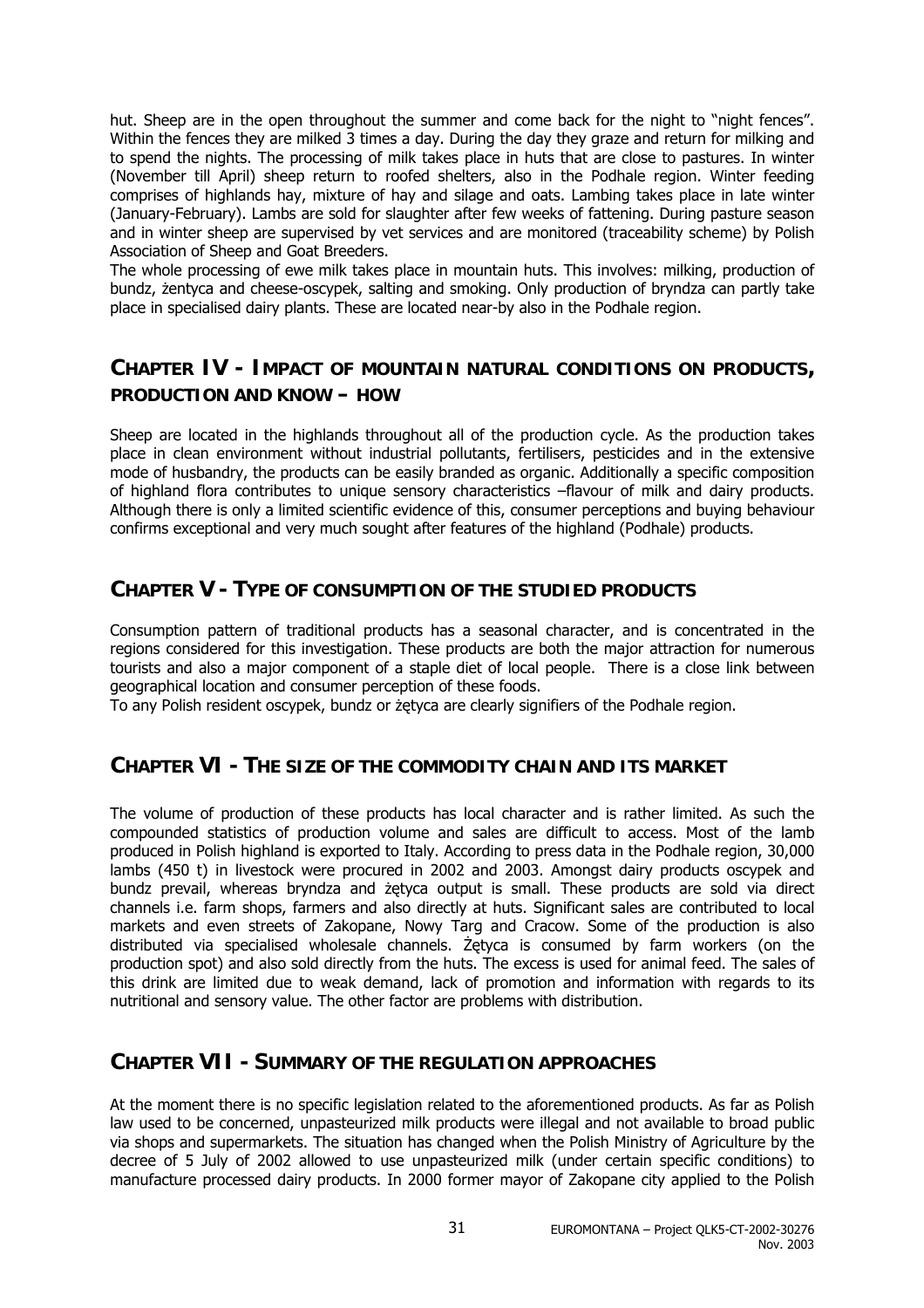patent office to protect the verbal and graphic symbol of the trade mark oscypek/oszczypek and bundz/bunc. This was done to give the rights to Podhalański Związek Gmin (Podhale Associacion of Gminy) or Polish Association of Sheep and Goats Breeders (Związek Hodowców Owiec i Kóz). As the application was rejected, local authorities (Starostwa Nowotarskie, Tatrzańskie i Żywieckie, Związek Podhalan and Regionalny Związek Hodowców Owiec i Kóz) in spring 2002 applied for trade mark protection to Polish Patent Office (Urzad Patentowy RP). The application included: bundz/bunc, bryndza, oscypek/oszczypek, żentyca (15.03.2002). With the application there was a request to protect 5 geographical designations of origin for bryndza, bunc, żentyca i oscypek (4.04.2002). Unfortunately the application process is going to last 3 years.

In summer 2002 Polish producers of oscypek cheese (bacowie) applied for Polish quality scheme logo: "Polska Dobra Żywność" ("Good Polish Food" GPF). Polish Ministry of Agriculture awards GPF "Polska Dobra Żywność" mark to the products that have exceptional quality and sensory properties. GPF Programme promotes best Polish foods produced only with raw materials of domestic origin.

Under this scheme the Ministry of Agriculture controls hygiene of production, origin of raw materials, and the fulfilment of strict sanitary and health regulations.

Local Podhale Authority (Starostwo Powiatowe) in Nowym Targu is trying to obtain official recognition for oscypek cheese. In this they are assisted by the French organisation GRET<sup>4</sup>, which has investigated the technology of production, health conditions and quality requirements of oscypek. Next stage will involve registration of the name and the technology of Oscypek cheese production.

 $\overline{\phantom{a}}$ 

<sup>4</sup> Groupe de Recherche et d'Echange Technologique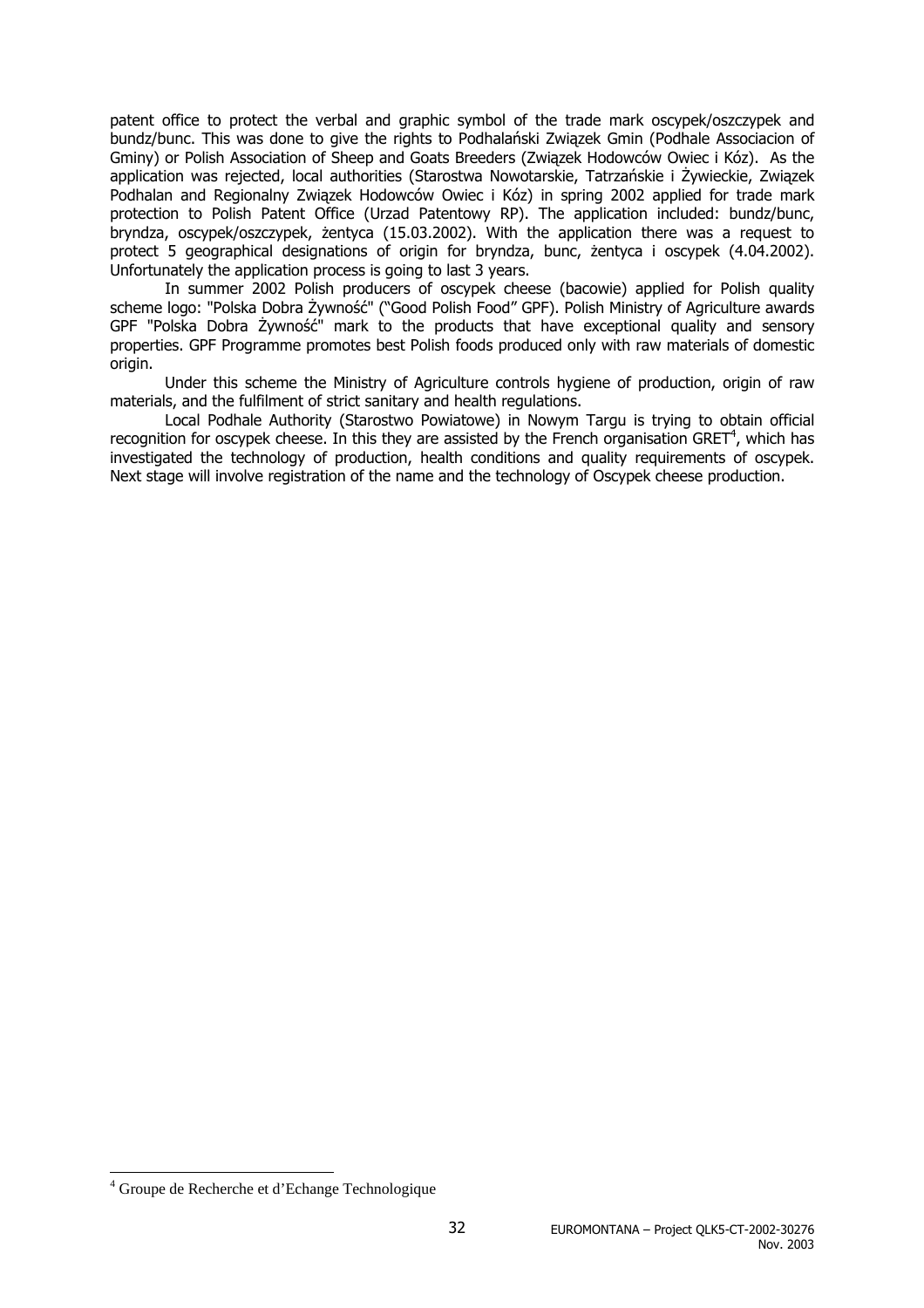### **WESTERN CARPATHIANS, MURES & HARGHITA, ROMANIA**

 Author: Tiberiu Stef (FAER: Fundatia pentru Promovarea Agriculturii si Economiei Alimentare)

### **CHAPTER I - TYPES OF QUALITY IDENTIFICATION ON PRODUCTS**

The majority of the Romanian food products of are going through an official identification process. The notion of "quality mark" or identification of the quality on the product does not exist in Romania. For Romania the "brand" is an essential element of the company's strategy ; the "brand" distinguishes the products and services of a company from those of its competitors'. For the consumer a brand represents a a means of recognising a product or a service.

In conclusion, the majority of the products are recognized directly by the consumers without any real identification and standards.

### **CHAPTER II - SPECIFICITY OF PRODUCTS, PRODUCTION AND KNOW-HOW STUDIED**

The way the mountain people live from the activities bound to agriculture is mainly autarchic, more than 80% have a self-sufficient agriculture, and the mountain food products are not diversified. The production and the know-how are very traditional and steady.

At home mainly bovine, ovine, pork and fish food products can be found, or venison is eaten, mainly none sophisticated products, with a very simple production process. The cattle breeds are traditional, do not have a high productivity, but are very well adapted to the climate and farming conditions. The most used vegetable is the potato that comes from the region itself, and there are only little different vegetables and fruits. The potato is also the only vegetable cultivated in the studied region in order to sell to the exterior.

One of the characteristics of the studied region is that the population tries to valorise the wild vegetal products (e.g. forest fruits, medicinal and aromatic plants, etc…).

The know-how is influenced by the mountainous conditions, which are a limiting factor for the development of new technologies.

In the countryside, food and farm products are obtained using wood as heating, without any running water or canalisation of the residues.

The consequence of these conditions is a lot of hygiene problems.

The studied species have been:

- $\triangleright$  Potato
- $\triangleright$  Trout
- ¾ St. John' Wort
- ¾ Rosehip
- $\triangleright$  Blueberry
- $\triangleright$  Sheep
- $\triangleright$  Sheep
- ¾ Deer
- $\triangleright$  Wheat
- ¾ Horse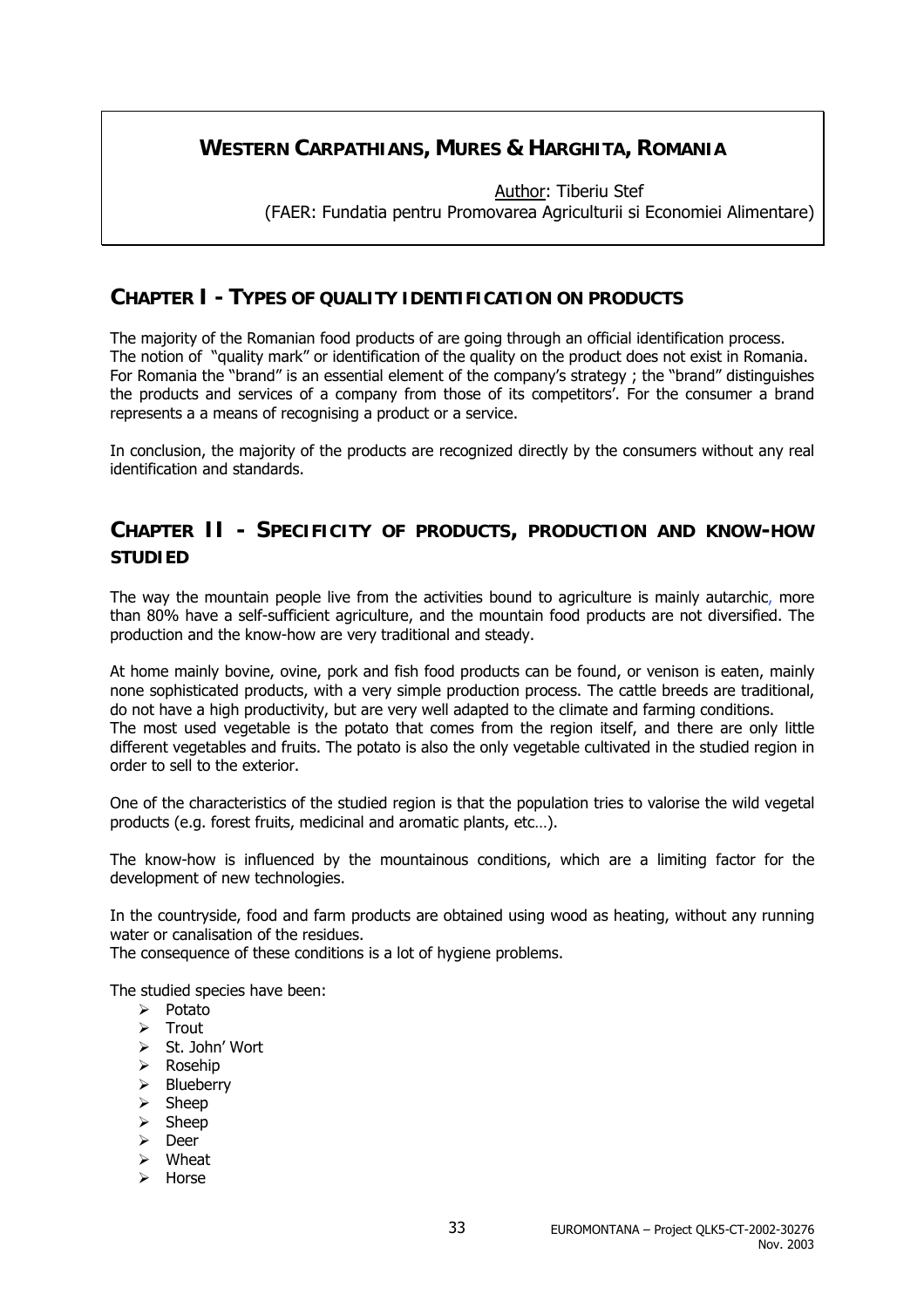- $\triangleright$  Blackcurrant
- $\triangleright$  Fir
- ¾ Boar
- $\triangleright$  Cow

The principal characteristics of the product during it's life cycle/production are bound to:

- $\geq$  Low water oxygenation and temperature ;
- $\triangleright$  Plants are cultivated on heavy soils with a short vegetation period;
- $\triangleright$  Manure is mainly used for the soil fertilization ;
- $\triangleright$  Ecological fodder is given to the cattle;
- $\triangleright$  Medicinal and aromatic plants have a high iron content ;
- $\triangleright$  Products have medicinal attributes.

### **CHAPTER III - IDENTIFICATION OF THE VARIOUS PRODUCTION AND PROCESS LOCATIONS OF THE SUPPLY CHAINS**

#### **Animal products are obtained from cattle which spend their complete life cycle within the mountain area.**

On the contrary, vegetal products are produced also of raw materials coming from other regions (e.g. bread, made from wheat which is not cultivated in the region).

Producers do not have an associations, and their products are not valorized through a common effort. It's almost like everyone sells his product the way he can.

### **CHAPTER IV - IMPACT OF MOUNTAIN NATURAL CONDITIONS ON PRODUCTS, PRODUCTION AND KNOW–HOW**

The lack of pollution, the low temperature and the fact that the region does not have viruses induce that the most important crop is the potato.

Some species can be found only in this region thanks to both altitude and distance from industrial sites (trout, fir, forest fruit, etc…).

The quality of the mountain pastures due to the floral composition, altitude, water and microclimate protects the animals from parasites, and the disease risk is low. There is also a great variety of wild growing food (oak's acorn, roots) for the wild animals.

### **CHAPTER V - TYPE OF CONSUMPTION OF THE STUDIED PRODUCTS**

Most of the region's products have a great impact on the consumers. They are traditionally consumed by the local populations.

The vegetal production is seasonal but products are consumed throughout the year. On the other hand, the animal products are both produced and consumed all year round.

The mineral water studied, BORSEC ® is the best known and most consumed in Romania. It has a strong economical, social and touristic impact on the region.

### **CHAPTER VI - THE SIZE OF THE COMMODITY CHAIN AND ITS MARKET**

It is very difficult to quantify the exact volume of the commercialised products, because of the lack of verifiable information. Many products are made at home or in small-scale businesses, and used mostly in the families. Products which are sold are commercialised outside the markets. In Romania, it cannot be spoken of an organized market for the mountain quality products.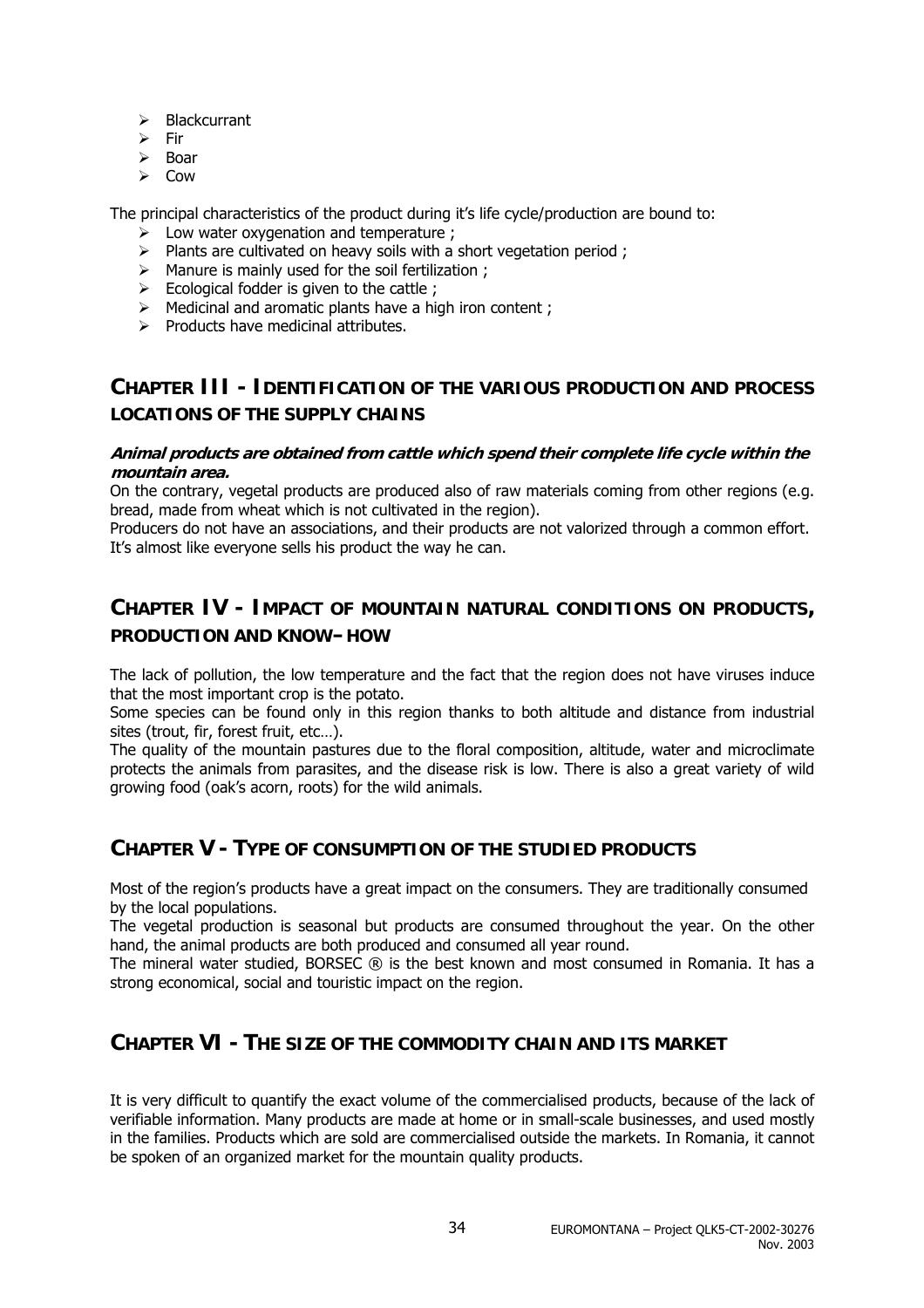The market is found at the local level for more than 70% of the products and the rest is divided between a regional and a national level.

The commercialisation types encountered in the majority of the studied cases are the direct selling and the selling through traditional shops.

The exception to this rule is the mineral water BORSEC®.

### **CHAPTER VII - SUMMARY OF THE REGULATION APPROACHES**

At present the legislation is in a transition in order to line up with the EU legislation.

In Romania 19 national regulations exist, elaborated by the Agriculture Ministry to define quality, manufacturing, and labelling of some food products, as well as some analyse methods. Efforts are being made in Romania to line up with the European regulations. For instance:

- $\triangleright$  Certification of the BORSEC® mineral water quality on the microbiological, physical and chemical aspects.
- $\triangleright$  Certificates have been given for the production of preformed and for the filling of glass and PET containers.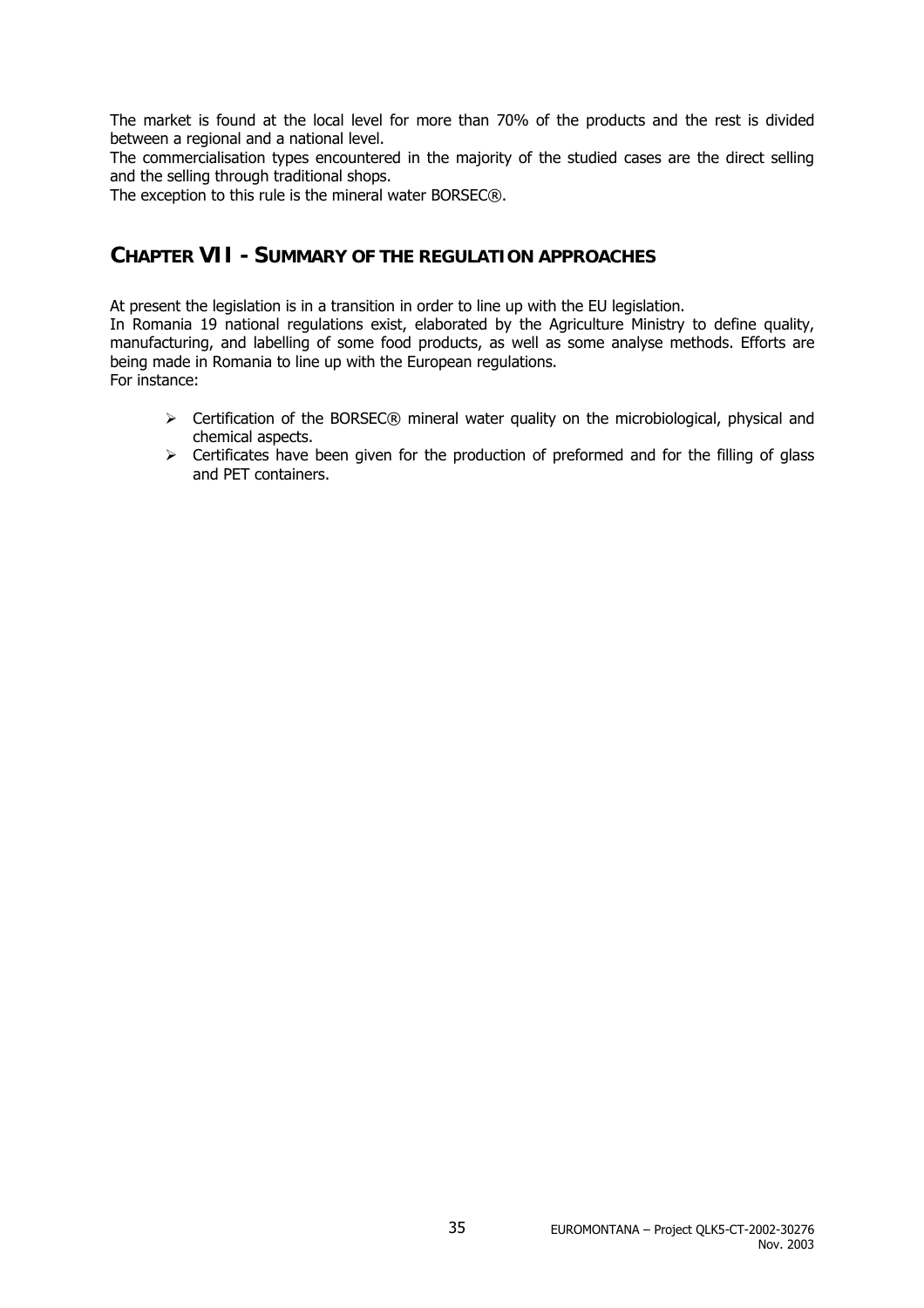### **BASQUE COUNTRY, SPAIN**

Authors: Rafael Herran, Clara Icaran (IKT)

### **CHAPTER I - TYPES OF QUALITY IDENTIFICATION ON PRODUCTS:**

There are currently five products in the study territory protected by the "**Denominación de Origen**" 5 denomination, three entirely produced within the CAPV (Comunidad Autónoma del País Vasco) and two with production areas that include also other territories. The first three products correspond to the D.O. "Txakolí de Getaria", D.O. "Txakolí de Bizkaia" and D.O. "Txakolí de Alava", three young wines of annual consumption, mainly white, very characteristic of the study territory. These D.O. have been established in 1989, 1994 and 2001 respectively. We also find in the CAPV the D.O. "Idiazabal" for cheese made of raw milk of the autochthonous ovine breeds *Latxa* and *Carranzana*, whose production area also includes some part of the territory of Navarra and that has been established in 1987. We must also mention the D.O. "Rioja" for wines, whose production area covers a part of the CAPV (Rioja Alavesa), La Rioja and part of Navarra. This last D.O. has not been included in the present study, because the production area is mainly located in zones not classified as mountain area and we found it out of the field of the study. However, we must note the high social and economical importance of this D.O. in its production area and that it is, since 1991, the first D.O. in Spain receiving the distinctive of "Calificada" (Qualified) because of the high amount of analysis and the dimension of the control performed in the elaboration of wines.

Continuing with the official marks, the number of producers working with **Organic Farming** in the CAPV is increasing, especially since 1996. Even if they are not the only ones, in the present study we have included cattle products (cow, sheep, goat and hart) and vegetables, since we considered them the most important ones.

Apart from the mentioned official marks, the quality mark playing the most outstanding role in the CAPV, because of the number of products covered and the amount of producers working with it, as well as the dimension of the control and requisites demanded of the product, is "Eusko Label Kalitatea" (Basque Label Quality). This mark was created by the Basque Government in 1989 as an official mark in order to provide an instrument for the producers of the CAPV that could be used for making their products distinguished and appreciated in the market and to become more competitive. However, since 1998 the mark consists of a Guarantee Mark (Marca de Garantía) whose new owner is Kalitatea Fundazioa (non profit making private organisation) that lets the mark to be used by those producers and manufacturers accomplishing all the requisites given in the internal regulations regarding each product. Even if it is a private mark, it still consists of an initiative of the public administration of the CAPV. At the moment there are eleven products under this mark, ten included in the present study (fresh tuna has not been included, not being considered agricultural product), and it is expected that this number will increase due to the incorporation of new products, such as the pork also included in the study. It must be mentioned that, at present, "Euskal Okela" (Basque Meat of Bovine), one of the eleven products using this mark, is in process of registration as PGI. The products using the mark "Eusko Label Kailtatea" analysed in the present study are the following ones: Basque Bovine Meat, Basque Farm-House Chicken, Basque Suckling Lamb, Basque High Quality Milk, Basque Honey, Potatoes from Alava, Peppers from Gernika, Chilli Peppers from Ibarra, Basque Quality Tomatoes, Basque Beans and Basque Pork (next incorporation).

 $\overline{a}$ 

<sup>&</sup>lt;sup>5</sup> In Spain this distinctive is used for all those products registered as PDO according to European 2081/92 Regulation, as well as for wines that accomplish the requisites given in the national Ley 25/70 (that are automatically registered, at European level, as "Quality Wine Produced in Specific Region" according to European 2002/753 Regulation).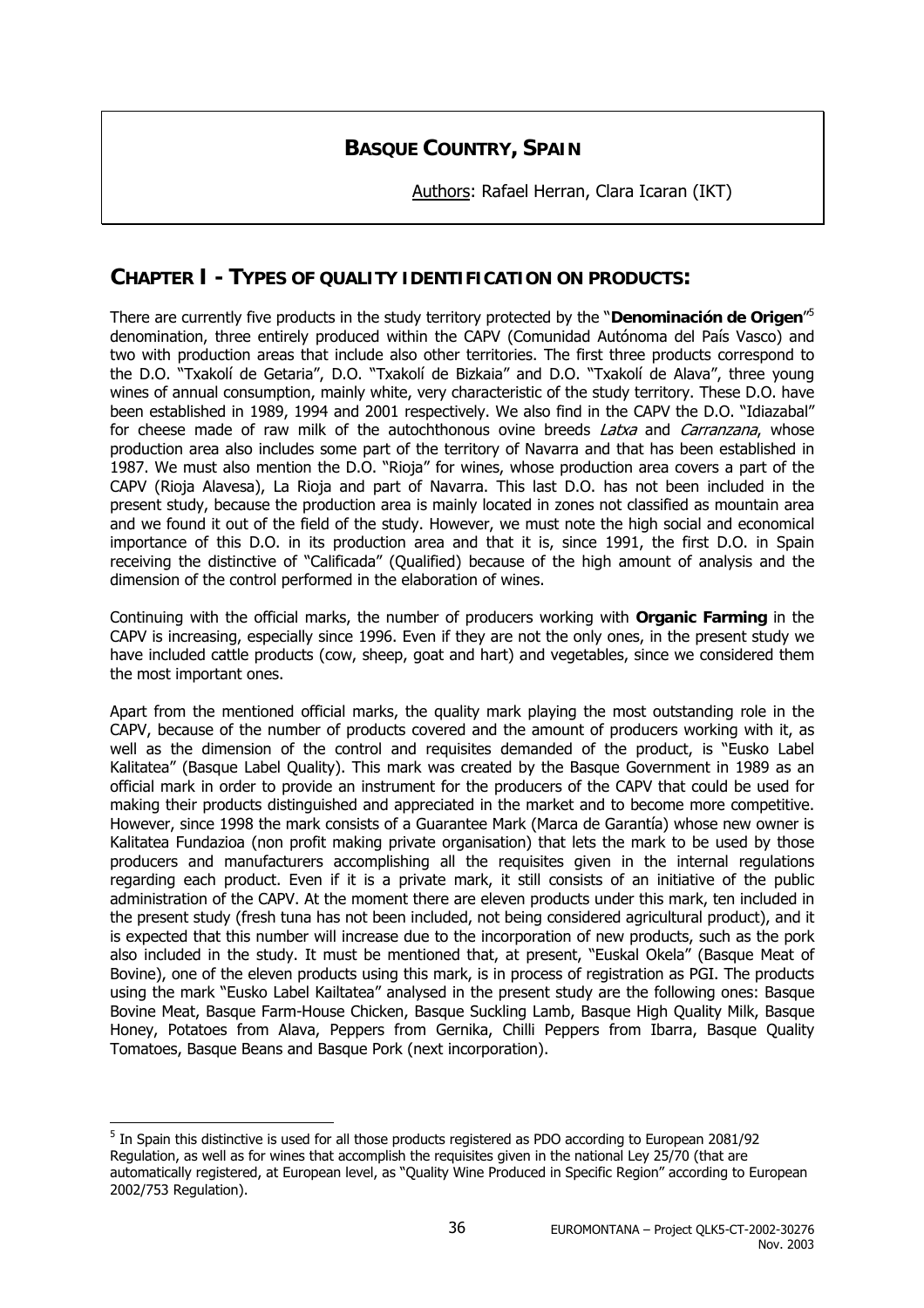There are also other marks in the CAPV in addition to "Eusko Label Kalitatea", however, they have not been included in the present work, and we have just focused on the study of those quality marks we considered most important, those mentioned in the previous paragraphs. At present, Technical Regulations dealing with the production of certain products by means of Integrated Production Systems are also being developed in the CAPV, but they have not been included in since they are not yet working.

Dealing with the quality identifications mentioned on the product package, the four products with "Denominación de Origen" studied mention that they have this distinction, indicating the name of the product and providing their respective logos. The labels of the Idiazabal Cheese also include the indications "ovine cheese" and "made with raw milk". In the case of Organic Farming products, they carry a specific logo for Organic Farming in the CAPV which includes a geographical mention by means of the term "Euskadi" (Basque Country).

Regarding the products using the mark "Eusko Label Kalitatea" the quality indications used can be different depending on the product. All of them carry the logo of the mark (consisting of a "K" for Kalitatea that means Quality in Basque language) together with the words Eusko Label (Basque Label) and Kalitatea. All the products mention also their specific name that in general includes a geographical mention. This geographical mention can refer to the Basque Country (e.g. Basque Beans), the production area (e.g. Potatoes from Alava) or a specific location where the product has a higher tradition or a deeper market even if the product is not exclusively produced in that location (e.g. Peppers from Gernika). Some names also include the term "Quality" (e.g. Basque Quality Tomato). In addition, some products include mentions regarding specific aspects about the breeding or culture practices: "produced respecting the nature" in the case of tomatoes and peppers, or "grown free in pasture" and "feeding based on cereals (at least 65% of maize)" in the case of farm-house chicken to give some examples. The milk is a particular case including the following mention: "Because of its high quality differentials and its high amount of proteins this milk has attained the Basque Label of Quality".

### **CHAPTER II - SPECIFICITY OF PRODUCTS, PRODUCTION AND KNOW-HOW STUDIED**

In the case of the products with "Denominación de Origen" studied, we see that the grape varieties used in the elaboration of the three Txakolis, as well as the ovine breeds used for the production of milk and the production of Idiazabal Cheese, constitute one of the main differentials of these products. The principal varieties of grape used in the three Txakolis, Honadarribi Zuri and Hondarribi Beltza, are autochthonous varieties from the study zone, very typical and traditional in it and with a production area practically limited to the CAPV. The same happens with the ovine breeds Latxa, whose expansion area covers the CAPV and some zones of Navarra and French Basque Country, and Carranzana, characteristic of the surrounding areas of Carranza in Bizkaia, used in the production of milk in the case of Idiazabal Cheese. We were told that 80% of the quality of an Idiazabal Cheese could be related to these breeds.

The culture practices in the case of the grape as well as the breeding of sheep also present characteristic aspects of mountain areas. In the case of the Txakoli, this can be seen in practices destined to optimise the growing conditions in a territory very conditioned by its climate and orography. Some examples could be parcels located on slopes oriented to south protected from winds coming from the north and north-west and maximising the exposition to sun, the establishment of terraces and conservation of vegetal cover in order to limit erosion, or the use of pruning techniques destined to protect the grape from the humidity of soil. In the case of Idiazabal Cheese, the breeding of sheep has traditionally been characterised by a short distance transhumance from valleys to higher zones in order to make a maximum utilisation of the natural resources of a territory characterised by the abundance of pastures and the presence of high pastures that stay green during the whole year. This short distance transhumance has conditioned the production of milk and thus the production of cheese to be seasonal, because due to a higher facility of handling and a higher control of the feeding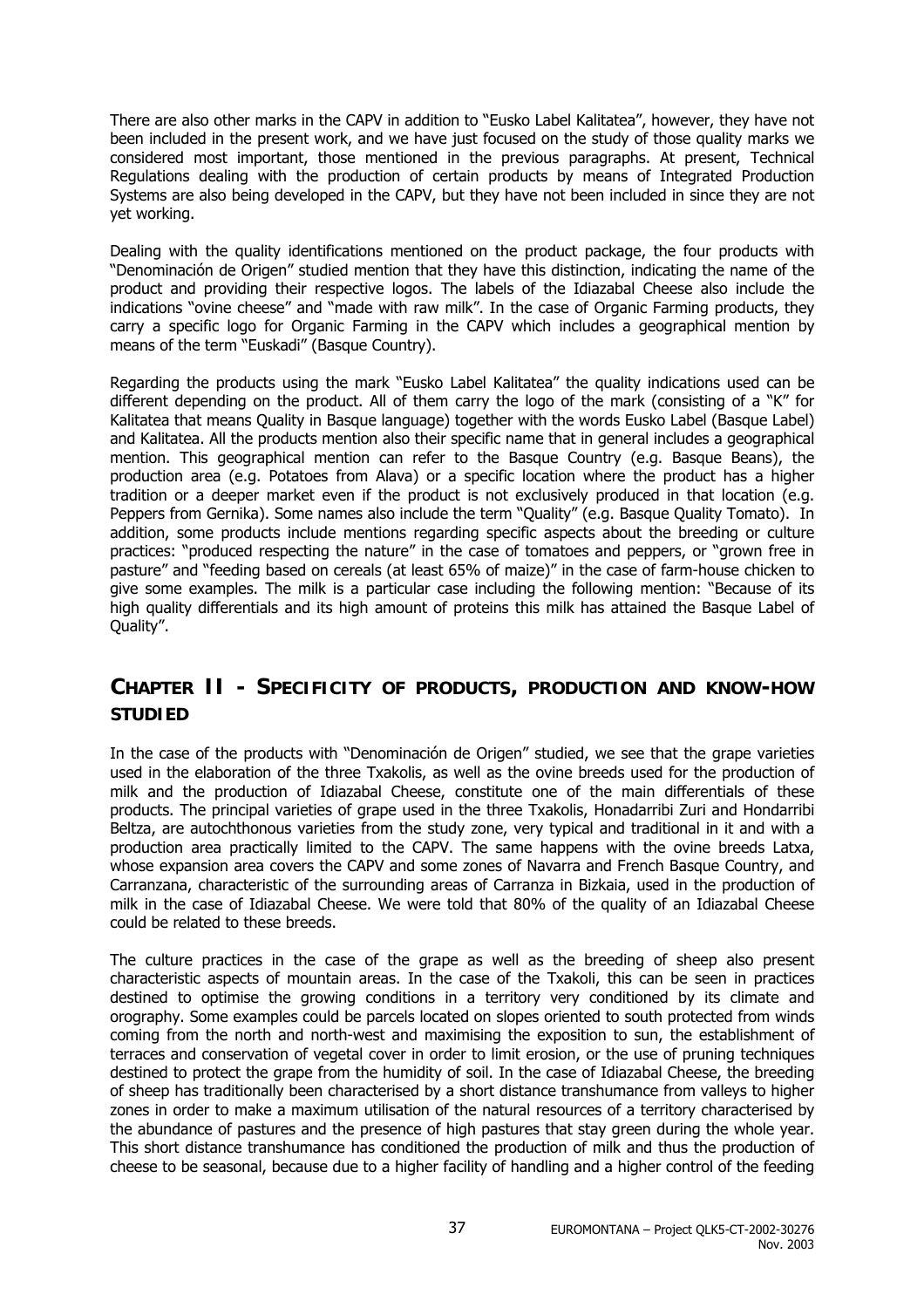during the milk production, traditionally this production has been made to coincide with the period in which the animals stay in the farm.

Dealing with the elaboration of these products, in the case of the Txakoli, standard procedures common in viticulture and not exclusive of mountain areas are used; however, this elaboration has a long tradition in the study territory. The elaboration of the "Txakoli de Getaria" presents a characteristic aspect that is the fermentation on the own dregs and the absence of movement of wine until the bottling, providing aromas and a higher content of carbonic acid. Dealing with the elaboration of Idiazabal Cheese, even if similar procedures can de followed in the elaboration of other cheeses, it has a long tradition in the territory and it presents characteristic aspects such as using raw milk, a maturation period between 4 and 8 months or smoking the cheese in some cases. In all these products, the application of new technology (higher level of process control) to traditional principles and the establishment of various parameters in the respective regulations are contributing to the achievement of more homogeneous and defined products.

Now focusing on the products using the mark "Eusko Label Kalitatea", we see once again that the breeds and varieties used can often constitute one of the main differential elements of the product. This is the case of the Basque Suckling Lamb, Chilli Peppers from Ibarra, Pepper from Gernika and Basque Beans that use autochthonous breeds and varieties, very typical and traditional in the study territory, with distribution areas limited to specific zones of the CAPV and, and in the case of the lamb (breeds Latxa and Carranzana) also to some bordering areas. In the case of Chilli Peppers from Ibarra this relation with the territory is intensified by a traditional culture system, characterised by a continuous gathering in which all the fruits are taken with the development degree that identify Chilli Peppers from Ibarra, and by their characteristic processing as pickled preserve, what all together makes us consider them a different product, typical of the territory. In the case of the lamb, in addition to all those aspects dealing with the breeding mentioned when talking about D.O. "Idiazabal", the short age at the moment of slaughter (3 to 5 weeks) in order to destine the milk production to the elaboration of cheese (many times under the D.O. "Idiazabal"), makes it a product with specific organoleptic characteristics completely integrated in a particular mountain economy very traditional of the study territory.

The breeds and varieties used in the Basque Farm-house Chicken, Basque Pork or the Basque Quality Tomato also constitute a differential element. In these cases, even if the breeds and varieties are not original from the study territory, breeds and varieties of slow growth, more rustic and closer to those traditionally produced in our farms have been selected, giving priority to quality rather than productivity. In the same way, some aspects of the animal breeding such as the composition of the feeding or growing in the open air (in the case of the chicken and one of the two pork production systems using the mark "Eusko Label Kalitatea") that leads to a differential development of muscles and fat distribution, can be differential elements in these products. However, we would not say that they consist on cultivation or breeding systems and breeds or varieties typical of mountain areas, so even if these products present differential elements in all these aspects, their relation with the territory is not so clear as in the case of the products mentioned in the previous paragraph.

In the case of the Basque Bovine Meat, approximately 85% of the animals produced correspond to the breeds Pirenaica and Limousin or their crossbreeds. The first one is considered autochthonous, and the second one, even if it is common to find it also out of mountain areas, is original from the French Central Massif and is very well adapted to the conditions of the study territory. The breeding of these animals also presents traditional aspects of our territory, such as an utilisation of pastures often linked to a short distance transhumance from valleys to higher zones. Anyway, this utilisation of pastures does not have a considerable influence on the characteristics of the meat, because during the last months prior to the slaughter the feeding is mainly composed of natural fodder with a specific composition destined to obtain a homogeneous and defined final product. In the same way, the maturation processes applied to some pieces of the animal, traditional in the study territory, are essential in regarding the final characteristics of the meat.

A different case is that of the Basque High Quality Milk, in which the breed used (Frisian breed) is an important factor with respect to the quality of the product but not a differential element, since its use is extended all along Europe. In this case, in addition to an exigent level of requisites regarding the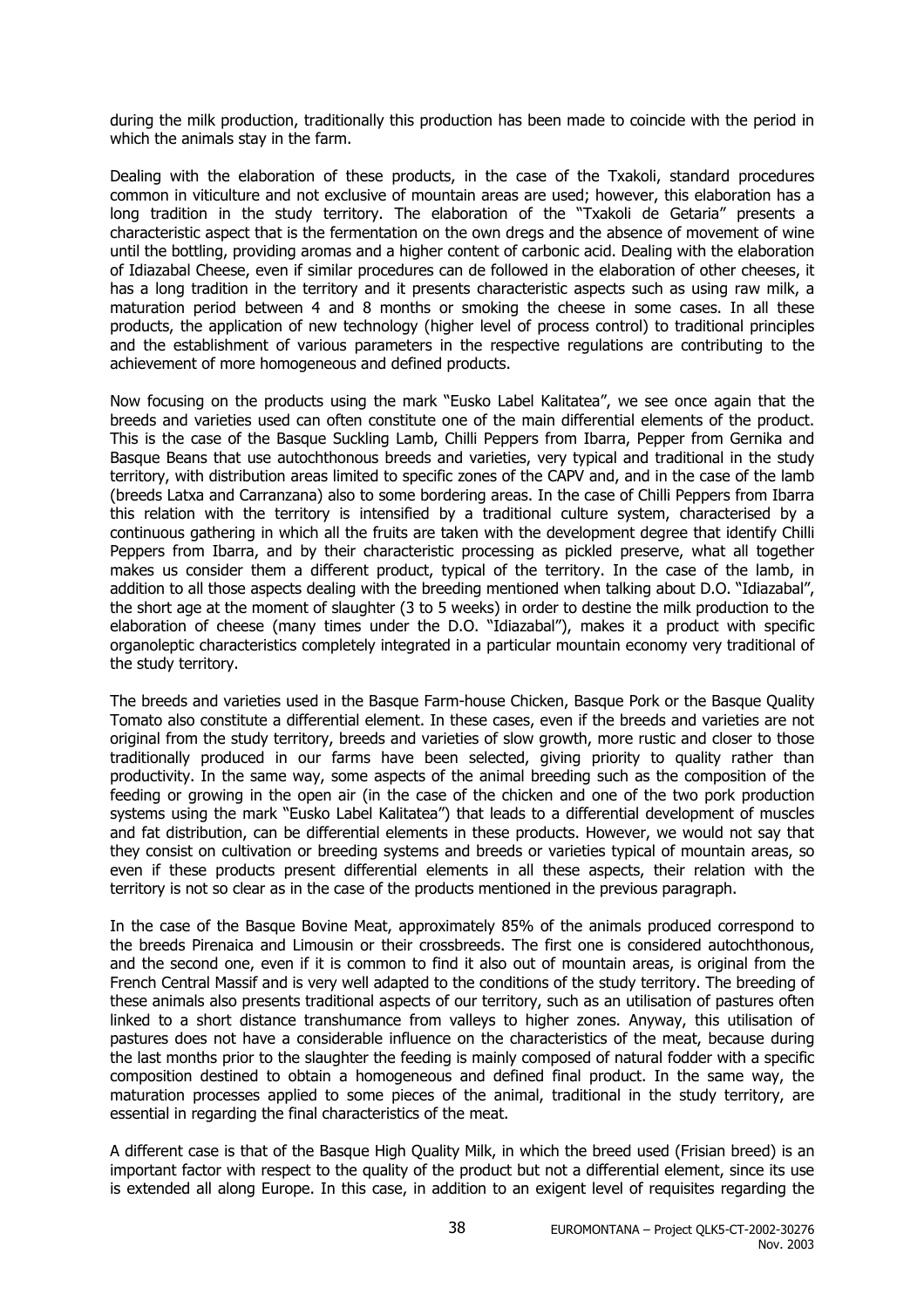composition of the milk, the main differential of the product consist on the process of pasteurisation that, even being a standard technology, makes possible to recuperate a product traditional in the study territory, the fresh milk, keeping all its properties but with the guarantee derived from the pasteurisation.

In the case of the Basque Honey, the types of bee used do not constitute any differential element in the product or link to the territory, since they are neither typical nor traditional of the study territory. Even if the main link between the honey and the territory is based on the specific vegetation of the area as it will be explained in point 4, if we compare it with some other honeys, we see that its processing also presents differential aspects such as no pasteurisation (raw honey), short period of time between extraction and bottling (fresh honey) and extraction by centrifugation and never by pressing the honeycombs (clean honey). In that way a raw and fresh honey with all its natural properties is obtained. Anyway, it must be said that this production also presents some aspects of recent implementation such as a transhumance of the beehives following determinate types of flowers in order not to limit the honey production to the vegetation surrounding a specific location and the flowering period of that vegetation.

With respect to the Potato from Alava, potato for cooking, we can say that none the varieties used and none the culture practices represent differential aspects specific of the study territory. Actually, the long tradition of the territory in the production of potato for seeding (not for cooking) is what served to create this image of traditional product for the Potato from Alava. The main quality differential of this product consists of the selection of varieties with good cooking aptitudes and a strict selection of the best tubercles.

With respect to the products of Organic Farming studied (cattle products and vegetables), we see that apart from the ovine cattle, in which the autochthonous breeds Latxa and Carranzana are exclusively used, for the rest of the products there is a high diversity of breeds and varieties, having autochthonous ones as well as imported ones. Regarding the culture and the breeding of animals, these are characterised for all those practices usual in Organic Farming given in the UE 2092 Regulation, common for mountain areas and zones out of mountain areas. However, applying some of the principles given in that regulation in a territory with these particular characteristics (hilly and mountainous topography, abundance of rain, etc.,) presents some particularities as it will be explained in point 4.

Fore more detailed information about different aspects regarding the specificity of the studied products the respective individual questionnaires can be consulted.

### **CHAPTER III - IDENTIFICATION OF THE VARIOUS PRODUCTION AND PROCESS LOCATIONS OF THE SUPPLY CHAINS**

The production/elaboration areas of the different products with "Denominación de Origen" are given in the respective Technical Regulations of these products. In the case of the three Txakolis, the production/elaboration areas cover determinate zones entirely included within the territory of the CAPV. In the case of D.O. "Txakoli de Getaria" this production/elaboration area is quite small and concentrated, whereas in the case of D.O "Txakoli de Bizkaia" it is more atomised and disperse, being the D.O. "Txakoli de Alava", whose production/elaboration area is limited to the "Comarca Cantábrico Alavesa", something in the middle.

Dealing with the D.O. "Idiazabal", the production/elaboration area covers, according to the respective regulation, the natural diffusion areas of the breeds Latxa and Carranzana in the three provinces of the CAPV and in Navarra (except Roncal Valley). These natural diffusion areas mainly consist on mountain areas characterised by the abundance of pastures, and it is in these areas where the animals use to spend their whole life.

Regarding the products using the mark "Eusko Label Kalitatea", all of them are characterised by the fact that their production area and, when existing, also the elaboration area always take place within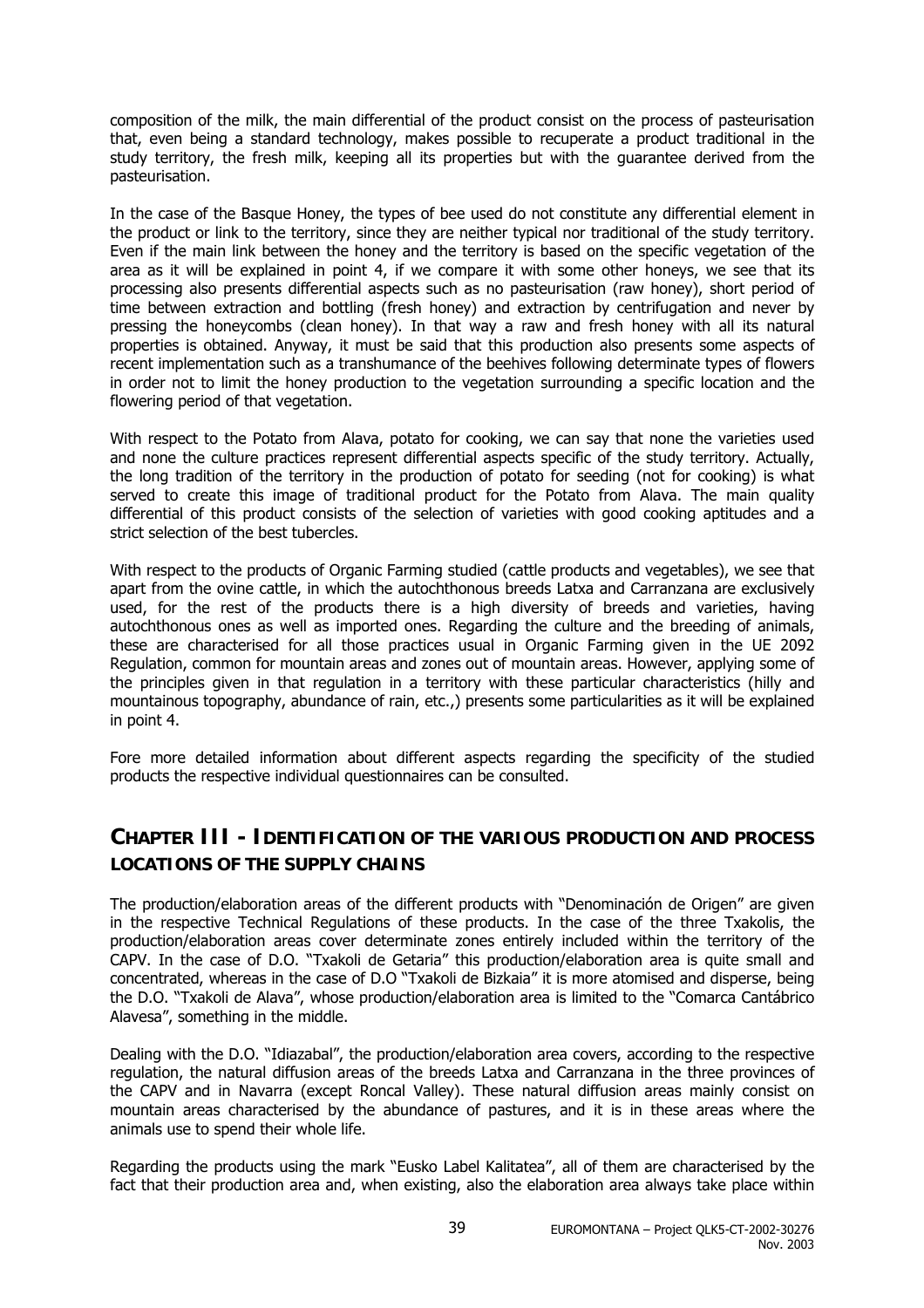the administrative limits of the CAPV. In some cases this production/elaboration area can include the whole territory of the CAPV and in some other cases it can be limited to determinate zones of that territory. In the case of Chilli Peppers from Ibarra, Peppers from Gernika and two of the three types of bean commercialised as Basque Bean (Bean from Tolosa and Bean from Gernika), the production area is limited to zones of the CAPV with Atlantic Climate, aiming at a product presenting characteristics that traditionally have identified it. In the same way, the production area of the Red Bean from Alava is limited to zones with Continental Climate within the CAPV, where the conditions under which it traditionally has been produced can be found. In the case of the Potato from Alava, the production area is limited to the territory of Alava.

Dealing with the time the animals implicated in products of animal origin spend in mountain areas, in general, they spend the whole life or practically the whole life within the study zone, but there can be small exceptions. In the case of Basque Bovine Meat and Basque Suckling Lamb, the animals are born, grown and slaughtered in the CAPV. In the case of bovine cattle for milk production (Frisian Breed), even if in general the animals are born in the the farm, in punctual cases cattle can be imported from other areas, which could include non-mountainous areas, in order to increase the livestock. In the case of the Basque Farm House Chicken, newborn chickens are brought to the farms of the study territory, where they spend the rest of their life. Bees are a particular case in that, due to the transhumance of the beehives performed with the aim of obtaining different types of honey, they can spend determinate periods of time in bordering areas of the CAPV, even if they normally reside on mountain areas.

With respect to Organic Farming, the products studied are completely produced within the study territory. Anyway, this is due to the simple reason that the study was focused on products of the study territory, because, as we know, Organic Farming can be developed in non-mountainous zones as well as in mountain areas. In the case of the cattle products studied, the implicated products spend, in general, all their life within the study territory.

### **CHAPTER IV - IMPACT OF MOUNTAIN NATURAL CONDITIONS ON PRODUCTS, PRODUCTION AND KNOW-HOW**

Starting with the products with "Denominación de Origen" and focusing first on the Txakoli, we can say that this product is a direct result of the climatic conditions of the study territory, which are strongly influenced by a mountainous relief. The production areas of the three Txakolis present an Atlantic Climate with abundance of rain and with considerable limitations of sunshine that condition the maturation of the grape and determine the attainment of young wines with relatively low alcoholic graduation and with a characteristic acidity. In addition, this climate and a hilly relief with strong slopes, determine that traditionally some measures, typical of territories with these type of limitations, have been applied in the culture of the grape as explained in point 2 (location of the parcels in south oriented hillsides, establishment of terraces and maintenance of the vegetal cover to limit erosion, pruning systems aimed to protect the grape from soils humidity and to improve ventilation and exposition to sun) as well as the need to emphasise the treatments against fungal diseases favoured by the high humidity.

Dealing with the D.O. "Idiazabal", even if it is difficult to establish up to what level the natural conditions of the territory influence the characteristics of the cheese, it is evident that the characteristics of the territory have favoured a strong pastoral activity, ovine and also bovine, and it would be difficult to imagine the presence of such a deep rooted product in this territory without the abundance of pastures derived from such particular climatic and relief conditions. In the same way, these climatic and relief conditions determine that with the aim of making a maximum utilisation of pastures, traditionally a short distance transhumance has been performed from the farms to higher zones (high pastures) where the animals spend about half of the year (from May to October approximately). This short distance transhumance has also led the milk and cheese production to be seasonal as explained in point 2.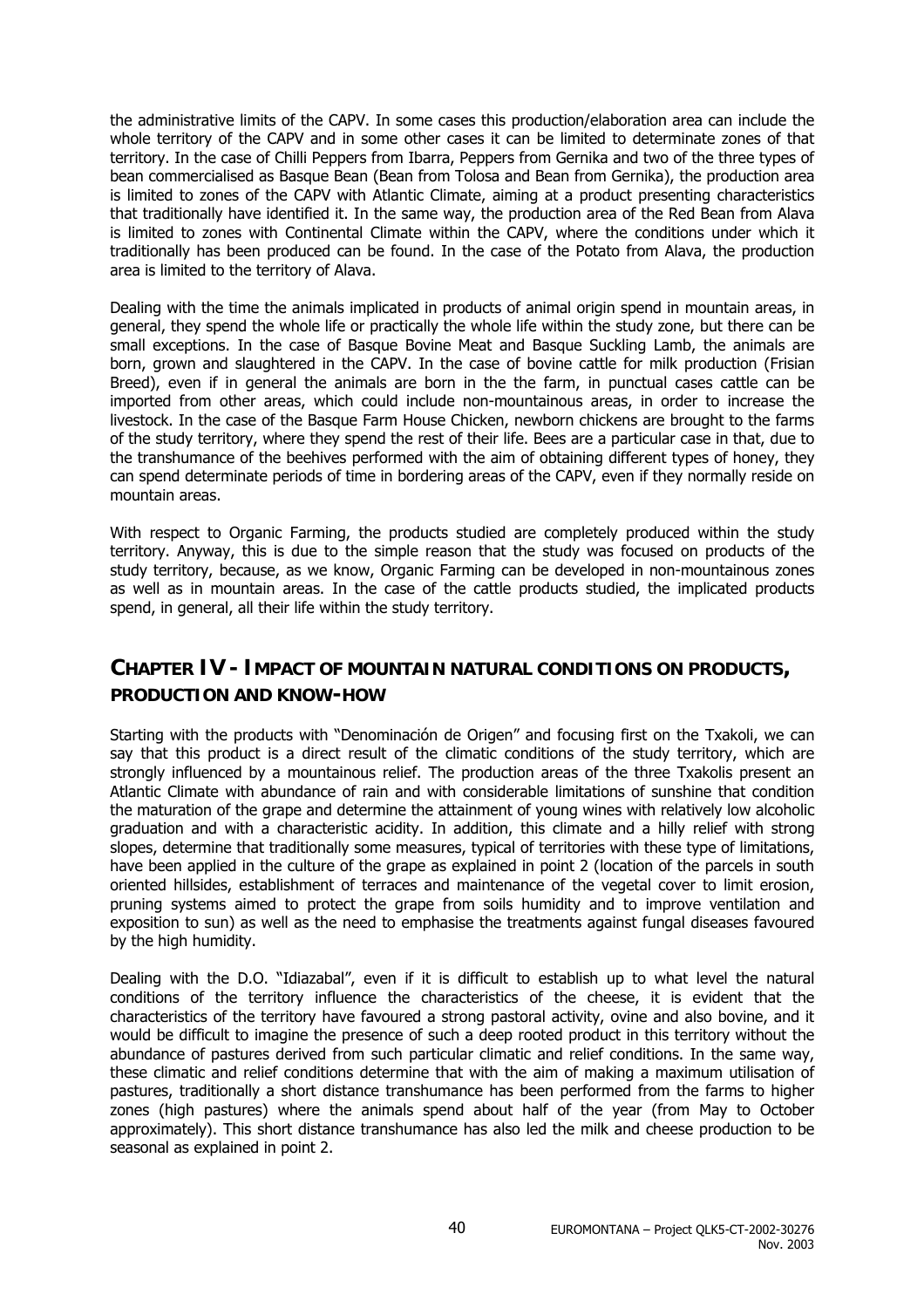With respect to the products using the mark "**Eusko Label Kalitatea**" different levels of influence by the natural conditions of the territory can be observed. The clearest example of a product whose characteristics are directly linked to the natural conditions of the territory is honey. The vegetation of the study territory and some bordering areas determines the attainment of the following types of honey ordered from higher to lower volume of production: Honey of Prairie, Honey of Eucalyptus, Honey of Heath, Honey of Forest, Honey of Lavender and occasionally Honey of Acacia and Honey of Rosemary. In addition, it has been proved that even in the case of honeys of the same predominant flower produced in different territories, differential nuances related to the specific composition of the vegetation of each area tend to appear.

Another case of products with characteristics influenced by the natural conditions of the area where they are produced is that of the Chilli Peppers from Ibarra and the Basque Bean. It was explained to us that the varieties used are very sensible to variations in the cultivation conditions and that the optimum conditions in order to get products presenting the characteristics that traditionally have identified them are found in the zones with Atlantic Climate of the CAPV in the case of the Chilli Peppers from Ibarra, Bean from Tolosa and Bean from Gernika and in the zones with Continental Climate in the case of the Red Bean from Alava. For example, in the case of the Chilli Pepper from Ibarra, when they are cultivated under more extreme climatic conditions they get a hotter taste, when actually one of main differentials of this chilli pepper is that it does not burn.

Dealing with the Basque Suckling Lamb, the influence of the natural conditions of the territory on the management of the sheep herds has already been explained when talking about the D.O. "Idiazabal". This product presents seasonality linked to the milk production, since with the aim of making this milk production to coincide with the period the animals stay in the farm, the births are concentrated, in general, at the beginning of this period. In some way, a similar management has traditionally been applied to the case of the bovine cattle for meat production. In this case, as well, the births appear to be seasonal, mainly concentrated in spring, linked to an interest of making a maximum utilisation of the pastures. Anyway, the characteristics of the meat are mainly determined by the feeding of the animals during the last months before the slaughtering, period in which they are mainly fed with fodder. Thus, this utilisation of pastures does not influence, at least in a relevant way, the characteristics of the final product.

In the case of the Basque Farm House Chicken, we could say that even if the natural conditions of the territory do not seem to influence the characteristics of the product in a considerable way, they are adequate to perform a breeding in the open air during the whole year, something that would not be possible in areas with more extreme climatic conditions. The same could be said about the pork produced in the open air (one of the two initiatives of pork production that will use the mark Eusko Label Kalitatea).

The natural conditions of study territory do not seem to play such an important role in the case of the fraction of Basque Pork produced inside stable or the Basque High Quality Milk in which the animals implicated also spend most of the time stabled. The same could be said about the Basque Quality Tomatoes and the Peppers from Gernika, produced in many cases inside greenhouses.

In the case of the Potato from Alava (potato for cooking), the high altitude of the area limits the flight of aphids, what makes the tubercles to present a high sanitary quality (this is the reason why the production of potato for seeding has been so traditional in this area). However, we would not say it is a relevant differential aspect with respect to the consumers, being more important the type of variety selected or the quality control performed on the tubercles.

Dealing with the products of Organic Farming studied, we have seen that some aspects of a mountain territory can provide specific characteristics to the products related to the application of these production systems. In the case of cattle products, for example, applying Organic Farming principles implies a production linked to the utilisation of pastures, with a minimum surface of 1 Ha per two LUs (Livestock Units). In a territory with this hilly relief, this implies the utilisation of pastures located in steep slopes that cause the cattle to make more physical exercise that in flat areas, leading to a differential development of muscles and fat distribution. In the same way, the abundance of pastures in the area makes possible a high self-sufficiency of the farms based on the utilisation of these natural resources compared with other areas. At present, approximately 60% of the feeding of the cattle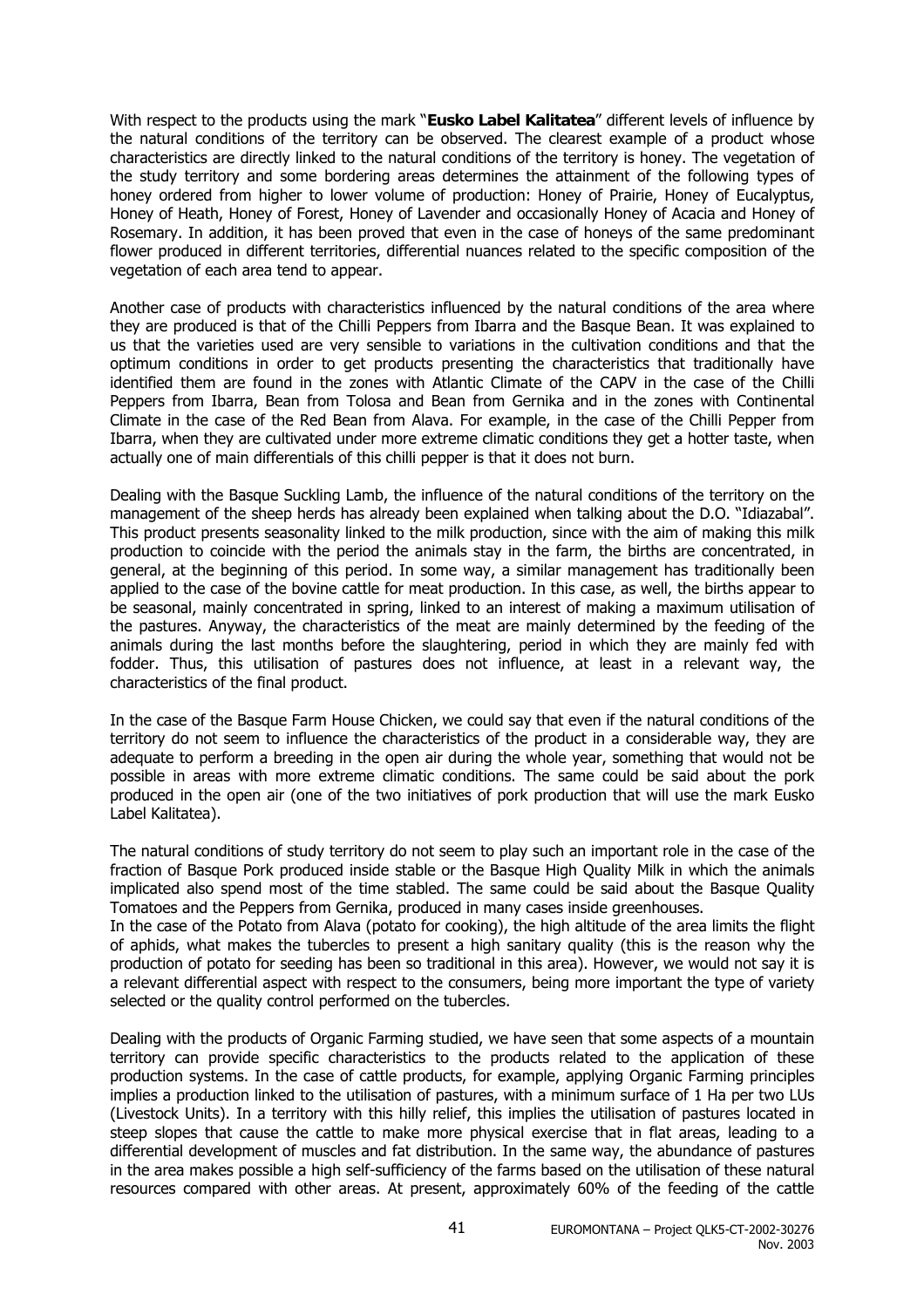consists on pastures, and there is a trend to increase this fraction aiming to achieve 90%, which would constitute a clear differential aspect with consequences to the characteristics of the meat or milk produced. In the case of vegetables, even if we could say that the climate of the territory is in some ways adequate for the cultivation of these products, we do not see that they present differential characteristics coming from the particular natural conditions of this mountain area and sometimes the hilly orography can turn its culture difficult.

### **CHAPTER V - TYPE OF CONSUMPTION OF THE STUDIED PRODUCT**

With respect to the four products with "Denominación de Origen" studied, we must say that they are very typical and traditional in the study territory. In the case of the Txakolis, after being a bit displaced during some decades, this tradition has received a strong impulse in the last years due to the role played by the "Denominaciones de Origen". They are four products whose origin generates a strong impact on the consumers, who see them as typical products of the territory with a high gastronomic value and associate them to the tradition and culture of the territory. Dealing with the seasonality of the consumption, in the case of Idiazabal Cheese it is linked to the seasonal character of the milk production mentioned before (the milk is produced mainly from November to May), even if the new media of conservation and distribution make possible to find Idiazabal Cheese at any moment along the year. Dealing with the Txakoli, it is a type of wine that is mainly consumed in the warmest months of the year. Anyway, at the beginning of the year the first bottles of the campaign start to appear and even if the present conservation systems makes possible to have Txakoli in the market at the end of the year, due to the small volumes of production the stock tends to be sold out after the summer.

Among the diverse products using the mark "Eusko Label Kalitatea" studied, those whose consumption is more typical and traditional in the study territory would be probably the Basque Bovine Meat, the Chilli Peppers from Ibarra, the Pepper from Gernika, the Basque Bean and the Basque Suckling Lamb. Bovine meat is a product that is consumed in big quantities in the study territory. With respect to the other four products mentioned, even if their consumption can be more occasional, they are typical elements of our gastronomy.

The consumption of honey is also very traditional in the study territory, but maybe the consumption of the products mentioned in the previous paragraph is more typical.

In the case of the tomato, it is a type of tomato very appreciated in the study territory and similar to the type of tomato that traditionally has been produced in the area. It is having a great success among the consumers and the increasing volume of production is being completely consumed. Anyway, this volume of production constitutes only a small fraction of the whole volume of tomato consumed in the CAPV, the rest imported from other territories in high amounts and that often consisting of intensively produced tomato.

Something similar happens with the Basque Farm-House Chicken, that consist of a type of chicken of slow growth similar to the one traditionally produced in the farms of the study territory until the introduction of the white chicken.

The Potato from Alava, potato for cooking, is a product of more recent implementation that actually has been favoured by the image created in the territory by the potato for seeding traditionally produced, so we would not say its consumption is traditional or typical.

The pasteurised milk using this mark is also a new product that in some way serves to recuperate the tradition of consuming fresh milk, substituting the former traditional raw milk.

Dealing with the periods of consumption of the products, we see that the pasteurised milk, the farmhouse chicken and the bovine meat are, more or less, uniformly consumed along the year, except a small decrease of the meat consumption in summer time. The other products studied present a seasonal production and consumption, even if these two aspects are not always linked. For example,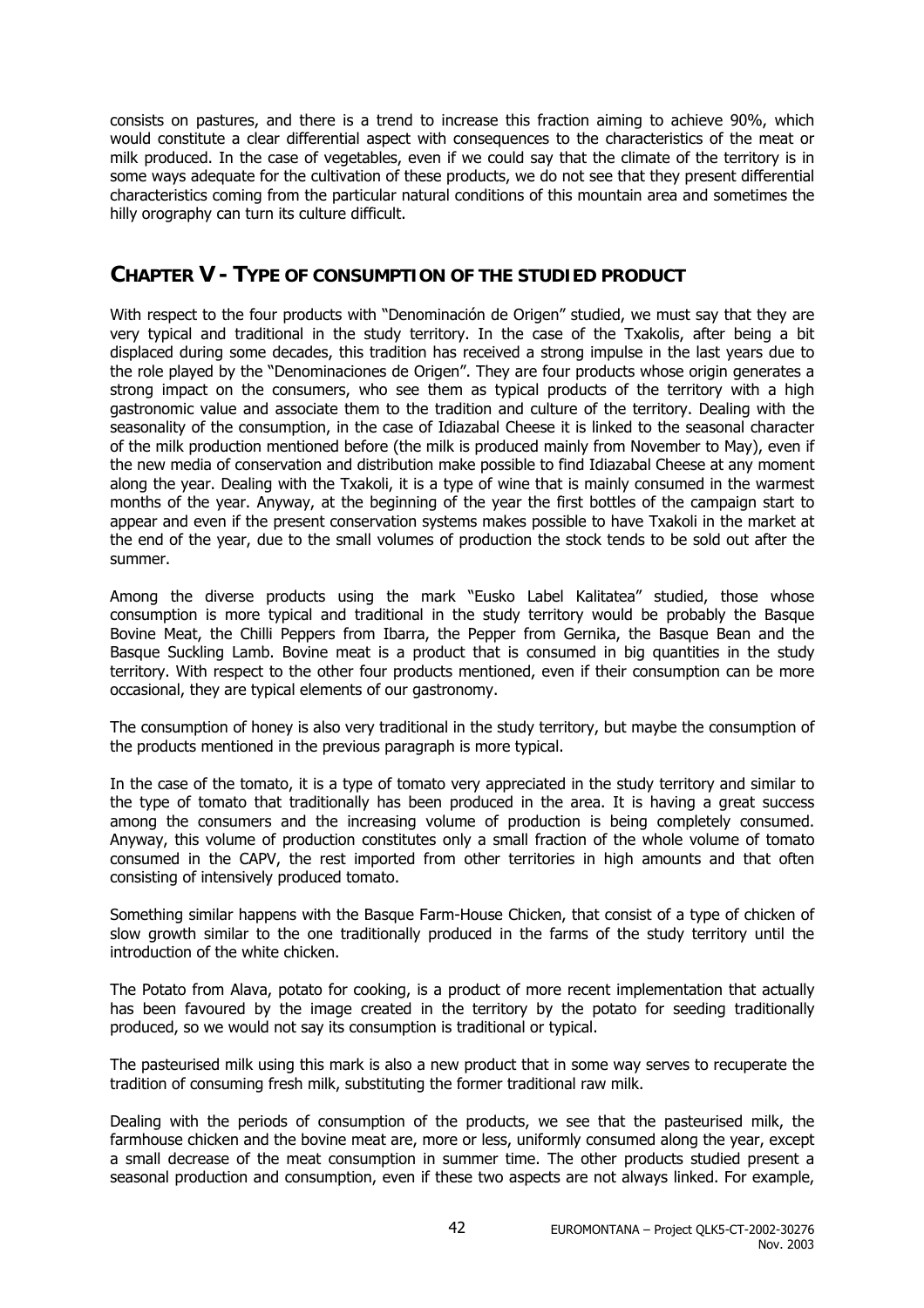the gathering of beans is performed from the end of August to the beginning of October, but the custom of the consumers is to consume beans mainly during the winter. In the case of the Chilli Peppers from Ibarra, even if they are processed as a pickled conserve that can be consumed all along the year, traditionally they have been consumed mainly in winter as accompaniment for the beans. However, an effort is being made to change this consumption habit by means of implementing new ways of consumption not limited to winter time (as aperitif, etc.,). In the case of the honey, even if production periods are linked to the flowering seasons of specific plants, it is mainly consumed in winter.

In general, for all the products using the mark "Eusko Label Kalitatea", we can say that the origin of the product generates a strong impact on the consumers. We could say that there is high sensibility among the consumers of the CAPV towards all the products of this territory.

Regarding the Organic Farming, the consumption of these products is still not very extended in the study territory, but it is true that there is a considerable segment of consumers that chooses these products and that this consumption is increasing. Dealing with the periods of production and consumption, in the case of the vegetables these are determined by the natural cycles of the cultivated varieties. With respect to cattle products, the production of bovine cattle meat and milk are, more or less, uniform along the year. On the other side, the sheep and goat milk production, as well as the production of sheep lambs are seasonal and take place mainly from November to May. The fact that these products are produced in the CAPV (what is indicated in the logo) generates a considerable impact on the consumer.

### **CHAPTER VI - THE SIZE OF THE COMMODITY CHAIN AND ITS MARKET**

Production volumes of the four products with "Denominación de Origen" studied are given in Table 1. In the case of D.O. "Idiazabal", this production represents 68% of the total cheese production of the CAPV. Regarding the Txakoli, practically all the Txakolí produced is included in any of these D.O.

| Idiazabal (Kg) | Txakoli de Getaria (I) | Txakoli de Bizkaia (I) | Txakoli de Alava (I) |
|----------------|------------------------|------------------------|----------------------|
| 1.135.000      | 900.000                | 550,000                | 250,000              |

Table 1: Production Volumes of the products with D.O. studied.

Production volumes commercialised under the mark "**Eusko Label Kalitatea**" in comparison with the total commercialised production volumes of the CAPV are given in Table 2. In that table we can see how in the case of chicken and chilli pepper (expected also in the case of pork), the volume produced under this mark represents a very important fraction of the total amount produced and commercialised in the CAPV, whereas in the other extreme, the production of potato and pasteurised milk represent a very small proportion. Notice that, in the case of bovine meat, even if it constitutes the biggest production among products using this mark, it still represents only 27,6% of the amount produced and commercialised in the CAPV.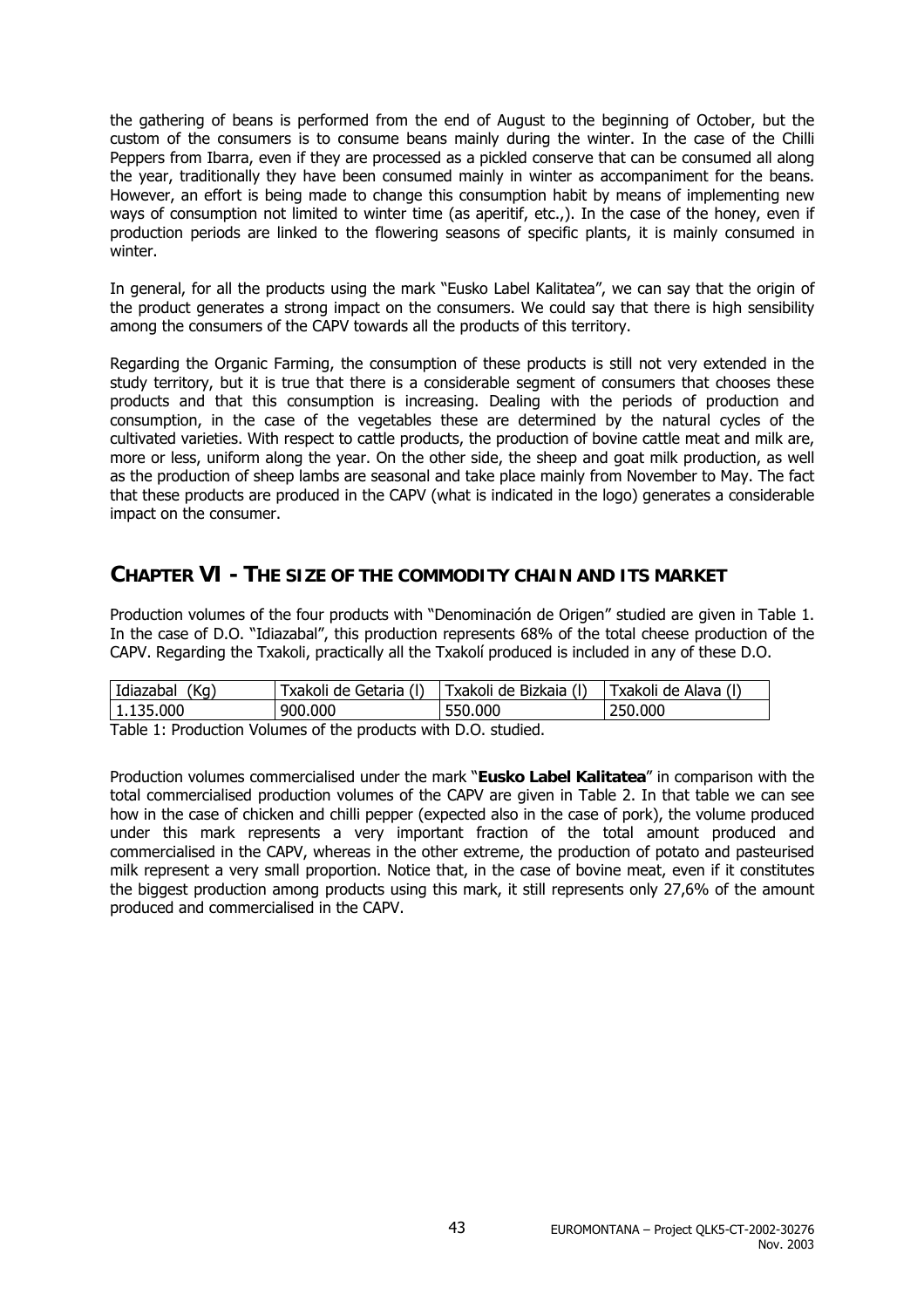| Product                   | Eusko Label Kalitatea | <b>Total of CAPV</b> | Unit | $\%$ |
|---------------------------|-----------------------|----------------------|------|------|
| Chicken                   | 729                   | 1.532                | Tm   | 47,6 |
| Pork (next incorporation) | 2.630                 | 6.297                | Tm   | 41,8 |
| Chilli Pepper             | 86                    | 206                  | Tm   | 41,7 |
| Tomato                    | 1.548                 | 4.004                | Tm   | 38,7 |
| <b>Bovine Meat</b>        | 4.458                 | 16.131               | Tm   | 27,6 |
| Honey                     | 81                    | 296                  | Tm   | 27,4 |
| <b>Suckling Lamb</b>      | 120                   | 705                  | Tm   | 17,0 |
| Beans                     | 43                    | 271                  | Tm   | 15,8 |
| Pepper                    | 171                   | 1.742                | Tm   | 9,8  |
| Milk of Bovine            | 31.190                | 2.051.696            | H1   | 1,5  |
| Potato (for cooking)      | 426                   | 62.500               | Tm   | 0,7  |

Table 2: Production Volumes of products using the mark Eusko Label Kalitatea compared with total

Commercialised Production Volumes of the CAPV.

With respect to the products of Organic Farming studied, even if we do not know the value of the different production volumes, the following data can give us an idea of their magnitude:

|            | Farming<br>Organic<br>Ha<br>. . | Ha.<br>onversion:      | 'Ha<br>rear |
|------------|---------------------------------|------------------------|-------------|
| Vegetables | 44<br>.                         | 94<br>$\sqrt{ }$<br>'' | 1,46<br>. . |

Table 3: Land surface registered for production of vegetables according to Organic Farming practices at different conversion stages.

|                    | Organic Farming (Ha) | Conversion (Ha) | $0$ (Ha)<br>Year |
|--------------------|----------------------|-----------------|------------------|
| Prairie and Fodder | 212,30               | 69,81           | 33,52            |
| Pasture            | 72,02                | 18,48           | 2,96             |

Table 4: Surface land associated to cattle managed under Organic Farming practices at different conversion stages.

The number of producers, implicated industries, agents acting in the distribution of the product and selling points for the different products studied are summarised in Table 5. In that table we can see how the Basque Bovine Cattle Meat is by far the product representing the highest number of producers, followed by the Idiazabal Cheese. A quite high number of producers work as well with the D.O. "Txakoli de Bizkaia", the Basque Suckling Lamb and Basque Honey, indicating that if we consider the volume produced, they consist on quite atomised productions. Opposite to that, The Potato from Alava presents the lower number of producers working on the product.

A similar analysis can be done if we look at the number of industries implicated, the numbers are highest in the case of the D. O "Txakoli de Bizkaia", Basque Bovine Cattle Meat, Basque Quality Tomato and lowest, with just 1 industry implicated, in the case of the D.O. "Txakoli from Alava", "Basque High Quality Milk" and Potato from Alava.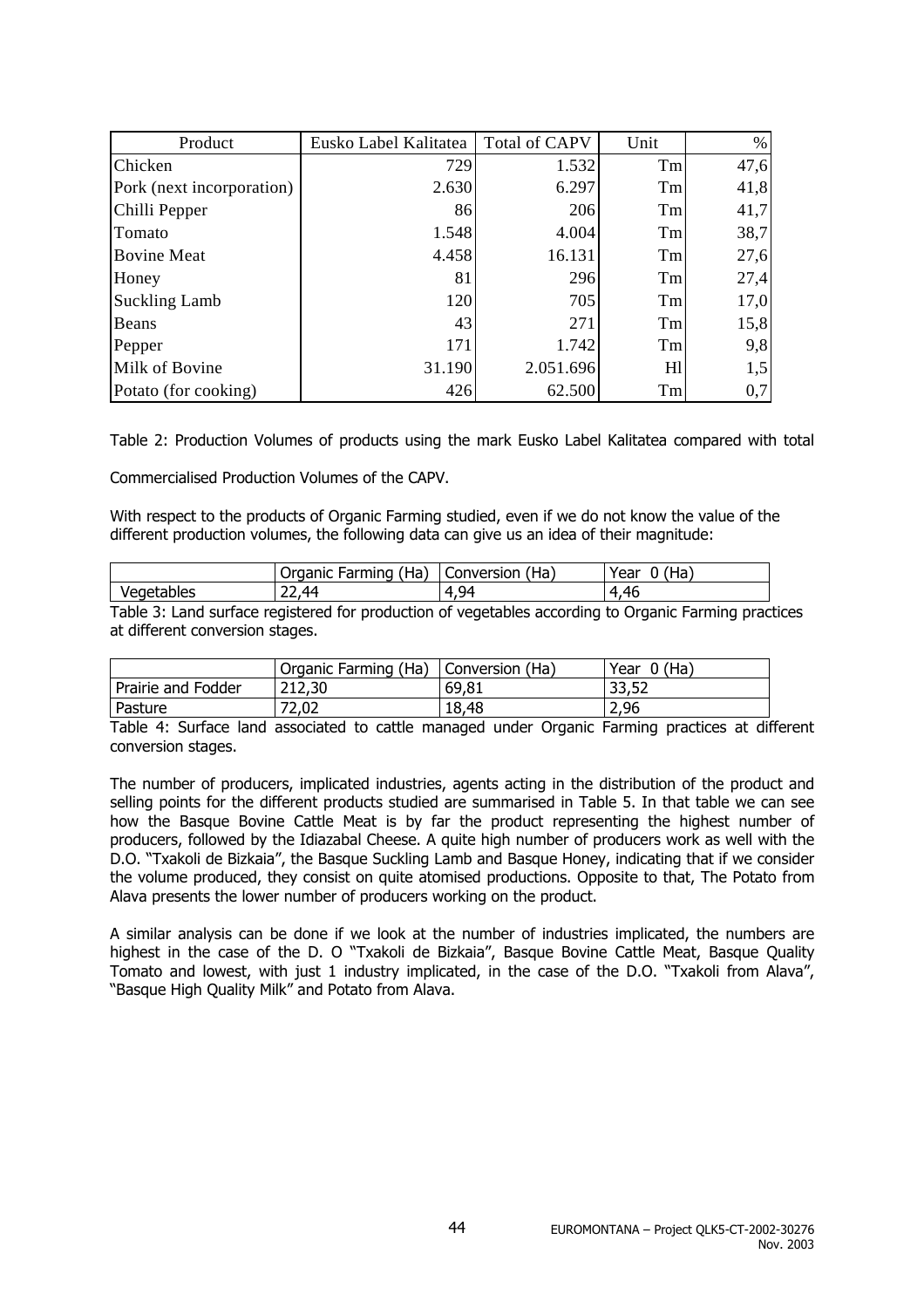|                                  | Producers | Industries | <b>Distribution Agents</b> | <b>Selling Points</b> |
|----------------------------------|-----------|------------|----------------------------|-----------------------|
| Txakoli de Getaria               | 57        | 17         | 17                         |                       |
| Txakoli de Bizkaia               | 272       | 76         |                            |                       |
| Txakoli de Alava                 | 34        |            | 13                         |                       |
| Idiazabal                        | 554       | 97         |                            |                       |
| <b>Basque Bovine Cattle Meat</b> | 2855      | 39         | 6                          | 253                   |
| Basque Farm House Chicken        | 53        |            |                            |                       |
| <b>Basque Pork</b>               | 30        |            |                            |                       |
| <b>Basque Suckling Lamb</b>      | 196       |            |                            | 300                   |
| <b>Basque High Quality Milk</b>  | 40        |            |                            |                       |
| <b>Basque Honey</b>              | 94        |            |                            |                       |
| Potato From Alava                | 15        |            |                            |                       |
| Pepper from Gernika              | 44        | 10         | 10                         |                       |
| Chilli Pepper from Ibarra        | 50        |            |                            |                       |
| <b>Basque Quality Tomato</b>     | 65        | 39         | 39                         |                       |
| <b>Basque Bean</b>               | 57        |            |                            |                       |
| Organic F. Cattle Products       | 20        |            |                            |                       |
| Organic F. Vegetables            | 45        |            |                            |                       |

Table 5: Number of producers, industries implicated, agents acting in the distribution of the product and selling points. Data missing in the table are unknown.

Note: In the case of Organic vegetables approximately 10% of the production is transformed in the mentioned 2 transformation industries. With respect to Idiazabal Cheese, 80 of the indicated 97 industries consist on artisans that elaborate cheese with milk produced by their own herds.

With respect to the spread of the market, the biggest part of these productions is commercialised within the CAPV. In the case of the D.O. "Txakoli de Alava", the Pepper from Gernika and the Chilli Pepper from Ibarra, 50%, 50% and 60%, of their production volume, respectively, is exported out of the CAPV (mainly to other territories of the country). In the case of the other three products with D.O. studied, approximately 90% of the product is sold in CAPV. For the rest of the products studied, practically the whole production volume is consumed within the study territory.

No precise data on the percentages of the different sale methods have been obtained, anyway, according to the estimations given by the interviewees; it seems that the pattern changes considerably from one product to another. In the case of products using the mark Eusko Label Kalitatea, small traders (both traditional and specialised) and supermarkets seem to be the main channels for selling the product, even if in the case of honey, chilli pepper and beans direct sale also plays a considerable role (20%, 10% and 40% respectively). In contrast, the direct sale is the main method used in the commercialisation of organic products, most times sold by the producers in their own farms, in markets or by visiting the consumer. In the case of products with D.O., all the sale methods mentioned in questionnaire 1 are used for selling the products, but we do not know the relative importance of each one, except that in the case of the Txakoli the commercialisation through Bars and Restaurants plays an important role.

### **CHAPTER VII - SUMMARY OF THE REGULATION APPROACHES.**

We will start explaining some aspects dealing with the implementation of official quality marks; even if the study of axis 3 related to European regulations regarding these marks will be undertaken by Euromontana. In the case of products with "Denominación de Origen", the process leading to their registration at European level is different in the case of wines (not included in the UE 2081/92 Regulation) and the rest of products.

The steps followed to register a food product from any place of Spain as PDO at European Community level are the following ones: the respective Autonomous Community, according to R. D. 1643/99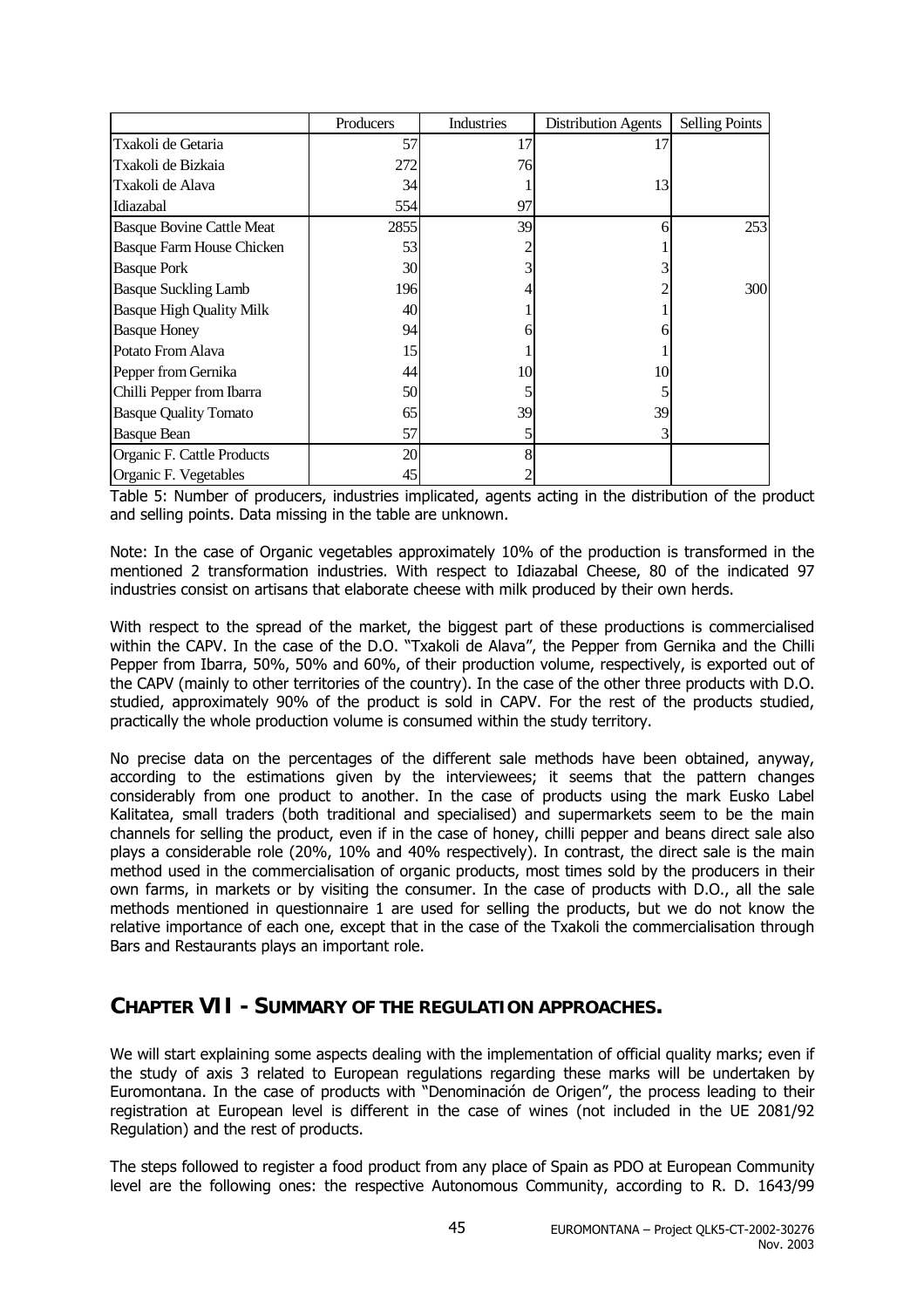(National application of the UE 2081/92 Regulation), sends a proposal to the MAPA (Ministerio de Agricultura, Pesca y Alimentación) that transfers it to the EC. In the case that the production area of the product includes more than one Autonomous Community, it is the MAPA, in agreement with the implicated Autonomous Communities, who directly sends the proposal to the EC. Once this proposal is approved by the EC, the "National Transitory Protection" will take place by means of the approval of the respective regulation by the Government of the Autonomous Community and its posterior ratification by the MAPA. Later on, a last ratification by the EC leads to the definitive registration as PDO.

In the case of wines the process is different. It is the MAPA who directly decides the national registration of the wine as "Denominación de Origen" according to the Ley 25/70 (national law regarding to vineyards, wine and alcohol) and its posterior modifications. Later on, the MAPA communicates this registration to the EC that automatically registers the wine as Quality Wine Produced in Specific Region according to EU 753/2002 Regulation.

With respect to Organic Farming, in the case of the CAPV, the UE 2092/91 Regulation is directly applied by the Government of the Autonomous Community. A registration of the producers practising Organic Farming in the CAPV is carried out. Later on, this data is sent to the MAPA, who communicates them to the EC.

Dealing with the implementation of these quality marks, and focusing first on the products with "Denominacion de Origen", the producer associations (mainly sectoral producer associations) implemented under the supervision of the public administration a very important part of the initiative. In the same way, each "Denominacion de Origen" is managed by its "Consejo Regulador", organism dependent on the public administration but separated from it, in which producers, manufacturers, as well as the public administrations implicated are represented.

In the case of Organic Farming, the producer unions have also played an important role in promoting this production system in the CAPV, even if it is managed by the public administration.

With respect to Private Marks, in Spain all the marks are registered in the "Registro de Patentes y Marcas" (Patent and Mark Registry). The different types of private marks are established by the "Ley 17/2001 de Marcas", that also indicates the cases where geographic mentions can be included, that is only in the case of Collective Marks and Guarantee Marks.

In the case of the mark "Eusko Label Kalitatea" included in the present study, as it was mentioned in point 1, it consists on a Guarantee Mark, owned by Kalitatea Fundazioa (non profit making private organisation), that comes from an initiative of the public administration of the CAPV. This mark was created in order to provide an instrument for the producers of the CAPV that could be used for making their products distinguished and appreciated in the market and to become more competitive. With respect to consumers, the origin of the products, as well as the guarantee of an exigent level of quality, are important differential elements in the case of this mark. When we talk about quality, even if depending on the product particular aspects can appear, in general this mark guarantees a high organoleptic or sensorial quality, hygienic and sanitary quality, traceability of the product and transparency of information, as well as various ethical, social, economic, cultural, in some cases environmental, etc., aspects linked to these products.

Kalitatea Fundazioa lets the mark to be used by the producers accomplishing all the requisites established in the internal regulations regarding each product. Kalitatea Fundazioa itself controls that all the producers using the mark fulfil the indications of these regulations. In the case of the Basque Bovine Cattle Meat, that at present is in process of being registered as PGI, Kalitatea Fundazioa is accredited for its control according to EN 45011 standard by ENAC (Entidad Nacional de Acreditación). For the rest of the products using the mark, even if there is no obligation for being accredited according to the standard, Kalitatea Fundazioa fulfils the indications given by it.

Dealing with the types of quality identifications on products that this mark gives the right to use, there would be those mentioned in point 1, the ones that normally figure on the products. Mentions referent to the social seat of the producer/manufacturer can also be included, but always with an adequate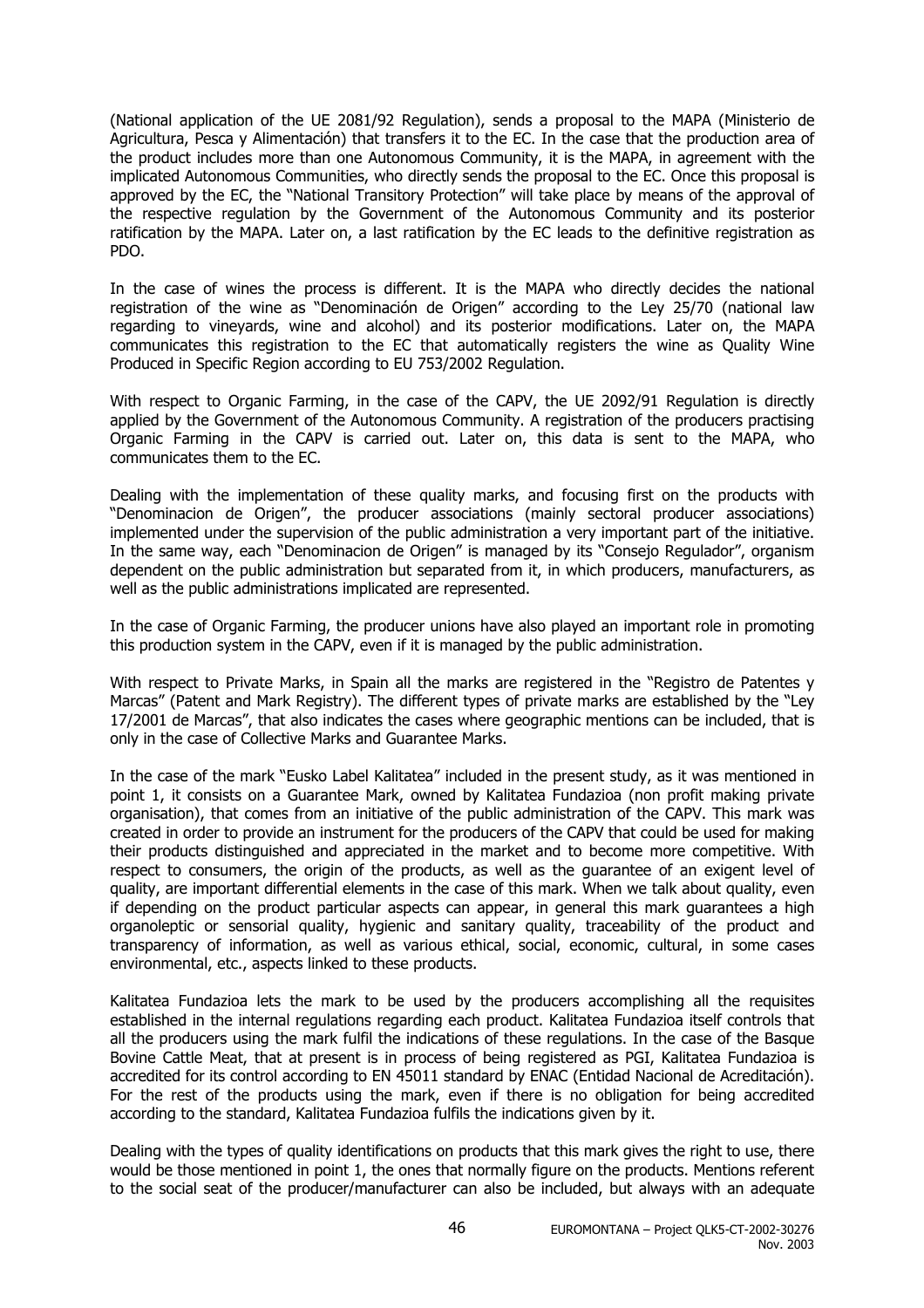typography that allows separating it from the name of the mark. It has never been proposed to include mentions regarding mountain origin, because, anyway, the mark Eusko Label Kalitatea is directly associated to the particularities of the study territory.

According to recent polls, the mark Eusko Label Kalitatea is known by 86% of the population of the CAPV. This mark, in addition to increase the economic yield, helps the producers to improve, still more, the quality of their products. It is also performing a traction function on the different productive subsectors with the aim of getting their internal organisation as well as their co-ordination with distribution and transformation agents.

The main obstacles faced by this mark when promoting its products are the following:

- The production of many of these products is seasonal, so it is difficult to promote them without generating confusion on the consumer, who not always has access to the product.
- Often, the volumes of production are low, so it is difficult to access big distribution media. In the same way, the study territory is a quite particular mountain area that shelters a high population, so an important market will always remain for imported products that will compete with local products.
- Many farms are small and no professional.

We could say that, in general, each of the quality approaches analysed in the present study perform a synergetic effect on the others and that all of them are favoured by an increasing tendency for consuming products from the study territory using quality marks. However, in some way, there is some confusion among producers and consumers that often do not receive clear enough information to be able to determine what each of the quality marks imply.

It must be said that for many small and medium sized producers of this territory, opting for this type of marks, in order to get a competitive differential for their products, can be one of the few economically viable alternatives and chances to continue with their activity. These marks play a key role in the maintenance of the Basque Farm-House (Caserío), as well as many social and cultural aspects linked to them by means of supporting an economic activity. In addition, in many cases, the sustenance of agricultural and cattle raising activities also play a key role in the maintenance of the environment. Clear examples can be the traditional utilisation of high pastures by sheep or, in the case of Organic Farming, the wide prairie and pasture areas managed under environmentally friendly practices linked to cattle production.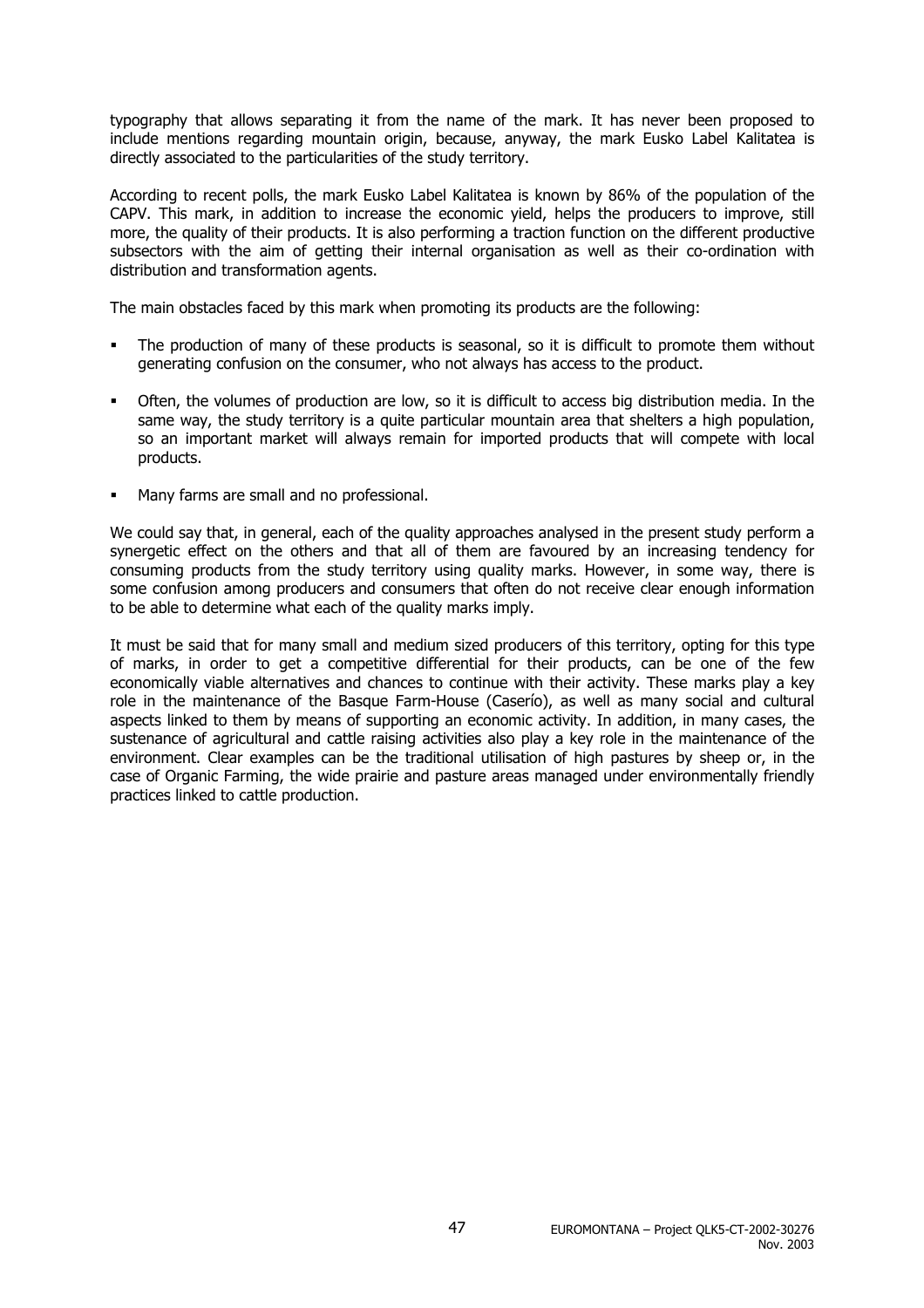### **ANDALUSIA, 3 MOUNTAIN AREAS, SPAIN**

 Authors: Dr. Pedro Ruiz Aviles Franscisco Barea Barea Luis Navarro Garcia Dr. Manuel Arriaza Balmón

### **CHAPTER I - TYPES OF QUALITY IDENTIFICATION ON PRODUCTS:**

Andalusia is a leading agrarian region in Europe in terms of the value of its production. It has developed its own initiatives for the differentiation and promotion of its quality food products. There are two regional brands: "CALIDAD CERTIFICADA" and "PARQUE NATURAL DE ANDALUCÍA" which, along with "LANDALUZ", a brand managed by a private group of agro-food businesses (previously known by the label "Alimentos de Andalucía"), represent the greatest collective effort of regional agriculture and food promotion involving a wide range of businesses and sectors, especially the ones with the highest quality.

Along with the above brands, the quality awards of the European Union give the consumer a guarantee that Andalusian products with a quality label meet the highest demands.

However, numerous high quality products especially in mountain regions (44% of the territory in Andalusia) still do not have quality awards. This in spite of the fact that due to the quality of their ingredients, processing, the typical know-how, tradition, etc., they could easily be worthy of such awards

In the selected study area, comprising 3 Andalusian mountain regions: Sierra de Segura, in Jaen, Sierras Subbéticas, in Córdoba and Sierra de Cádiz, in Cádiz, 3 types of products were analysed:

- A) In Andalusia, because of having 8 Protected Origin Denomination (PDO) for olive oil, all from mountain regions, three PDO olive oils, one from each of the following regions were studied: Sierra de Segura, Sierra de Cádiz and Priego de Córdoba.
- B) Two mountain products, increasingly a part of the processes of promotion and commercialization with a recognized quality and long tradition, Anis from Rute and Christmas Pastries from Rute, were also studied. Both in Sierras Subbéticas.

C) Five products which, in spite of their special quality, typical nature and their evident character of being products of the Andalucia mountains, have not yet achieved a sufficient level of agro-industrial and promotional development, were also studied: Honey from Sierra de Segura, Segureño lamb, Quince from Zagrilla and Cheese and Products of Iberian pork from the Sierra de Cádiz. They are products which represent the Mediterranean mountains: honey, fruit, goat, sheep – caprine meats and cheeses, and Iberian pork products.

### **CHAPTER II - SPECIFICITY OF PRODUCTS, PRODUCTION AND KNOW-HOW STUDIED**

The olive oil PDO is based on centenary native variety olive trees, mainly located in Natural Parks, benefiting from permeable land, illumination and temperature in a Mediterranean and mountainous climate conditions. A lot of effort has also gone into improving oil elaboration processes in the 3 regions. The result is very high quality fruity, sweet tasting oils, which are well-balanced and harmonious and outstanding for their aroma and flavour. There is also a growing movement of ecological production.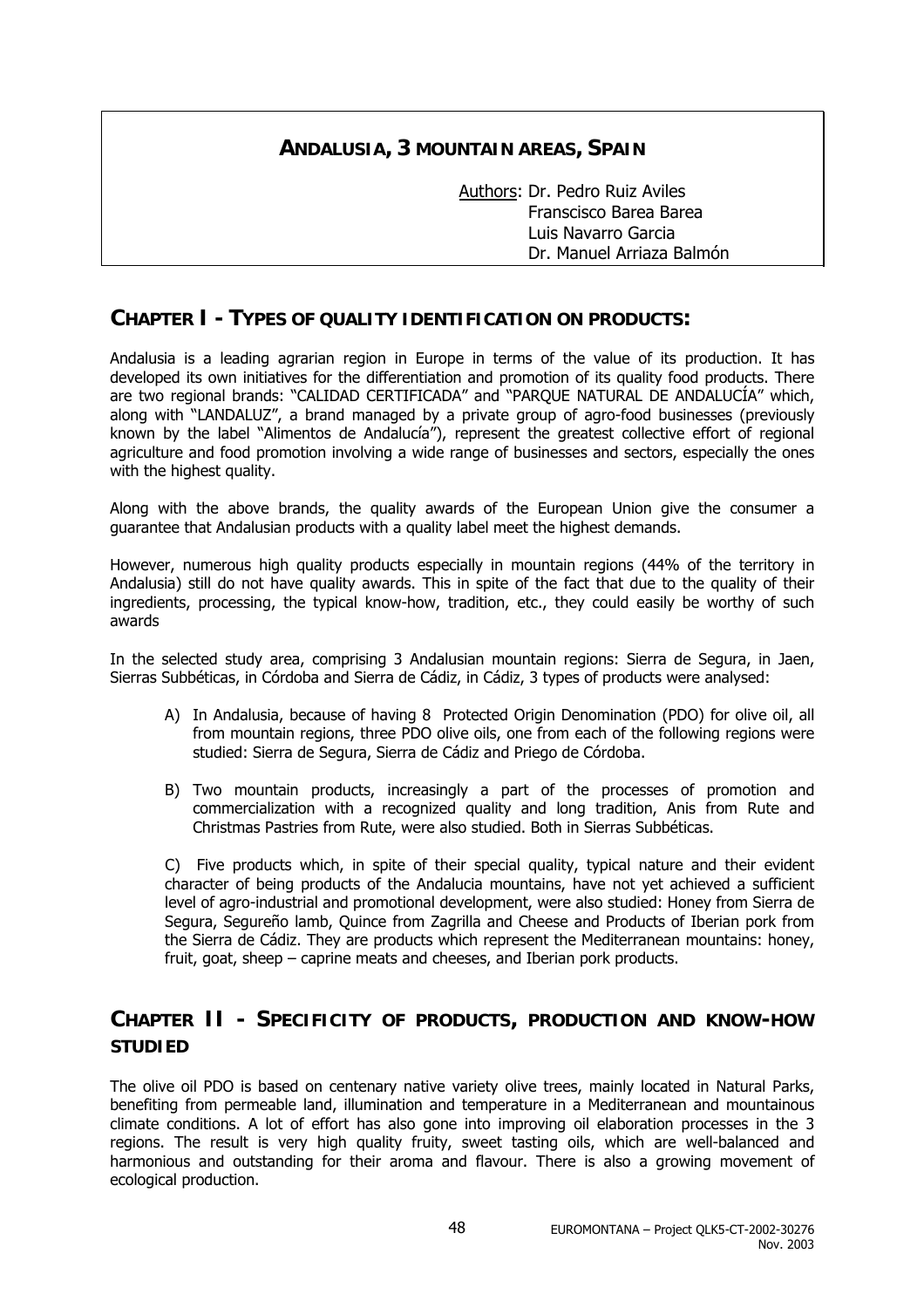The honey of Sierra de Segura is especially famous for the Rosemary honey variety (Ros Marinus, S.P.), that of Thyme (Timus vulgaris) and the honey of Thousand Flowers (Mil Flores).

The Segura lamb comes from a specific breed, which gets it name from the region. It is noted for its origins and the transhumance practice of changing pasture according to the seasons, dating back to the 15<sup>th</sup> century as a practice of the Order of Santiago in cooperation with the residents of "Segura Commune".

The home-made sheep and goat cheeses of the native breeds, Grazalema Merino and Payoya (both endangered species) in Sierra de Cádiz are a rare delight and in growing demand by rural tourism

The products of Iberian pork from Sierra de Cadiz, raised in open range meadows in mountain regions, are of an exceptional quality. Especially known are the hams, palettes, loin cuts, hot sausages, and home-made sausages, elaborated traditionally with native natural additives from the Sierra.

The anis from Rute is known for double distilling in copper alembic, the century-old know-how, artisan character and pure elaboration. There used to be as many as 30 distilleries of very prestigious dry and sweet anises in Rute. Currently noteworthy are: Distilleries Duende, with its Anis museum, and Hijos de Rafael Reyes, S.A., whose Machaquito anis is sold though diverse distribution channels at higher prices than the competition, especially the dry anise with a quality enhanced by slow bi-distilling.

The quince from Zagrilla is a native variety; its quality is further enhanced by the soil, climate and the periodic contribution of fertile earth from the surrounding mountain sides – similar to what occurs in the Nile Valley. There is a special micro-climate in the area with dense plantations that forms real small forests with summer temperatures close to 40ºC.

### **CHAPTER III - IDENTIFICATION OF THE VARIOUS PRODUCTION AND PROCESS LOCATIONS OF THE SUPPLY CHAINS**

The production and elaboration regions of the three virgin olive oil PDOs are confirmed by regulation. Integrally, the production takes place in the counties of the PDO and mostly in National Parks, at altitudes ranging from 500 to 1000 metres on steep slopes.

Details of surfaces, production and elaboration are shown in the table from paragraph 6.

The honey from Sierra de Segura is produced by transhumance in the mountains of Jaén. There are 40 beekeepers, half of which belong to a cooperative that markets the label "Colmenar de Segura".

The Sierra de Segura area has 97.154 heads of Segureño lambs on 310 farms. 130.000 lambs are marketed annually through 4 or 5 dealers in the neighbouring region of Murcia, from where they are then sold to Catalonia, the Balearic Islands, etc.

Sheep and goats producing milk for cheese production in Sierra de Cadiz are raised on open ranges and under semi-pasture conditions, depending on the availability of feed.

There are 260 sheep farms with 40,850 heads and 325 goat growers with 45,000 heads. Milk production does not entirely remain in the region due to competition maintained by the cheese makers and shops. Large outside companies divide the milk also to other dairy products.

The Iberian pig is raised on open meadows in the mountains of Cádiz. There are 618 farms with 32,000 hectares of meadow and 10,298 heads.

The anis in Rute is entirely elaborated in facilities owned by 5 distilleries, three of which do their own bottling. The anis grain comes from nearby mountains regions.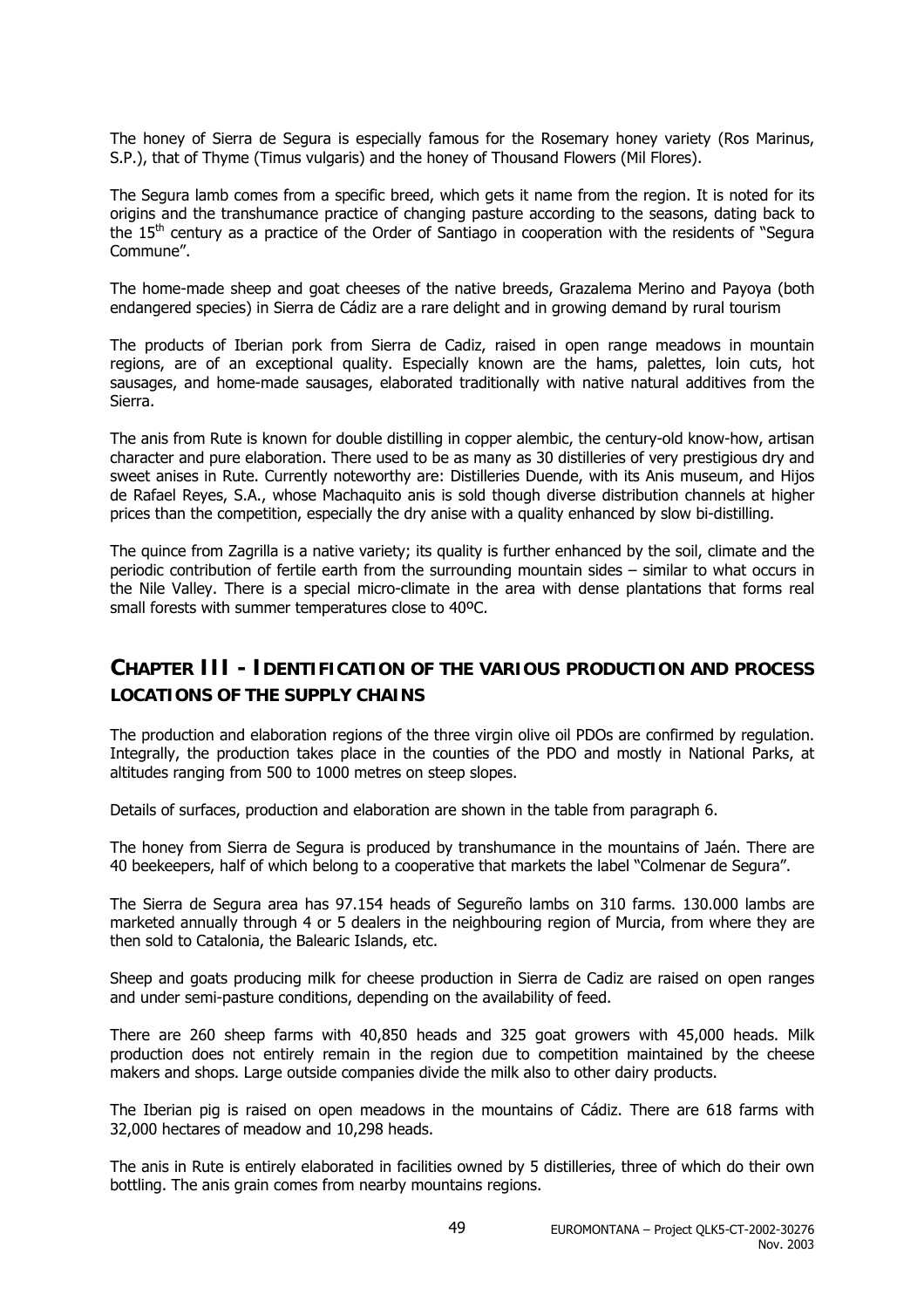The quince from Zagrilla is grown in groves in the Subbética Mountains, mainly in Priego and Carcabuey around the river Genilla and the town of Zagrilla (Priego). It is the principal region producing quince in Spain. 600 growers on 600 hectares produce more than 4000 tons of high quality quinces. Another 200 hectares are situated in Puente Genil, where the industry for the elaboration of quince is located (6 companies). The quince from Zagrilla is essentially commercialized by the OPFH SCA Virgen del Castillo in Carcabuey. Part of the production and elaboration is ecological, especially the brand name "La Vega de Zagrilla".

Christmas Pastries from Rute: This is a religion-based tradition, which is now being up-graded from artisan production to industrial. The Christmas pastries are produced seasonally (September - December) by 3 businesses that elaborate and package their products and maintain 3 museums in Rute: Museum of "La Flor de Rute" pastries, Museum of "Productos Garrido" pastries and the "Gallero Artesanos" Chocolate Nativity Scene.

### **CHAPTER IV - IMPACT OF MOUNTAIN NATURAL CONDITIONS ON PRODUCTS, PRODUCTION AND KNOW–HOW**

The geographical and climatic characteristics of the 3 PDO olive oil regions within environmentally protected territories (inside Natural Parks), with high altitudes (from 500 to 1,000 metres) and with relatively warm continental summers and cold winters and an acceptable rainfall (450-700 litres annually) allowing the reduction of hydro-stress in summer, produce excellent quality oils.

The risk of marginalisation because of high crop and harvesting costs due to the mountain slopes and limited production are leading some growers to change to ecological production. The elaboration and packaging industries in the 3 regions are changing similarly, as part of promotional and marketing strategies.

The topographical characteristics impeded orientation toward extensive crops (cereals and sunflower) in 60s and 70s. Consequently, centuries–old olive tree growing predominates in these regions.

Mountainous conditions reduce risks of plagues and diseases, allowing high quality crops that require little workforce or extra phyto-sanitary treatments.

Honey from Sierra de Segura is produced with mountain flower species in a Natural Park.

The characteristics of the Segureña breed and the open range system of seasonal migration, which demands a continuous movement of the animals fed on the green and soft pasture, give the Sierra de Segura lamb a special value and quality of distribution of fat in the muscles.

Native breeds, adapted to open range or semi-open range mountains allow an optimal use of the mountain pastures for the production of original, high quality soft sheep and goat cheeses.

Ibérian pigs are perfectly adapted to open range meadow conditions in Sierra de Cádiz with pastures and feed on acorns. The products, rich in oleic and monounsaturated fatty acids reach their high quality through an accumulation of these positive factors.

In anis from Rute the water quality from the mountains of Rute, the use of fire wood from olive trees and holm oaks and know-how acquired over centuries of exploitation are especially notable. The anis grain from the surrounding mountain is what, along with the high tradition of consumption in cold mountain regions, has facilitated this quality liquor's survival among the highly competitive environment of liquors.

The quince from Zagrailla, conserved thanks to the resistance of the variety to the wetness and coldness which prevented the occupation of this land by olive groves, obtains a maximum quality. This is also due to its mountain condition, the soil contribution and very high summer insulation.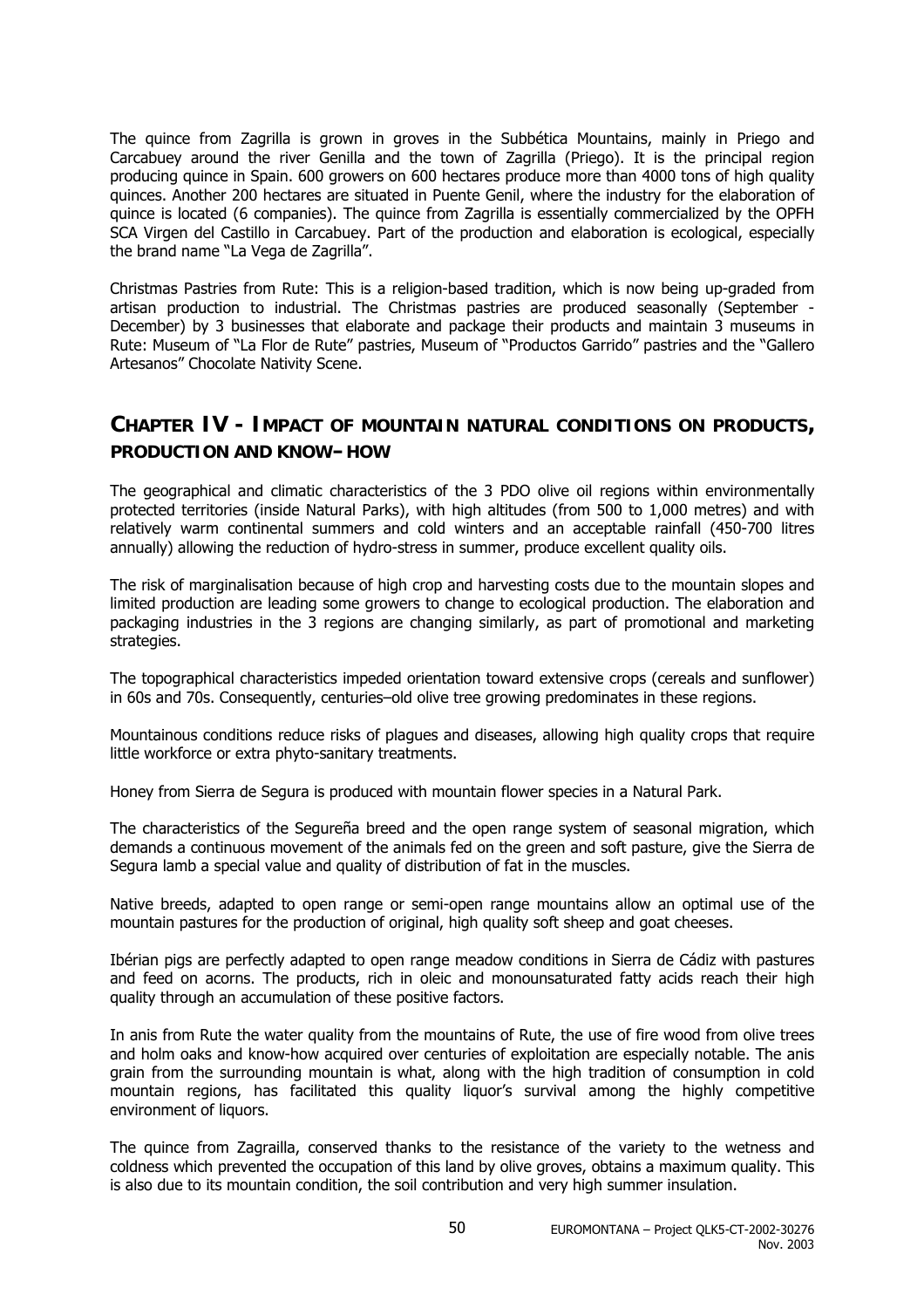Self-consumption, the traditional Christmas celebrations and an abundance of lard left over from the family pig slaughter contributed to the specialization to the elaboration of high quality Christmas pastries in certain mountain regions, such as Rute. The production is now getting industrialised, but the ingredients of almonds, nuts, honey, spices and other quality elements from the nearby mountains remain the same.

### **CHAPTER V - TYPE OF CONSUMPTION OF THE STUDIED PRODUCTS**

In the three studied regions improvement in quality imposed by the respective Regulating and Norms Councils of the PDO is increasing the proportion of top quality olive oil (extra virgin) that obtain the denomination.

In addition, the increasing awareness and scientific research on the positive effects for the health of the Mediterranean Diet and in particular of the consumption of olive oil are leading to a continuous increase in the consumption of especially of extra virgin superior quality olive oil.

These oils are consumed in the region, as well as in Andalusia, Spain and abroad in fried dishes as well as in stews, fish and meats, and salad and other dressings. They are also used in the preparation of pastries and desserts.

Production and consumption has doubled over the past 10 years, with a growing tendency toward quality extra virgin oils.

5 litre PET containers are used for self-consumption by producers and local consumption in production region and in Andalusia.

Only 25% of the production is directly packaged as extra virgin olive oil. Most of the quality production is exported to European countries, Italy, France, Portugal, etc., as extra virgin or to improve the quality of other olive oils.

The excellent PDO oils - always top quality extra virgin - are mainly consumed in upper class Spanish areas and, increasingly, abroad.

Honey from Sierra de Segura is marketed in quantities of 0,5 and 1 kilo and is used as a natural sweetener in pastries and gastronomy.

The high quality, expensive Segureña lamb is mainly consumed in Catalonia, the Balearic Islands and Madrid.

The cheeses, lamb and goat from Sierra de Cádiz have an essentially regional market, due to the great demand from rural tourism. The cheeses are marketed mainly as fresh cheese (soft white cheese). The aged and semi-cured cheeses are dedicated to the HORECA sector.

The consumption of Iberian pork products from Sierra de Cádiz has a long tradition in the region.

The consumption of "aguardiente" (a liquor), both dry and sweet varieties, is traditional in mountain regions in the form of shots, whether at home or in a bar, before starting a day's work in the fields, in construction or in industries, especially on cold, winter days. It is also an invitation during the annual pig slaughter or at parties, especially accompanying the tradition Christmas pastries.

The quince from Zagrilla is consumed in fruit preserves and slow-cooked roasts as well as in jellies and quince meats, the latter being the main product today. It is elaborated in Puente Genil, Córdoba, by 6 firms. It is also exported to intensify the taste and aroma in apple and other fruit sauces.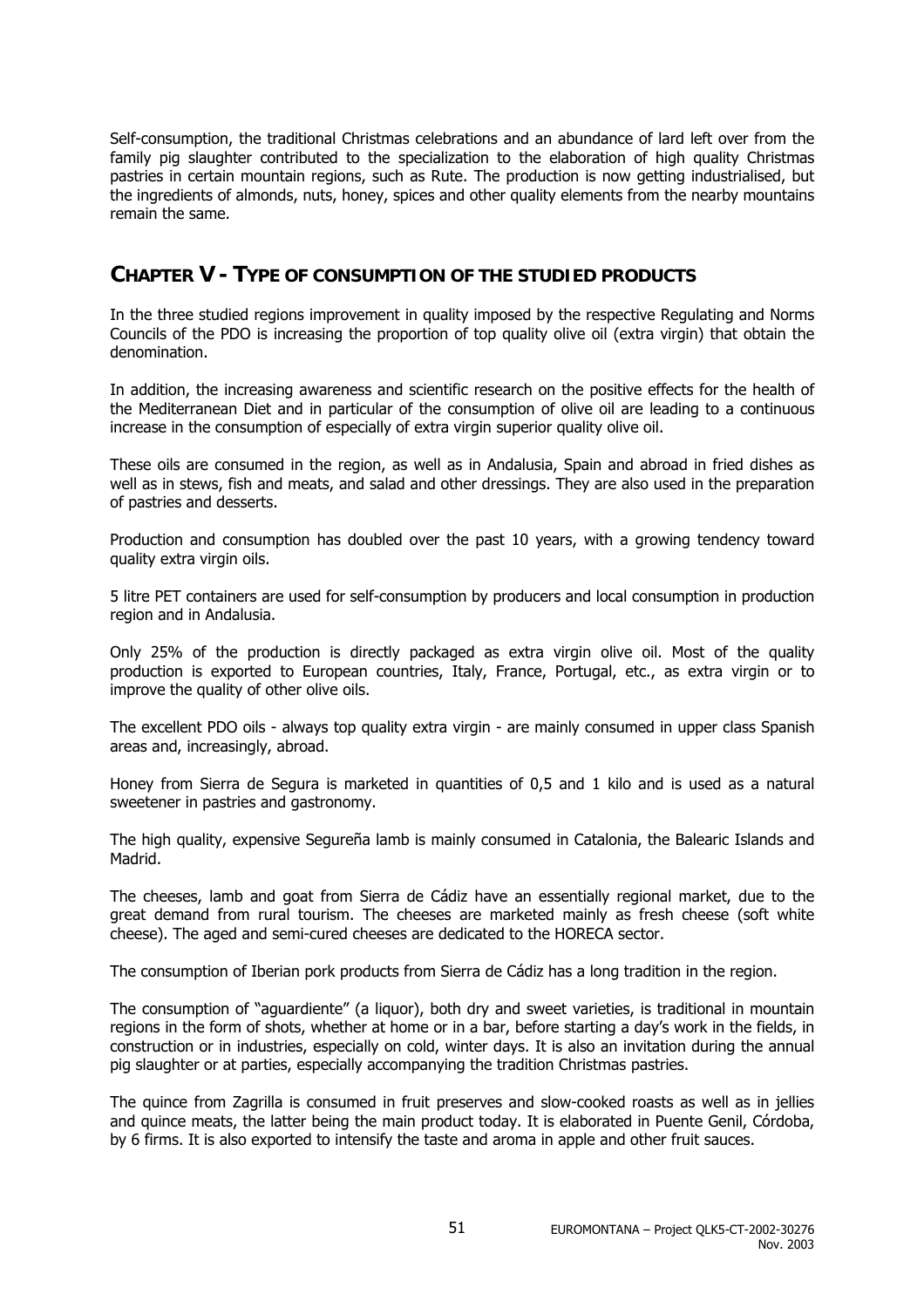Christmas pastries are consumed in winter months – December and January - both in Andalusia and the rest of Spain. They are mostly sold in assorted boxes of different shapes. A small part is sold directly from the factory through the respective museums.

### **CHAPTER VI - THE SIZE OF THE COMMODITY CHAIN AND ITS MARKET**

Olive oils from Sierra de Segura and Priego de Córdoba are dedicated in similar proportion to the national market and for export. Their success is due to the marketing strategies of the production and packaging firms, especially in the case of Priego de Córdoba, the first PDO in Spain for its quantity and quality of prizes won in recent years. The Sierra de Segura Cooperative makes an important effort in marketing, especially with its ecologic olive oils.

The oils from Sierra de Cadiz are still destined to local markets.

Details of surfaces, production and elaboration are shown in the table below

| <u>J Andarasia Unit Un i DU</u><br>THE SIZE OF the commodity chain |            |                      |                                                                              |                                                                                      |              |            |                               |
|--------------------------------------------------------------------|------------|----------------------|------------------------------------------------------------------------------|--------------------------------------------------------------------------------------|--------------|------------|-------------------------------|
| PDO Olive   Surface<br>Oil                                         | <b>HAs</b> | $N^{\circ}$<br>Farms | <b>Total</b><br>Production<br>Virgin<br><b>Olive</b><br>(1000)<br>Oil<br>Tm) | <b>Production</b><br>Virgin $\vert$ N°<br>Extra<br><b>Olive Oil PDO</b><br>(1000 Tm) | <b>Mills</b> | ℅<br>Coops | $N^{\circ}$<br>Trade<br>marks |
| S.Segura                                                           | 46.300     | 8.200                | 18.300                                                                       | 4.200                                                                                | 24           | 85         | 23                            |
| Priego de<br>Córdoba                                               | 29,628     | 6.200                | 18.000                                                                       | 3.000                                                                                | 18           | 50         | 16                            |
| S. Cádiz                                                           | 15.000     | 3.000                | 5.000                                                                        | 170                                                                                  | 8            | 50         |                               |

**3 Andalusia Olive Oil PDO** - **The size of the commodity chain**

18-20 thousand kilos of honey are produced in Sierra de Segura for the national market. Sierra de Segura is the leading county in the Segureño lamb breeding, having the greatest number of heads. Still on a national level the importance of this breed is only relative with 13,480 heads out of a total of 18 million.

The 5 distilleries of Anis in Rute produce around 500,000 litres of alcohol. Three of the distilleries have their own packaging department and one has a Museum (Distillerias Duende).

The distilleries market very well known popular brands, generally with the names of legendary bullfighters (Machaquito, Arruza, Lagartijo, Bombita). They serve fundamentally a regional market, besides Extremadura, Levante and Castilla La Nueva.

4.000 tons of quince from Zagrilla is produced annually, most of which (80%) is marketed by Virgen del Castillo SCA (OPFH) who sells around 50% to quince jelly industry in Puente Genil, and the rest fresh and natural for exportation to France, Portugal, Germany, etc.

Christmas pastries from Rute, with an overall production of 1,000 tons, are elaborated by 3 firms which thanks to their respective museums sell 20-25% of their products directly. The rest is sold regionally, nationally and abroad through traditional stores (25%), supermarkets (17,5%), department stores (17,5%), HORECA (10%), delicatessen (5%) and institutions and business firms (5%).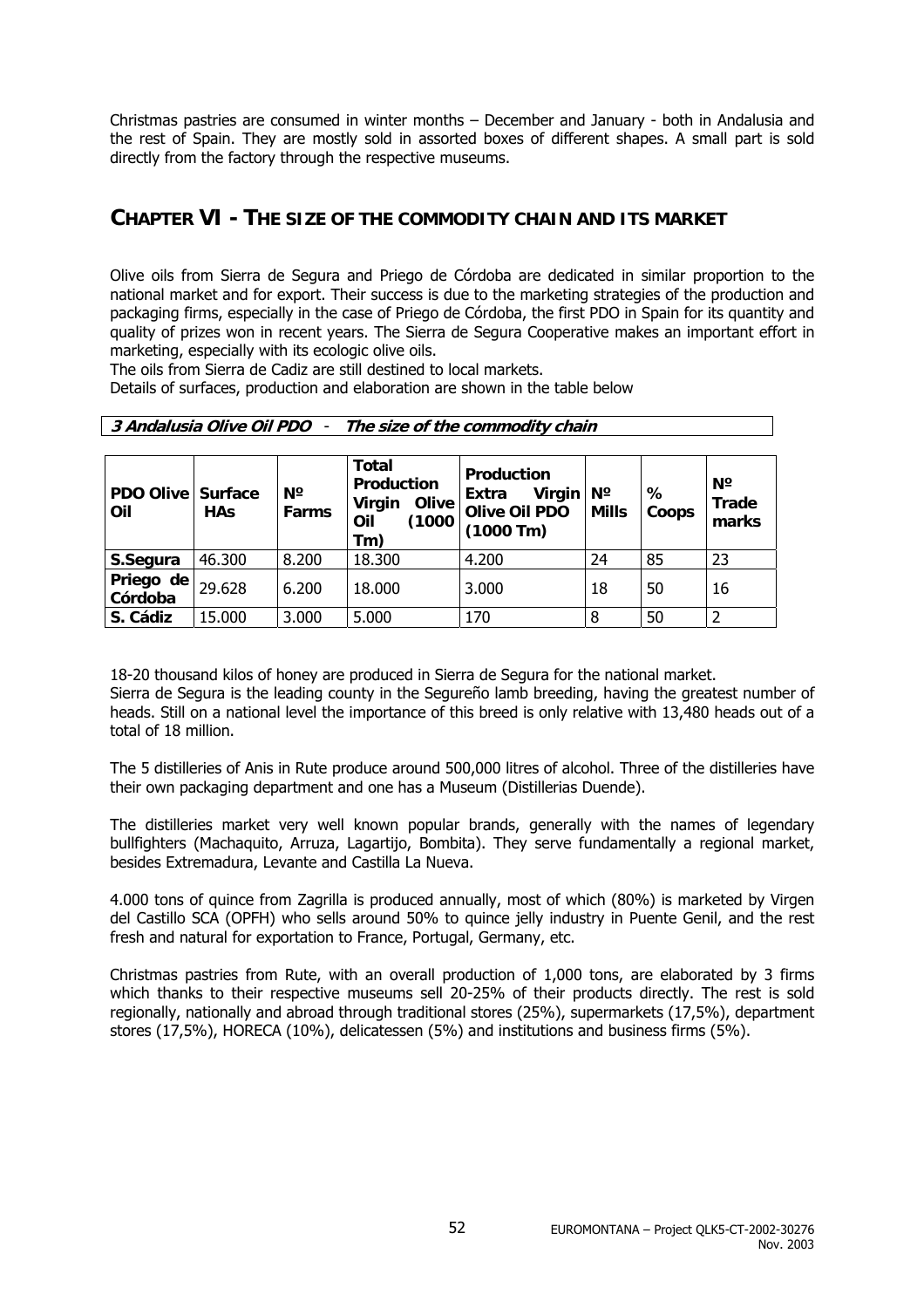### **HIGHLANDS OF SCOTLAND, UNITED KINGDOM**

 Author: Kevin Gruer (Highlands and Islands Enterprise)

### **CHAPTER I - TYPES OF QUALITY IDENTIFICATION ON PRODUCTS**

Across the whole breadth of food products produced in the Highlands, the use of independently assured quality identification on products is not extensive, mainly confined to the main primary (commodity) products. All of the ones that there, are promote the product as 'Scottish' or 'Scotch'.

Many of the smaller indigenous companies promote their geographical location within their company name or product name. Examples are Summer Isles Foods, Highland Smoked Salmon, Loch Fyne Oysters, and Cairngorm Brewery. And they build sales on their reputation of product quality and customer service.

Due diligence is a major issue in the food sector in the UK and all the multiple retailers and large catering buyers, as well as an increasing number of independent retailers, hotels and restaurants, require producers to have their procedures and processes accredited by a recognised independent organisation before they will buy from them. Accreditation by a number of such organisations is now widely recognised by buying organisations, so an increasing number of producers in the Highlands hold such accreditation.

The supermarkets are the dominant force in the UK food retail sector, including in the Scottish Highlands. They believe their own brand is the mark of quality, and their suppliers are required to reach their laid down standards.

### **CHAPTER II - PRODUCTS, PRODUCTION AND KNOW-HOW STUDIED**

The Scottish Highlands is characterised by open and exposed hills and mountains interspersed with more sheltered glens. Grazing quality is typically poor due to the peat and acidic soils, the short growing season, and the wet and windy climate. Sheep and, to a lesser degree, cattle are the main farming enterprises in the Highlands and, generally, the livestock are sold as stores to be finished in more productive low ground areas. Good productive areas for livestock production and arable cropping are restricted to the sheltered east coast fringes of the Highlands, away from the mountain regions.

While much of the land within the Scottish Highlands is of poor quality, the waters in the sheltered sea lochs and off the west coast of the Scottish Highlands is highly productive, and it is from the sea that many of the communities within the study area have over countless generations obtained a key part of their livelihood, and this is still the case today.

The selection of products studied in Questionnaire 1 reflects the above and the fact that the Highlands is primarily an area of primary production. The products studied are the main primary products which are farmed and caught from the inshore waters, or products which have a strong tradition of being processed or manufactured in the communities of the mountain areas of the Scottish Highlands. They were also the products which, in most cases, have quality initiatives associated with them.

| vuucts seleeteu ule. |        |  |
|----------------------|--------|--|
| Farmed salmon        | Lamb   |  |
| Smoked salmon        | Beef   |  |
| Langoustines         | Whisky |  |
| Venison              |        |  |

The products selected are: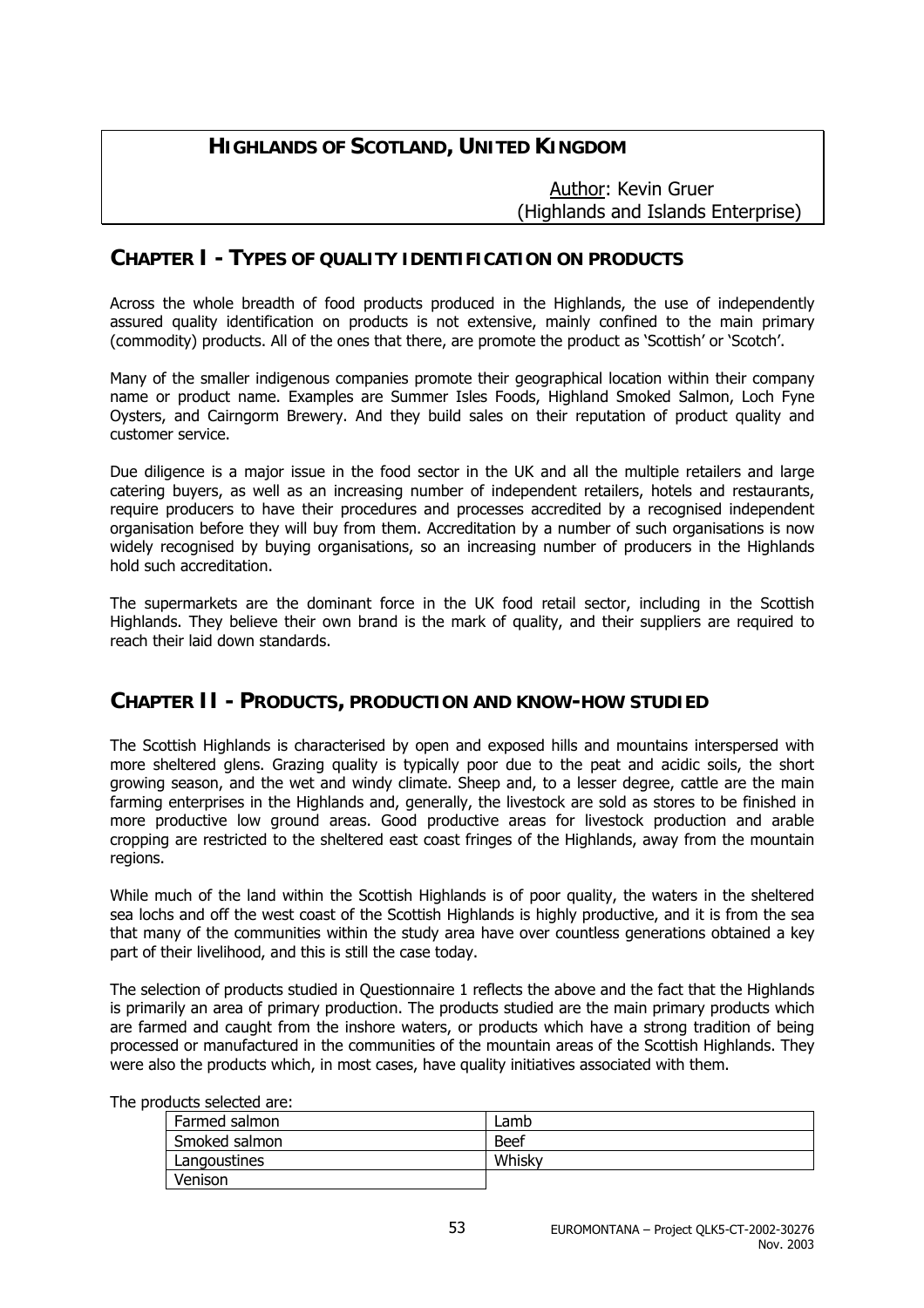It is important to note that there over 150 food processors and manufacturing companies in the Scottish Highlands producing a wide variey of food and drink products, many of which have not been researched as part of this study. The following is just a selection of other products produced:

| cheese        | liqueurs   | crab     | speciality breads        |
|---------------|------------|----------|--------------------------|
| ice-cream     | shortbread | lobster  | sausages                 |
| chocolates    | oatcakes   | mussels  | haggis                   |
| confectionery | honey      | ovsters  | speciality meat products |
| real ale      | preserves  | scallops | trout                    |

90% of the food and drink businesses in the Scottish Highlands are small, employing less than 50people. 60% of these businesses have an annual turnover of less than 1.5 million euros. Most of these companies use local ingredients in their products. The main markets for most of these producers are the rest of the Scotland, the UK and Europe. This means that the producers are physically isolated from their main markets and transport costs are higher because of the area's peripheral location.

### **CHAPTER III - IDENTIFICATION OF THE VARIOUS PRODUCTION AND PROCESS LOCATIONS**

There is quite a variation across the products studied in terms of the extent which the final product originates from the Highlands.

As wild animals, red deer (venison) and langoustines spend their whole life in the area up to harvest or slaughter, but most are sold from the area with little or no processing.

Most of the salmon are totally reared in the Highlands, though some may have originated from freshwater hatcheries outwith the area. Some of the salmon is processed or smoked in the Highlands, though much is shipped out following harvest and gutting to be processed or smoked elsewhere.

All the area's lambs and feeding cattle are born and initially reared in the Highlands and, while some are finished here too, the quality of the grazing means that most are sold as stores to be fattened on farms in lower ground areas.

A significant amount of malt whisky is produced in the Highlands. However, almost all the blending, bottling, sales and distribution of Scotch whisky is undertaken outwith the Highlands.

### **CHAPTER IV - IMPACT OF MOUNTAIN NATURAL CONDITIONS ON PRODUCTS, PRODUCTION AND KNOW-HOW**

A wet, windy climate, a short growing season, poor quality soils and little natural shelter typify the natural conditions in the hill and mountain regions in the Scottish Highlands. These natural conditions generally make it much harder to produce quality products than is possible in other areas and yields are also lower, reducing returns.

Conversely, the sea lochs and inshore coastal waters of the Scottish Highlands are very productive and, for countless generations, those living close to the sea and sea lochs have caught fish and shellfish to earn a living. The high quality of the fish and shellfish is highly recognised, particularly in export markets.

The natural shelter of the sea lochs, the good tidal water flow, the cleanliness of the water, and the relatively stable seawater temperatures are natural conditions which have proved ideal for the farming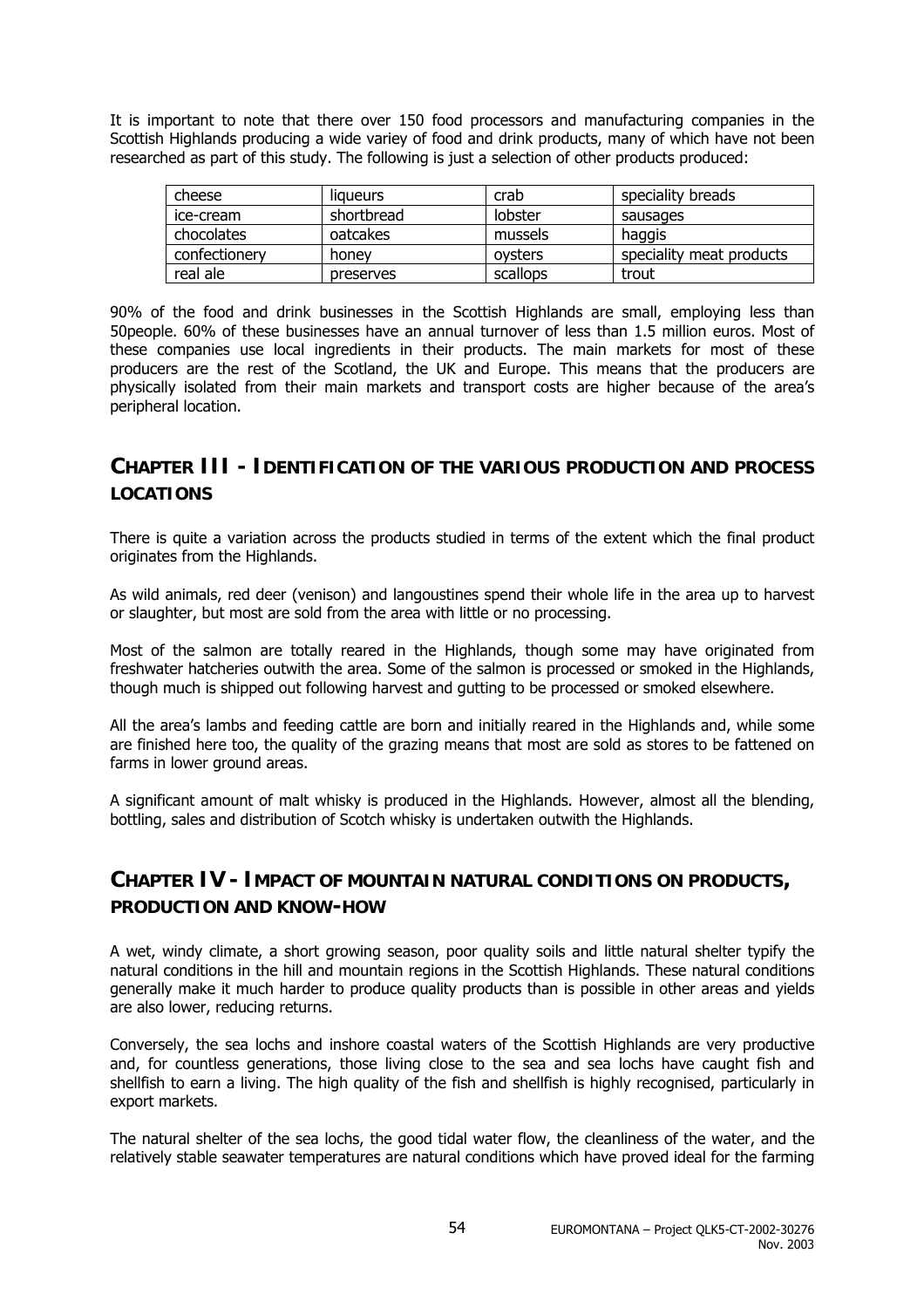of fish and shellfish. So too the freshwater from mountain springs, rivers and lochs which is ideal for the rearing of the early stages of salmon.

Fish farming is a major employer in the Highlands, particularly in some of the remotest areas where there is very little other economic opportunity. The following species are now farmed in the area – salmon, trout, mussels, oysters, scallops, turbot, halibut and cod.

### **CHAPTER V - TYPE OF CONSUMPTION OF THE STUDIED PRODUCTS**

It has been very difficult to define the type of consumption for most of the studied products because of the form in which the products are sold and because the products are generally sold to intermediaries and not direct to consumers or even retailers or caterers.

Much of the lamb and beef is sold as live animals at auction and bought by other farmers for finishing (fattening) on low ground farms. Of the lambs and cattle which are finished in the Highlands, a minority is slaughtered locally due to limited slaughtering facilities and small local population. Many butchers in the Highlands do sell locally produced beef and lamb, and consumption is traditional in the area. However, the market share of supermarkets in the towns, which generally bring in their meat from outwith the area, has grown sharply over recent years.

All Scottish salmon is produced in the Scottish Highlands and Islands totalling 138,000 tonnes in 2001. While fresh salmon is consumed locally, fish consumption generally is low. Given the large tonnage produced the vast majority is sold outwith the Highlands, primarily in the rest of Scotland, the UK and France, as well as other export markets. There is some processing carried out in the Highlands such as filleting, various cuts and smoking. However, the majority leaves the area gutted and iced for further processing closer to the main markets.

Smoked salmon is a high value delicacy consumed principally as a starter. Until salmon farming became established, smoked salmon was a product for the rich, so consumption in the Highlands has typically been low. The majority of sales are made at Christmas, with a much smaller peak at Easter, and a low level throughout the rest of the year. Most of the 25 salmon smokers in the Highlands are small scale producers who sell principally through wholesalers, independent retailers or direct to consumers. The few large producers sell to the multiple retailers.

Wild red deer are extensively found throughout the Highlands, and an annual cull is carried out by the various Highland Estates who have deer on their land. The carcases are sold to game dealers who may sell the bulk to importers in European countries or game processors in other parts of Scotland. Some will also do their own cutting and sell locally to caterers or to consumers through their own shop. Venison was traditionally consumed by the landed gentry, and local consumption is still low today.

Langoustines (locally known as prawns) is the species which represents the largest catch of shellfish made by the Highlands local inshore fishermen. Consumption of shellfish is very low in the Highlands except by some in the traditional fishing communities, though the number of restaurants serving seafood has risen significantly in recent years, particularly in the more popular tourist areas. Most of the langoustines are sold fresh or live to importers in Europe or to restaurants in the main UK cities. Some of the prawns are processed at a few factories in the Highlands, principally as frozen whole prawns or frozen tails.

Whisky is strongly associated with the Highlands. The distilling and maturing of Scotch Whisky has been undertaken in the Highlands of Scotland since at least the 15th century. Of the 98 distilleries in Scotland, 71 are located within the Highlands of Scotland, with 229 million liters of whisky being produced annually in the Scottish Highlands, 40% of total production. Some of the whisky from the Highlands is sold as single malt, while much of it is blended with grain whisky produced in lowland Scotland to produce blended whisky. Almost all the blending, bottling, sales and distribution is